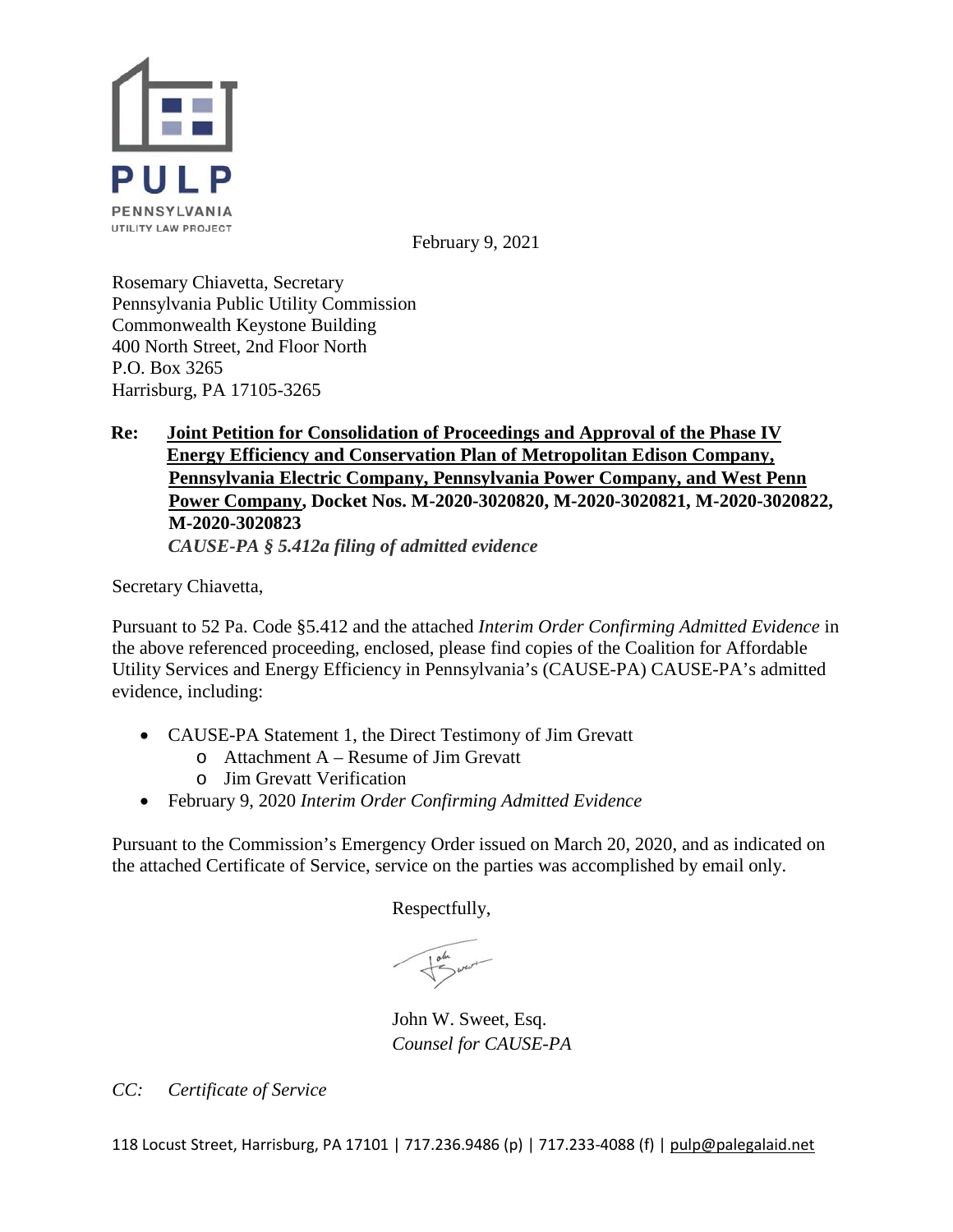### **BEFORE THE PENNSYLVANIA PUBLIC UTILITY COMMISSION**

| Joint Petition for Consolidation of      |           | Docket Nos. M-2020-3020820 |
|------------------------------------------|-----------|----------------------------|
| Proceedings and Approval of the Phase IV |           | M-2020-3020821             |
| Energy Efficiency and Conservation Plan  |           | M-2020-3020822             |
| of Metropolitan Edison Company,          | $\bullet$ | M-2020-3020823             |
| Pennsylvania Electric Company,           |           |                            |
| Pennsylvania Power Company, and West     |           |                            |
| Penn Power Company                       |           |                            |

#### **Certificate of Service**

I hereby certify that I have this day served copies of the *CAUSE-PA § 5.412a filing of admitted evidence*, upon the parties of record in the above captioned proceeding in accordance with the requirements of 52 Pa. Code § 1.54 and consistent with the Commission's Emergency Order issued on March 20, 2020.

#### **VIA Email Only**

John L. Munsch, Esq. FirstEnergy Service Company 800 Cabin Hill Drive Greensburg, PA 15601 [jmunsch@firstenergycorp.com](mailto:jmunsch@firstenergycorp.com)

Christy Appleby, Esq. Darryl A. Lawrence, Esq. Aron J. Beatty, Esq. Office of Consumer Advocate 555 Walnut Street 5th Floor, Forum Place Harrisburg, PA 17101-1923 [CAppleby@paoca.org](mailto:CAppleby@paoca.org) [DLawrence@paoca.org](mailto:DLawrence@paoca.org) [ABeatty@paoca.org](mailto:ABeatty@paoca.org)

David B. MacGregor, Esq. Post & Schell, P.C Four Penn Center 1600 John F. Kennedy Boulevard Philadelphia, PA 19103-2808 [dmacgregor@postschell.com](mailto:dmacgregor@postschell.com)

Devin T. Ryan, Esq. Post & Schell, P.C. 17 North Second Street, 12th Floor Harrisburg, PA 17101-1601 [dryan@postschell.com](mailto:dryan@postschell.com)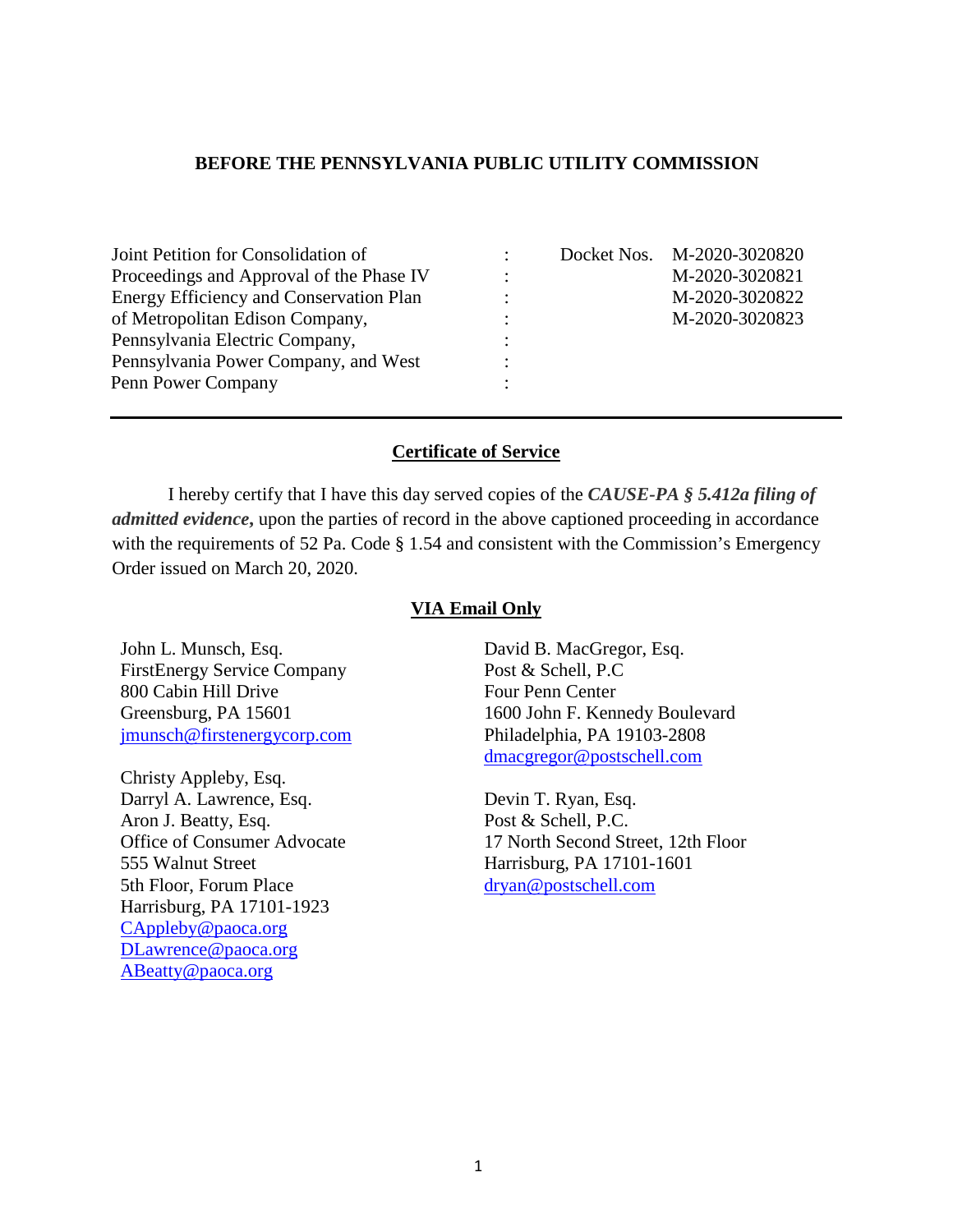Joseph L. Vullo, Esq. Burke, Vullo, Reilly, Roberts 1460 Wyoming Avenue Forty Fort, PA 18704 [JLVullo@aol.com](mailto:JLVullo@aol.com) [jlvullo@bvrrlaw.com](mailto:jlvullo@bvrrlaw.com)

Susan E. Bruce, Esquire Charis Mincavage, Esquire Vasiliki Karandrikas, Esquire McNees Wallace & Nurick, LLC 100 Pine Street P.O. Box 1166 Harrisburg, PA 17108 [SBruce@mcneeslaw.com](mailto:SBruce@mcneeslaw.com) [CMincavage@mcneeslaw.com](mailto:CMincavage@mcneeslaw.com) [VKarandrikas@mcneeslaw.com](mailto:VKarandrikas@mcneeslaw.com)

Administrative Law Judge Emily DeVoe Pennsylvania Public Utility Commission 400 North Street Harrisburg, PA 17120 [edevoe@pa.gov](mailto:edevoe@pa.gov)

Erin Fure, Esq. Sharon E. Webb, Esq. Office of Small Business Advocate 555 Walnut Street, 1st Floor, Forum Place Harrisburg, PA 17101 [efure@pa.gov](mailto:efure@pa.gov) [swebb@pa.gov](mailto:swebb@pa.gov)

Thomas J. Sniscak, Esquire Whitney E. Snyder, Esquire Bryce R. Beard, Esquire Hawke McKeon & Sniscak LLP 100 North Tenth Street Harrisburg, PA 17101 [tjsniscak@hmslegal.com](mailto:tjsniscak@hmslegal.com) [wesnyder@hmslegal.com](mailto:wesnyder@hmslegal.com) [brbeard@hmslegal.com](mailto:brbeard@hmslegal.com)

Deputy Chief Administrative Law Judge Mark A. Hoyer Pennsylvania Public Utility Commission Piatt Place Suite 220 301 5th Avenue Pittsburgh, PA 15222 [mhoyer@pa.gov](mailto:mhoyer@pa.gov)

Respectfully Submitted, **PENNSYLVANIA UTILITY LAW PROJECT** *Counsel for CAUSE-PA*

John W. Sweet, Esq., PA ID: 320182 118 Locust Street Harrisburg, PA 17101 717-236-9486 [pulp@palegalaid.net](mailto:pulp@palegalaid.net)

February 9, 2021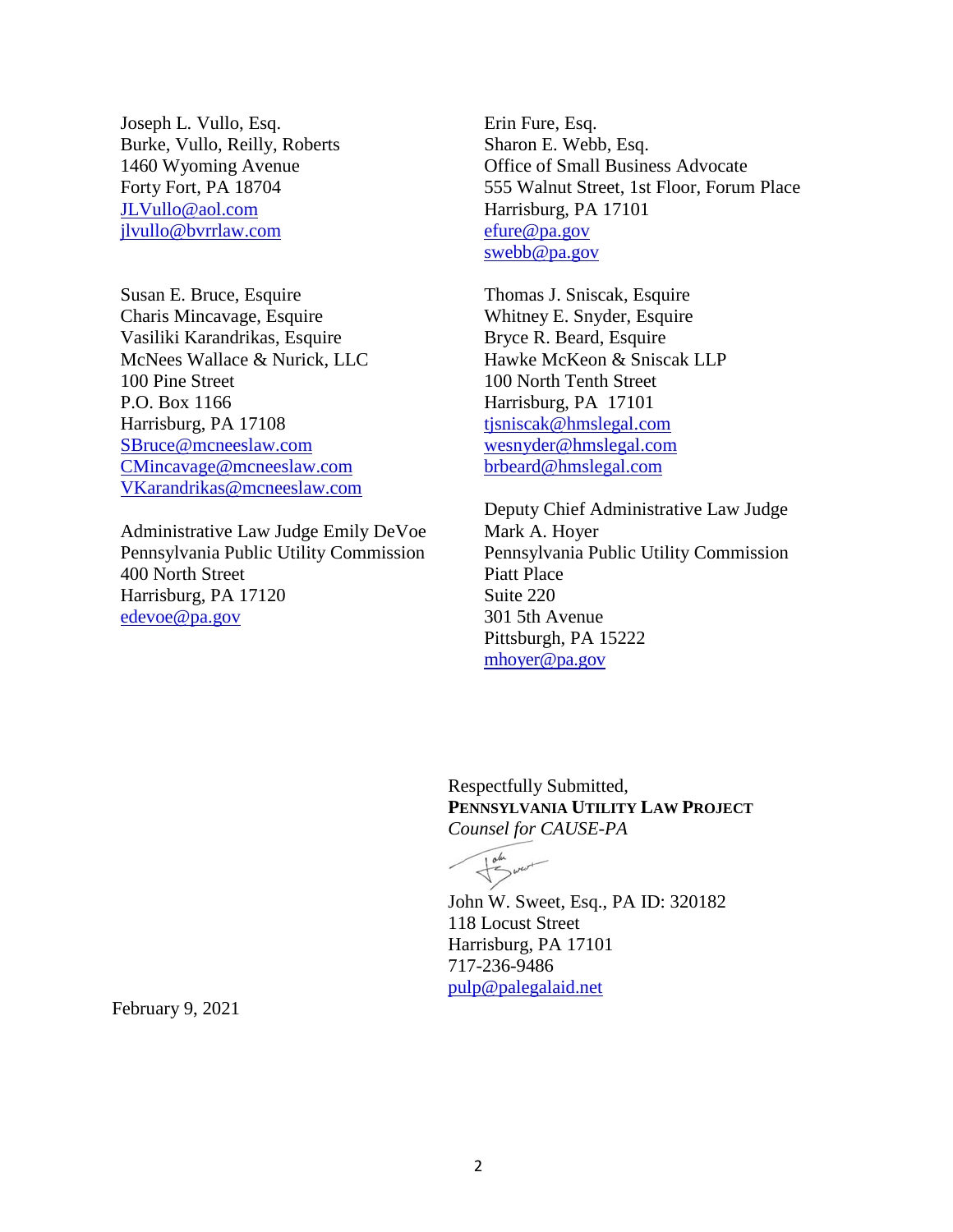### **BEFORE THE**

### **PENNSYLVANIA PUBLIC UTILITY COMMISSION**

| Joint Petition for Consolidation of      |  | Docket Nos. M-2020-3020820 |
|------------------------------------------|--|----------------------------|
| Proceedings and Approval of the Phase IV |  | M-2020-3020821             |
| Energy Efficiency and Conservation Plan  |  | M-2020-3020822             |
| of Metropolitan Edison Company,          |  | M-2020-3020823             |
| Pennsylvania Electric Company,           |  |                            |
| Pennsylvania Power Company, and West     |  |                            |
| Penn Power Company                       |  |                            |

### DIRECT TESTIMONY OF JIM GREVATT ON BEHALF OF

### THE COALITION FOR AFFORDABLE UTILITY SERVICES AND ENERGY EFFICIENCY IN PENNSYLVANIA ("CAUSE-PA")

January 13, 2021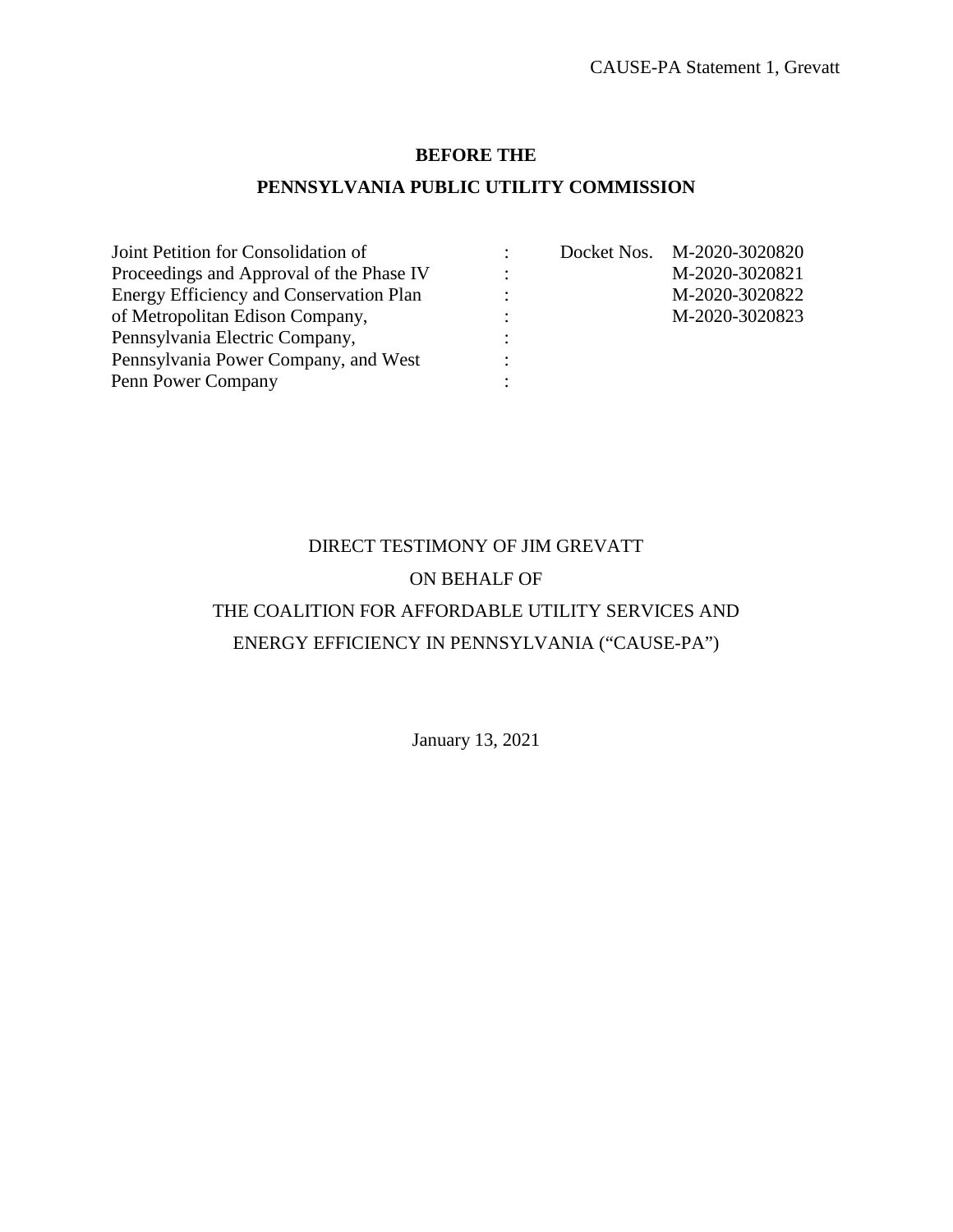### **PREPARED DIRECT TESTIMONY OF JIM GREVATT**

**Q. Please state your name, title, and employer.**

 A. My name is Jim Grevatt. I am a Managing Consultant at Energy Futures Group, located at 10298 Route 116, Hinesburg, VT 05461.

### **Q. Please describe Energy Futures Group.**

 A. Energy Futures Group ("EFG") is an energy efficiency consulting firm established in 2010. EFG specializes in the design, implementation, and evaluation of energy efficiency programs and policies, with an emphasis on cutting edge strategies to cost-effectively achieve deep levels of savings and broad program participation. EFG has worked on behalf of utilities and other energy efficiency program administrators, government and regulatory agencies, and environmental, low income, and affordable housing advocacy organizations in 40 states and Canadian provinces, as well as several countries in Europe. EFG's recent work has included serving as advisors on the development of efficiency program portfolios and policies in eight of the ten highest-ranking states in the American Council for an Energy-Efficient Economy's ("ACEEE") 2018 State Energy Efficiency Scorecard. In addition, EFG played key roles in developing a report on lessons learned from leading residential retrofit programs in North America and Europe; an analysis on the key pitfalls that can be encountered in performing energy efficiency potential studies; a study of emerging practices in the use of energy efficiency to defer or entirely avoid electric transmission and distribution upgrades; the development of a regional residential lighting strategy for the Northeast; and an assessment of the effectiveness of leading efficiency financing initiatives.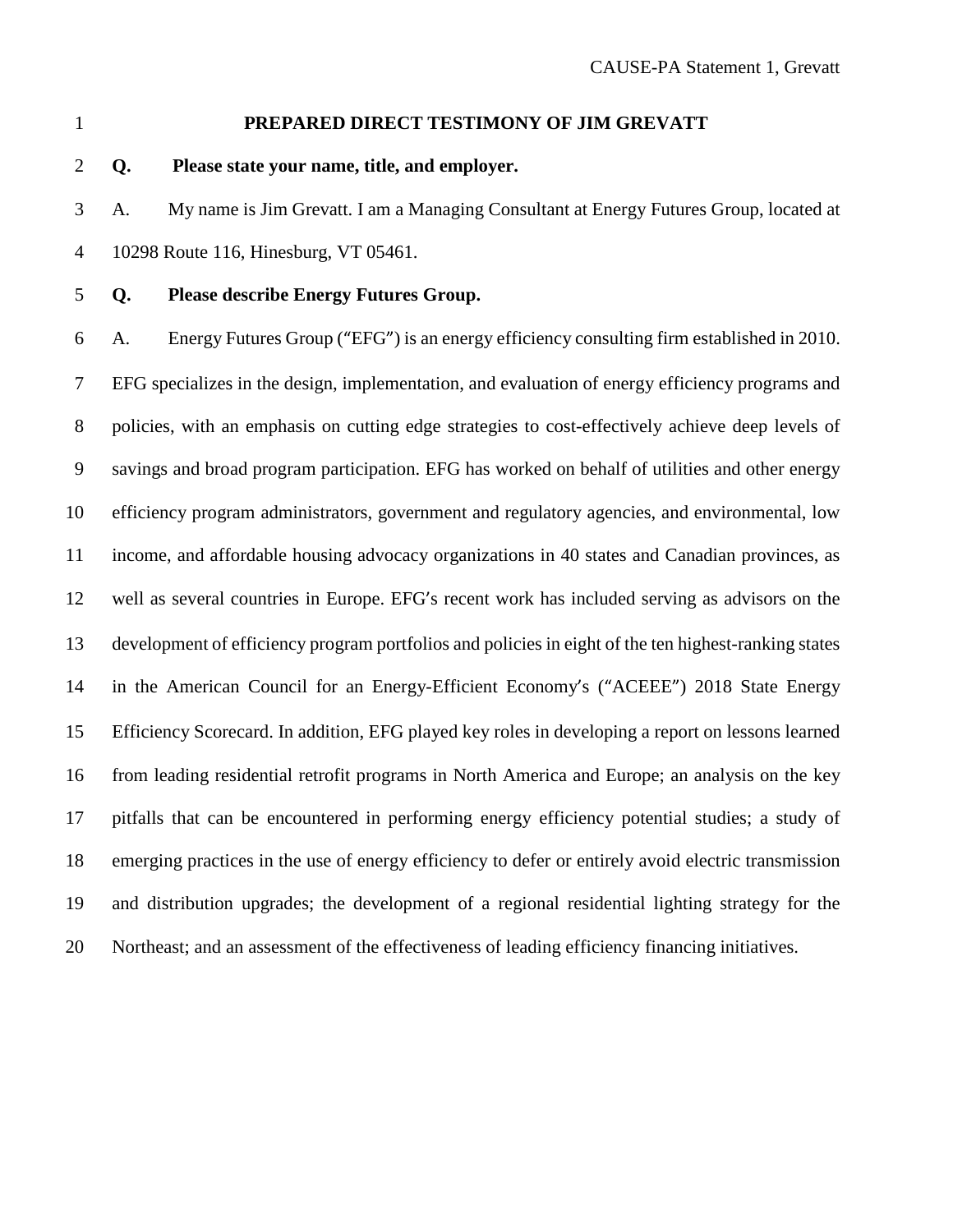#### **I. INTRODUCTION**

### **Q. Please summarize your professional and educational experience.**

 A. I have worked in the energy efficiency industry since 1991 in a wide variety of roles. Prior to joining EFG in 2013, I served as the Director of Residential Energy Services at Efficiency Vermont and the District of Columbia Sustainable Energy Utility. I also helped develop and launch the award-winning natural gas energy efficiency programs at Vermont Gas Systems, where I worked for eleven years, including four years as the Manager of Energy Services. I have extensive hands-on experience conducting hundreds of energy audits for Vermont's Low Income Weatherization Assistance Program and Vermont Gas Systems' DSM programs.

 In my current role as Managing Consultant at EFG, I have advised regulators, utilities, and other energy efficiency program administrators, environmental organizations, and low income and affordable housing advocates in numerous states, including California, Colorado, Delaware, Illinois, Indiana, Iowa, Kentucky, Maine, Maryland, Mississippi, Missouri, Nevada, New Hampshire, New Jersey, New Mexico, North Carolina, Pennsylvania, Vermont, Virginia, and West Virginia, as well as the Canadian provinces of British Columbia and Manitoba. I focus on using my in-depth knowledge of energy efficiency program management and operations as well as experience in strategic planning to ensure that programs achieve their desired market impacts.

I received a B.F.A. from the University of Illinois.

 My resume, included as Attachment A, provides additional detail regarding my professional and educational experience.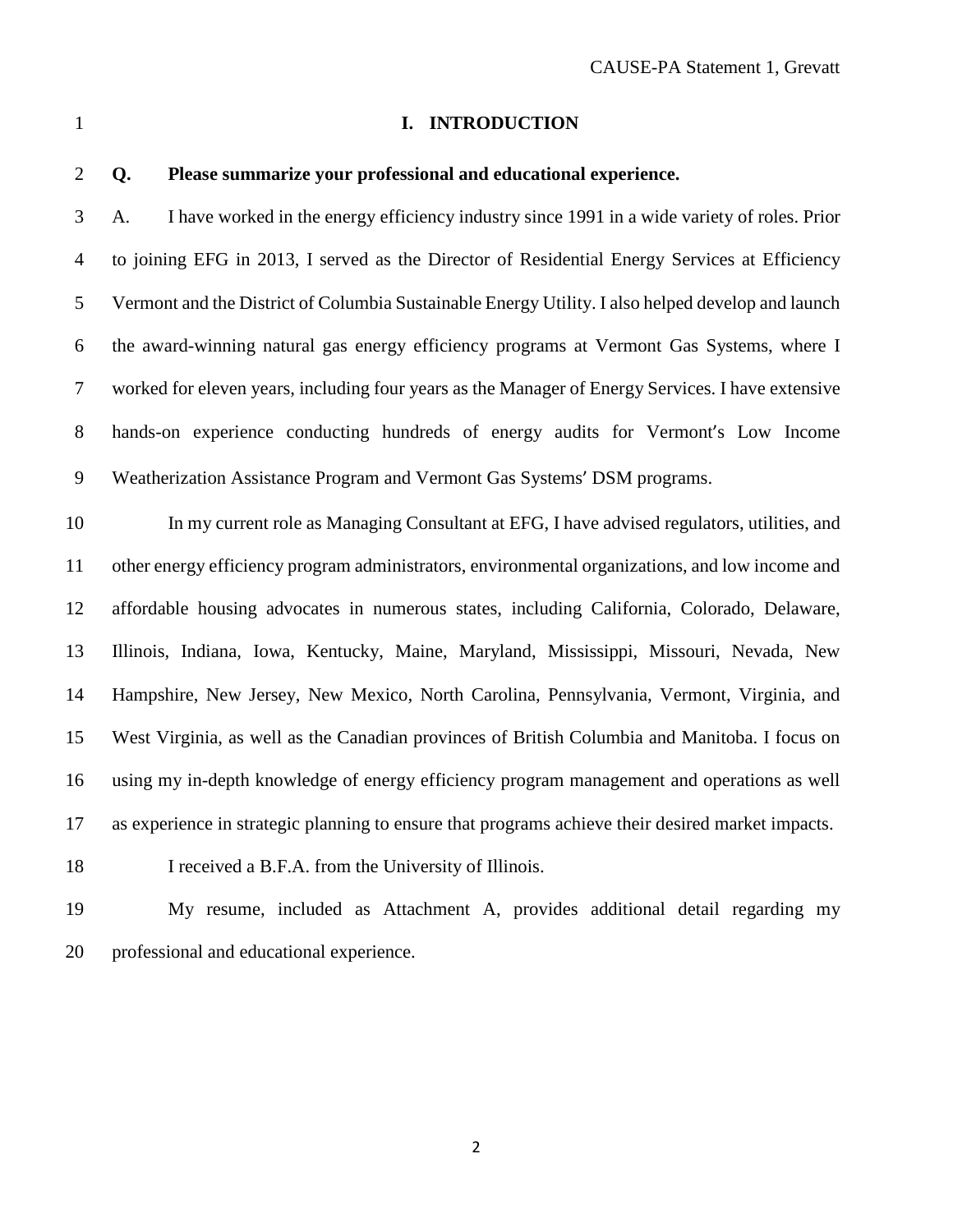### **Q. Have you previously testified in any proceeding before the Pennsylvania Public Utilities Commission?**

 A. Yes, I recently testified on behalf of CAUSE-PA in Docket No. P-2014-2459362. I have also testified before utility commissions in Colorado, Florida, Illinois, Iowa, Indiana, Kentucky, Nevada, North Carolina, Vermont, Virginia, and West Virginia, as well as in the Canadian provinces of British Columbia and Manitoba.

**Q. On whose behalf are you testifying in this case?**

 A. I am testifying on behalf of the Coalition for Affordable Utility Services and Energy Efficiency in Pennsylvania ("CAUSE-PA").

**Q. What is the purpose of your testimony?**

 A. The purpose of my testimony is to offer observations on the portfolio of energy efficiency programs that Metropolitan Edison Company, Pennsylvania Electric Company, Pennsylvania Power Company, and West Penn Power Company (collectively, "Companies" or "First Energy") propose in hopes that I may inform the Commission's consideration of the Companies' Petition. The Companies filed a Petition for Approval of their Act 129 Phase IV Energy Efficiency and Conservation Plan (Phase IV Plan) on November 30, 2020 with the Pennsylvania Utility Commission (Commission). The Phase IV Plan was filed pursuant to the requirements of Act 129 and the Commission's Act 129 Phase IV Implementation Order, Energy Efficiency and Conservation Phase IV Implementation Order (Implementation Order), entered on June 18, 2020, at Docket No. M-2020-3015228 (Phase IV Implementation Order). Specifically, I discuss the sufficiency of the Companies' approach to programs that are intended to reduce the energy bills of those customers who lack the financial means to make investments in energy efficiency, i.e. households with income at or below 150% of the federal poverty income level (FPL). Throughout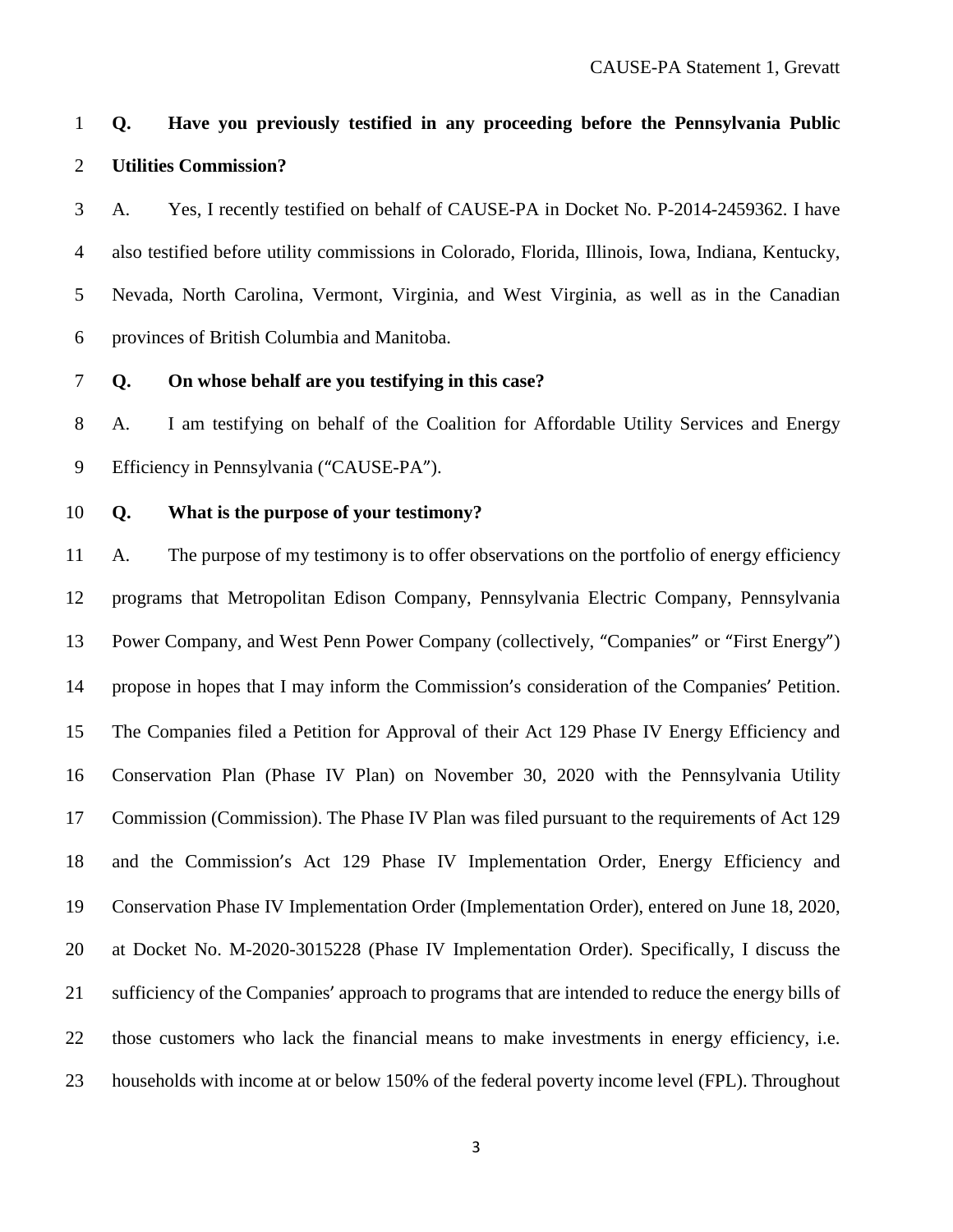this testimony, the term "low income" as applied to persons or households will refer to those 2 individuals and/or households whose income is at or below 150% FPL.

#### **Q. What are your principal observations about the Companies' filing?**

A. My principal observations are as follows:

 1. The Companies' plan includes a variety of programs and program sub-components that collectively are intended to achieve compliance with the Companies' requirement to achieve 5.8% of their total portfolio savings for low income customers. The Companies' low income focused initiatives span a variety of measures and program types but fail to meet the level of comprehensiveness provided for in the Commission's directives. In fact, some of the proposed initiatives stretch beyond a reasonable interpretation of the Commission's directive that savings counted towards the low income savings requirement must come "from programs solely directed at low income customers or low income verified 3 participants in multifamily housing programs."<sup>1</sup> For example, nearly 14% of West Penn's 14 low income savings are expected to come from the "School Education – LI" initiative, which appears to be virtually identical to the Energy Efficient Homes Program's "School Education" initiative. In both cases the school education kits "are provided at no additional cost."<sup>[2](#page-7-1)</sup> The only apparent difference between the two is that the kits for the low income schools program contain a smart strip in addition to the measures contained in the residential schools program.

<span id="page-7-0"></span><sup>&</sup>lt;sup>1</sup> Phase IV Final Implementation Order at 28.

<span id="page-7-1"></span>Energy Efficiency and Conservation Plan, p. 52 of 142 (pdf p.78) and p.62 of 142 (pdf p. 88).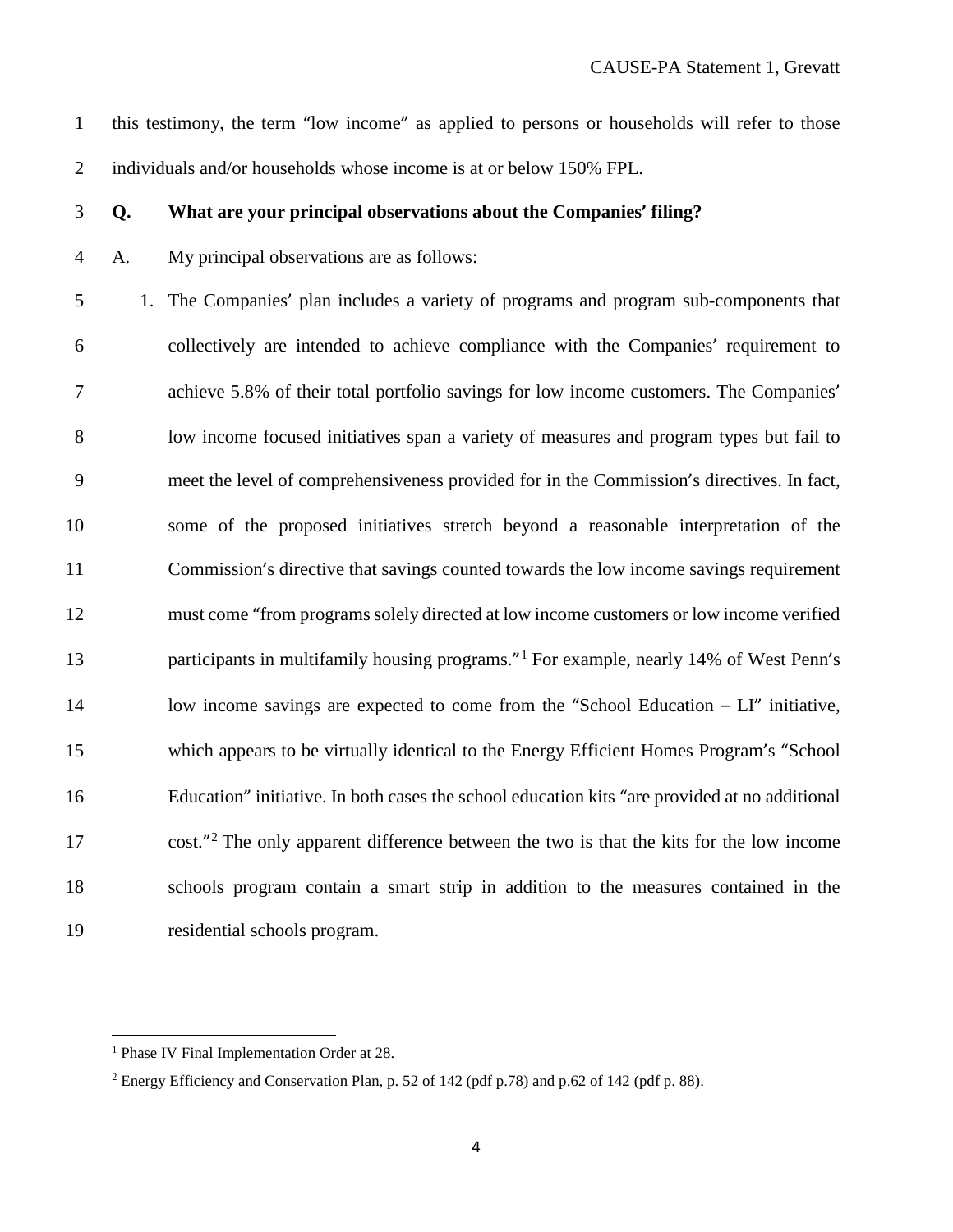| $\mathbf{1}$   |    | 2. The Companies state that their low income programs "will serve a dual purpose of                     |
|----------------|----|---------------------------------------------------------------------------------------------------------|
| $\mathbf{2}$   |    | contributing to Act 129 goal attainment and minimizing the percentage of household                      |
| 3              |    | income that is devoted to energy costs"; <sup>3</sup> yet they propose to offer certain measures to low |
| $\overline{4}$ |    | income households that it is implausible to believe will be installed. These include                    |
| 5              |    | measures such as "Pool Pump Variable Speed," "EV charging Cord – Level 2 – RES," and                    |
| 6              |    | "Water Cooler." These measures will have almost certainly have no applicability for low                 |
| 7              |    | income households.                                                                                      |
| 8              |    | 3. The Companies state that they will provide "enhanced incentives for ENERGY STAR and                  |
| 9              |    | other energy efficient appliances <sup>"4</sup> for low income customers; but rather than pay the full  |
| 10             |    | cost of such measures, they intend to require customers to contribute to the costs. It is               |
| 11             |    | unreasonable to assume that households earning 150% of the Federal Poverty Level                        |
| 12             |    | ("FPL") can be expected to contribute to measure costs.                                                 |
| 13             | 4. | The Companies seem to plan to offer higher incentives for more efficient appliances where               |
| 14             |    | multiple efficiency levels exist, yet the planned participation for low income customers is             |
| 15             |    | overwhelmingly greatest for level 1 clothes washers, refrigerators, and room air                        |
| 16             |    | conditioners, even though installation of level 2 and level 3 appliances would result in more           |
| 17             |    | energy savings for these households.                                                                    |
| 18             | 5. | The Companies' Plan provides a list of measures that are available through its low income               |
| 19             |    | programs in Table 14, <sup>5</sup> yet some of the listed measures are either not included in Appendix  |
| 20             |    | B, Table 8 at all (where participation estimates are recorded) or are only included with                |

<span id="page-8-0"></span> $3 \underline{\text{Id}}$ . at p. 14 of 142 (pdf p. 40).

<span id="page-8-1"></span><u>Id</u>. at p. 57 of 142 (pdf p. 83).

<span id="page-8-2"></span> $5 \underline{\text{Id}}$ . at p. 137 of 142 (pdf p. 163).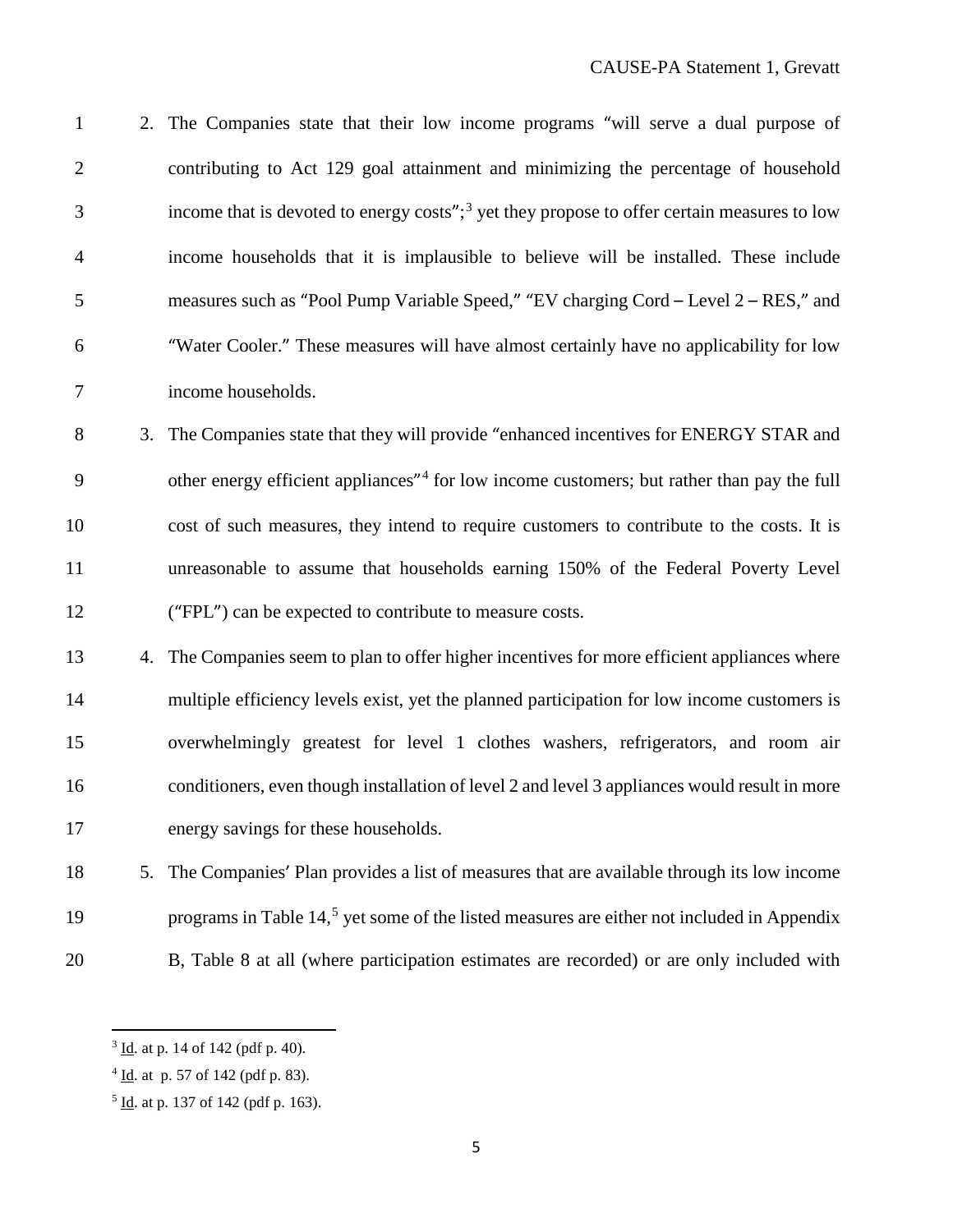| $\mathbf{1}$   |    | remarkably low participation estimates. For example, Table 14 lists "Heat Pump Water          |
|----------------|----|-----------------------------------------------------------------------------------------------|
| $\overline{c}$ |    | Heater" as a low income measure when Appendix B, Table 8 shows that West Penn only            |
| 3              |    | plans for a single installation in each year of its Plan. Merely saying that a measure is     |
| 4              |    | available is meaningless when the Companies do not provide participation estimates that       |
| 5              |    | indicate they will promote it.                                                                |
| 6              |    | 6. The Companies intend to implement their Act 129 Phase IV low income programs in a          |
| 7              |    | coordinated manner with their LIURP programs, which should lead to administrative             |
| $8\,$          |    | efficiencies and potentially increased savings for those households who receive these         |
| 9              |    | services – yet too little emphasis is placed on these comprehensive energy saving initiatives |
| 10             |    | compared with the Behavioral Savings, School Education, and other low-impact measures         |
| 11             |    | that comprise the majority of low income savings for the Companies.                           |
|                |    |                                                                                               |
|                | Q. | What are your recommendations for the Commission?                                             |
| 12<br>13       | A. | In order to improve the availability of meaningful energy efficiency opportunities for the    |
| 14             |    | Companies' low income customers, I recommend the Commission take the following steps prior    |
| 15             |    | to its approval of the Companies' Plan:                                                       |
| 16             |    | 1. Disallow the Companies from counting savings from their "School Education - LI"            |
| 17             |    | program towards their LI savings requirement, and replace those savings by directing the      |
| 18             |    | Companies to double the planned participation levels in the "Weatherization (Warm Plus)"      |
| 19             |    | and "Warm Extra Measures" programs.                                                           |
| 20             | 2. | Direct the Companies to prioritize the highest levels of equipment efficiency when varying    |
| 21             |    | levels are available (such as with clothes washers and refrigerators) in order to provide low |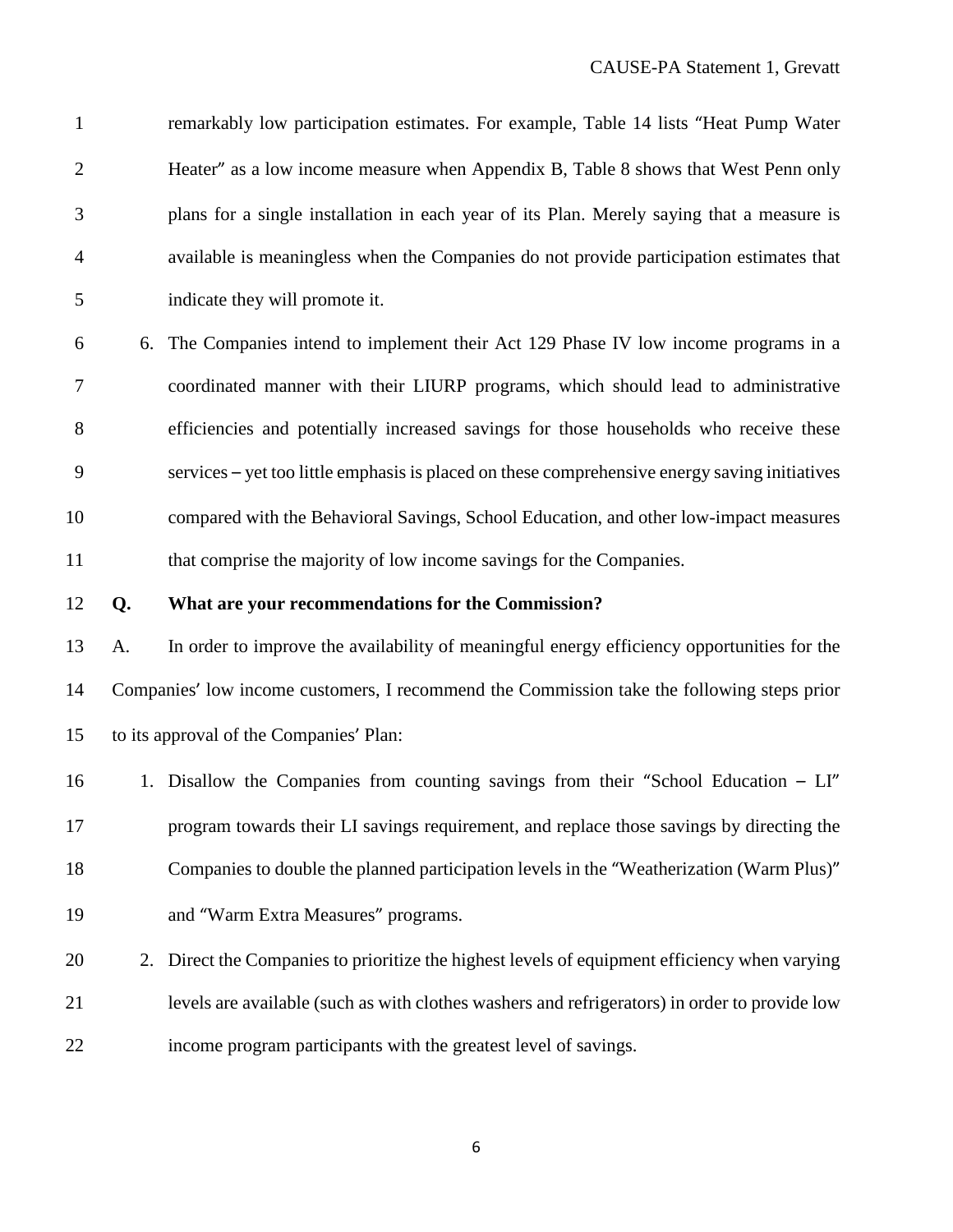| $\mathbf{1}$   |    | 3. Direct the Companies to eliminate all requirements for contributions to measure costs from                 |
|----------------|----|---------------------------------------------------------------------------------------------------------------|
| $\overline{2}$ |    | low income households and to re-calculate their planned LI savings to include only                            |
| 3              |    | measures that can plausibly be expected to be installed by low income households.                             |
| $\overline{4}$ |    | 4. Direct the Companies to target replacement of electric resistance heating and water heating                |
| 5              |    | with heat pumps and heat pump water heaters in qualifying households, such that LI-                           |
| 6              |    | appliance savings, including these measures, is equivalent to 10% of the Companies' low                       |
| $\tau$         |    | income savings.                                                                                               |
| 8              |    | 5. Direct the Companies to increase savings from multifamily low income housing, including                    |
| 9              |    | both master-metered and split-metered properties.                                                             |
| 10             |    | II. BACKGROUND OF ACT 129 PROGRAMMING                                                                         |
|                |    |                                                                                                               |
| 11             | Q. | Please summarize the low income energy savings requirements for Phases I, II, III,                            |
| 12             |    | and IV of Act 129.                                                                                            |
| 13             | A. | Act 129 requires that each Electric Distribution Company (EDC) include in its Energy                          |
| 14             |    | Efficiency and Conservation Plan specific energy efficiency measures for low income households                |
| 15             |    | in proportion to that sector's share of the total energy usage in a given service territory. <sup>6</sup> The |
| 16             |    | Commission enforced this statutory requirement for all Phase I EDC Plans, but did not require                 |
| 17             |    | EDCs to achieve a specific percentage of overall consumption savings from the low income sector.              |
| 18             |    | In Phase II, the Commission continued to require that each plan include specific measures                     |
| 19             |    | for low income households in proportion to the sector's percentage of usage. In addition, the                 |

<span id="page-10-0"></span> $^6$  66 Pa. C.S. §2806.1(b)(1)(i)(G).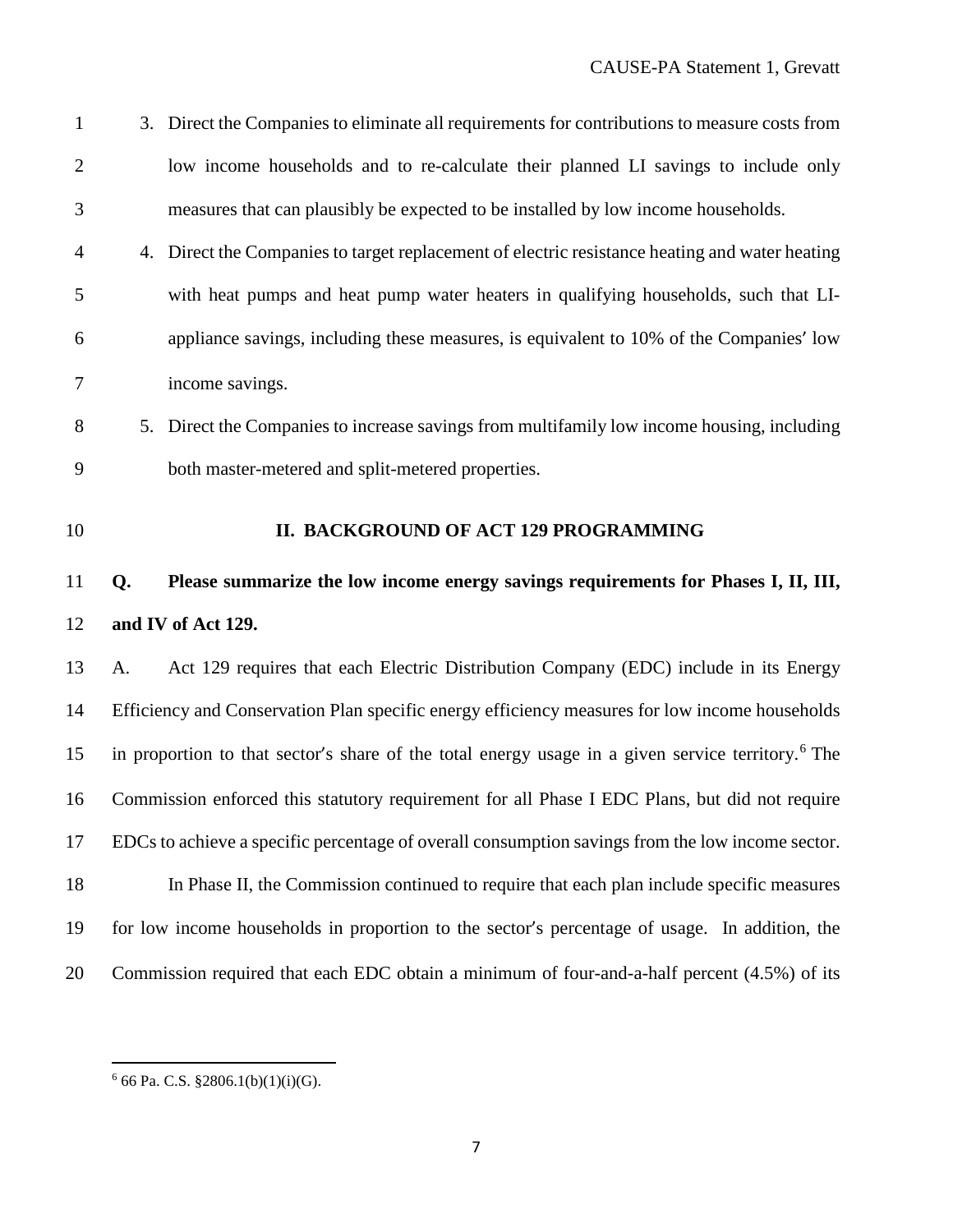1 overall consumption reduction requirements from the low income sector.<sup>[7](#page-11-0)</sup> Eligibility for the Phase II low income sector programs was limited to low income households; however, low income customers could participate in any general residential program. To determine whether an EDC met its 4.5% target, the Commission allowed EDCs to include all savings achieved through dedicated low income programs, as well as a portion of savings achieved through non-low income 6 programs based on estimated low income participation.<sup>[8](#page-11-1)</sup>

 In Phase III, the Commission again continued implementation of the statutory measure requirement, and increased the low income consumption reduction requirement from four-and-a- half percent  $(4.5\%)$  to five-and-a-half percent  $(5.5\%)$  of the overall savings achieved. <sup>9</sup> In 10 calculation of Phase III compliance, the Commission provided: "Savings counted towards the 5.5% target may only come from specific low income programs or low income verified participants in multifamily housing programs. Savings from non-low income programs will not be counted for 13 compliance."<sup>[10](#page-11-3)</sup> In addition to the specific savings carve-out, the Commission further directed that "low income savings should primarily come from measures that are directly provided to low 15 income households. $^{\prime\prime}$ <sup>[11](#page-11-4)</sup>

 For Phase IV, the Commission again increased the minimum low income savings requirement from 5.5% to 5.8% of total consumption reduction, and maintained its requirement from Phase III that low income savings be derived from programs "solely directed at low income

<span id="page-11-0"></span>Phase II Implementation Order at 55.

<span id="page-11-1"></span>Id. at 58.

<span id="page-11-2"></span>Phase III Implementation Order at 69.

<span id="page-11-3"></span>Id. at 69.

<span id="page-11-4"></span>Id. at 69.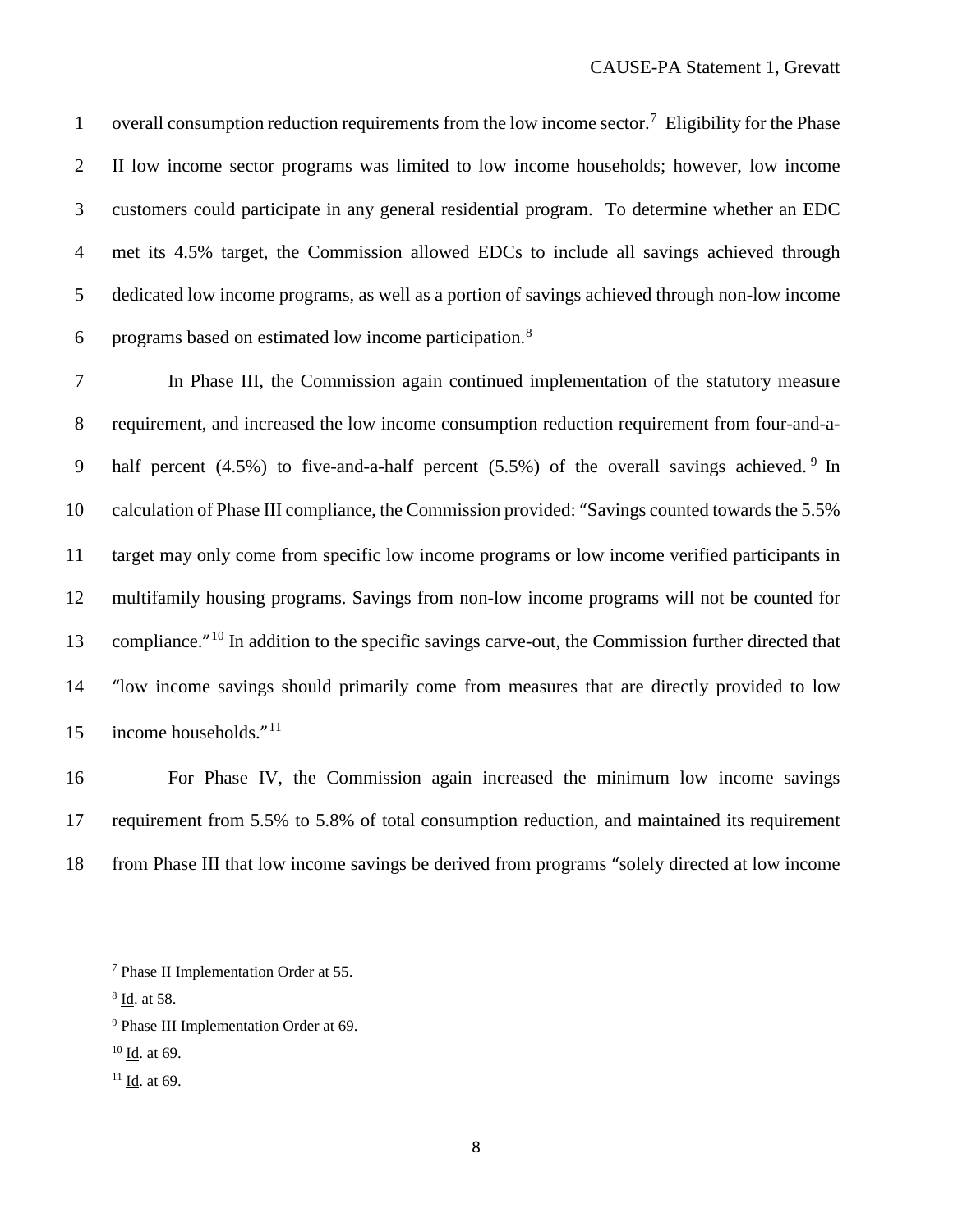1 customers or low income verified participants in multifamily housing programs."<sup>[12](#page-12-0)</sup> In setting the 2 low income savings requirement, the Commission reiterated that the 5.8% savings requirement is 3 drawn from the Statewide Evaluator's assessment of program potential, "which is significantly 4 below the maximum achievable potential."  $^{13}$  $^{13}$  $^{13}$  For the Companies in total, the percentage low 5 income savings requirement equates to  $89,015$  MWh.<sup>[14](#page-12-2)</sup>

6 **Table 1: First Energy Low Income Savings Targets**

| Met-Ed           | 26,866 MWh |
|------------------|------------|
| Penelec          | 25,385 MWh |
| Penn Power       | 7,477MWh   |
| <b>West Penn</b> | 29,287 MWh |
| Total            | 89,015 MWh |

 Notably, while the 5.8% savings requirement is higher in terms of the percentage of overall savings, the actual MWh savings requirement from the low income customer segment is lower than in Phase III because the overall portfolio savings targets are lower, "due to the higher 10 portfolio-level acquisition costs used to set the Phase IV targets."<sup>[15](#page-12-3)</sup> This is an important point to keep in mind generally in assessing the adequacy of the Companies' proposed Phase IV Plan as a whole, and specifically the adequacy of their proposed low income programs. Indeed, the Commission explained that the overall portfolio savings requirements were established based on higher acquisition costs for two primary reasons:

<span id="page-12-0"></span> <sup>12</sup> Phase IV Implementation Order at 28.

<span id="page-12-1"></span><sup>13</sup> Id. at 33.

<span id="page-12-2"></span><sup>&</sup>lt;sup>14</sup> Id. at 35.

<span id="page-12-3"></span><sup>15</sup> Id. at 36.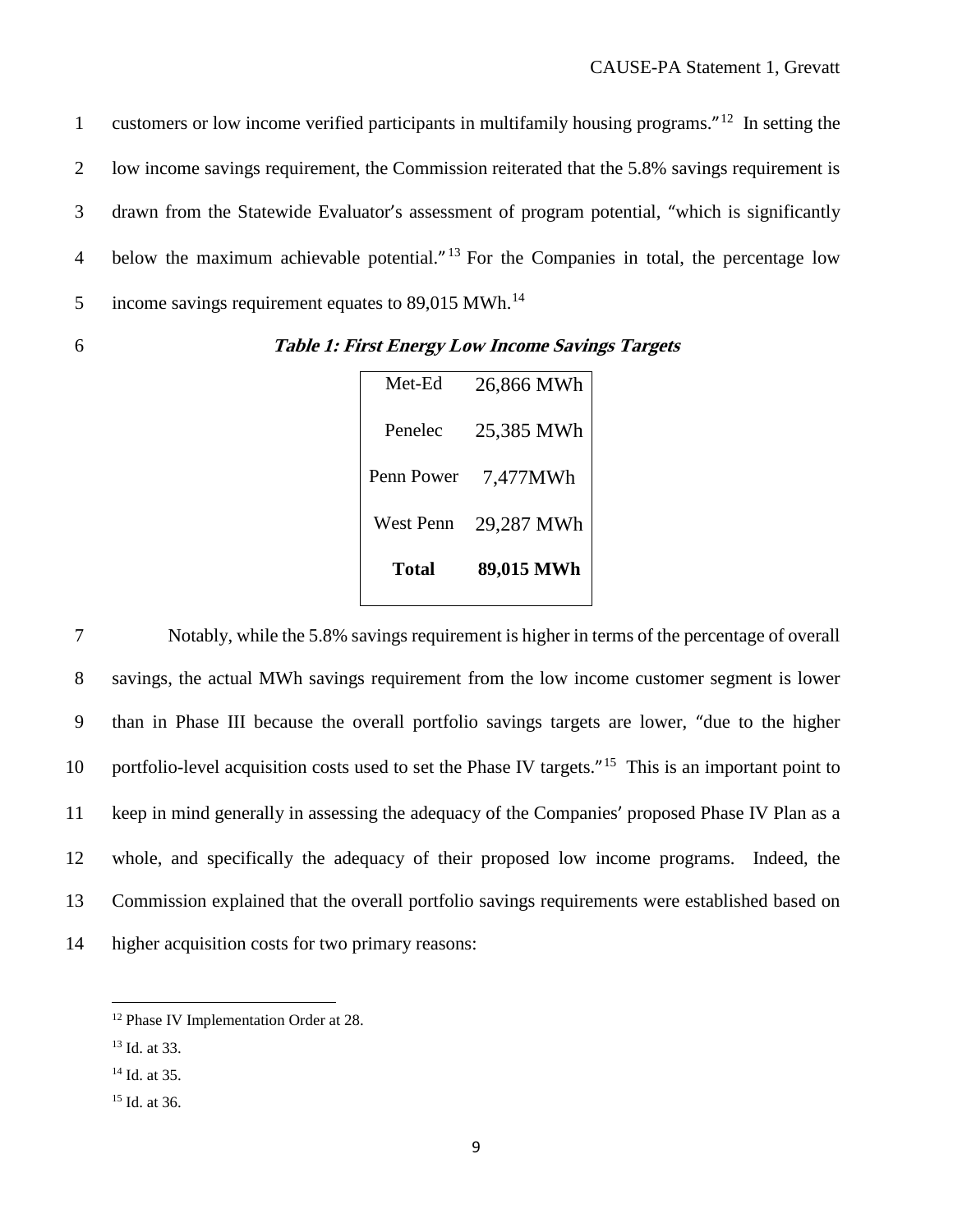First, a sizeable share of low-cost savings in prior phases have been driven by residential lighting measures, which are expected to play a very limited role in Phase IV and were modeled as such. Second, though the Commission acknowledges it is possible to design programs that capture savings at a lower average acquisition cost in Phase IV than modeled by the results of the [potential study], directing the EDCs to do so would be in contravention of the Commission's stated encouragement for EDCs to pursue comprehensive portfolios with a greater focus on longer-lived, deeper-savings measures. The [potential study] included a comprehensive mix of measures to reflect this Commission position."[16](#page-13-0) On this last point encouraging EDCs to pursue "comprehensive portfolios with a greater focus on longer-lived, deeper-savings measures", the Commission "strongly encourage[d] EDCs to submit EE&C plans that adhere to this recommendation and encourage[d] stakeholders to engage in 13 proceedings related to those plans. Regarding coordination of Act 129 and the utilities' Low Income Usage Reduction Programs, the Commission "encourages stakeholders to consider more comprehensive proposals describing the nature, structure, and implications of potential alternate approaches to coordination 17 in future proceedings."<sup>[18](#page-13-2)</sup> I take that to mean proposals for enhanced coordination of Act 129 and LIURP should be considered in the instant proceeding. With regard to multifamily savings, the Commission declined to require a specific multifamily savings carve-out, but directed the EDCs "to report savings achieved in multifamily 21 housing, both for the low income carve-out and for their portfolio programs."<sup>[19](#page-13-3)</sup> The Commission reiterated its direction from Phase III "that savings from multifamily housing, up to the percentage

- <span id="page-13-1"></span>Id. at 15.
- <span id="page-13-2"></span>Id. at 37.
- <span id="page-13-3"></span>Id.

<span id="page-13-0"></span>Phase IV Implementation Order at 15.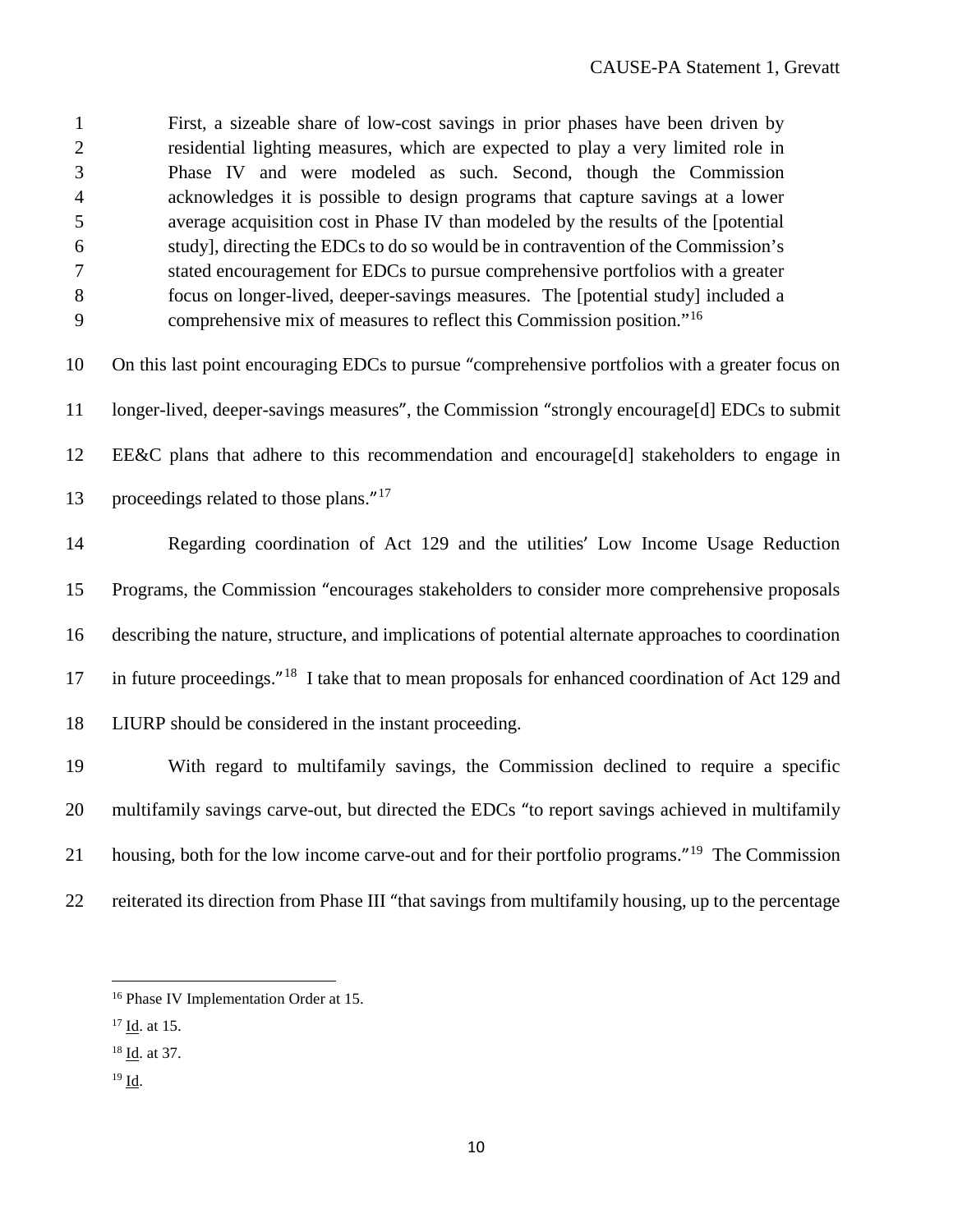of verified low income households living in the multifamily housing, are eligible for the low 2 income carve-out." $2^{20}$  $2^{20}$  $2^{20}$ 

#### **III.THE NEED FOR LOW INCOME ENERGY EFFICIENCY**

#### **Q How many low income customers do the First Energy Companies have?**

 A. This is a difficult question to answer precisely at this point in time due to the economic effects of the COVID-19 pandemic – however, it is clear that low income customers make up a very large portion of the Companies' overall customer base. The Commission publishes data about the Companies' low income customers annually in its Universal Service Report; however, the most 9 recent report only includes data through 2019, prior to the onset of the COVID-19 pandemic.<sup>[21](#page-14-1)</sup> Unfortunately, the economic landscape has and continues to change drastically as a result of the pandemic, which has likely caused a substantial increase to the number of low income households 12 in the Companies' service territory.<sup>[22](#page-14-2)</sup>

### **Q. Given the changing economic landscape, what is it possible to say about how many**

**low income customers the Companies currently have?**

 A. EDCs report their low income customer population two ways: estimated low income customers and confirmed low income customers.<sup>23</sup> The "estimated low income" customer number

<span id="page-14-0"></span>Phase IV Implementation Order at 37.

<span id="page-14-1"></span> See Pa. PUC, BCS, 2019 Report on Universal Service Programs & Collections Performance, at 4 (Dec. 2019) (herein 2019 Universal Service Report), available at: [https://www.puc.pa.gov/General/publications\\_reports/pdf/EDC\\_NGDC\\_UniServ\\_Rpt2019.pdf.](https://www.puc.pa.gov/General/publications_reports/pdf/EDC_NGDC_UniServ_Rpt2019.pdf)

<span id="page-14-2"></span><sup>&</sup>lt;sup>22</sup> See Kris Maher and Eric Morath, Pennsylvania, With Most Jobless Claims in U.S., Could Foretell High Numbers Elsewhere, Wall Street Journal (March 27, 2020), available at [https://www.wsj.com/articles/pennsylvania-with](https://www.wsj.com/articles/pennsylvania-with-most-jobless-claims-in-u-s-could-foretell-high-numbers-elsewhere-11585323969)[most-jobless-claims-in-u-s-could-foretell-high-numbers-elsewhere-11585323969;](https://www.wsj.com/articles/pennsylvania-with-most-jobless-claims-in-u-s-could-foretell-high-numbers-elsewhere-11585323969) see also Pa. Office of Unemployment Compensation, UC Claim Statistics, [https://www.uc.pa.gov/COVID-19/Pages/UC-Claim-](https://www.uc.pa.gov/COVID-19/Pages/UC-Claim-Statistics.aspx)[Statistics.aspx.](https://www.uc.pa.gov/COVID-19/Pages/UC-Claim-Statistics.aspx)

<span id="page-14-3"></span>2019 Universal Service Report at 4-6.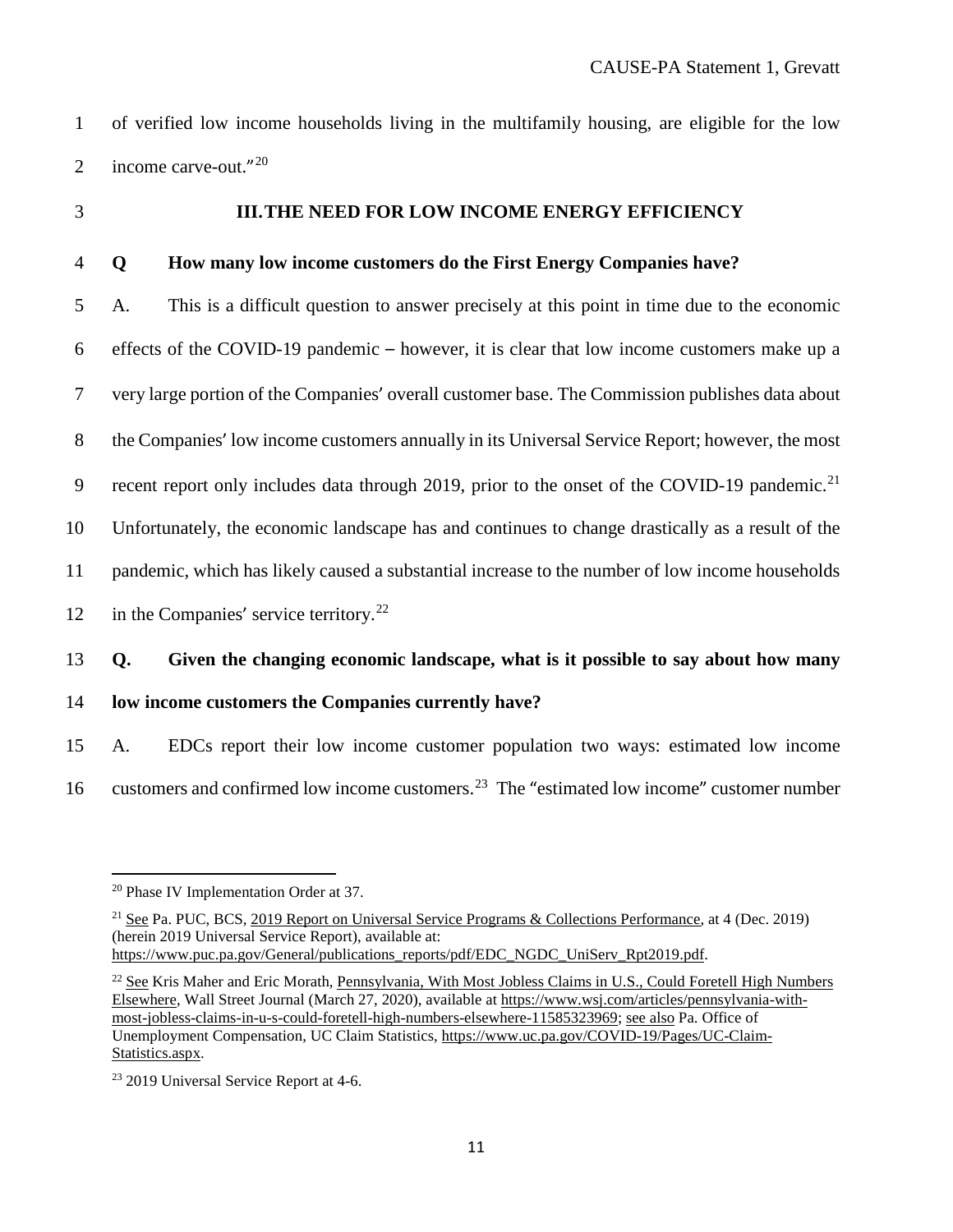is derived using local census data, scaled against residential customer counts in a given geographic 2 area, to approximate the percentage of low income households in a utility's service territory.<sup>[24](#page-15-0)</sup> The "confirmed low income" number is a count of those customers for whom the Companies have obtained information that would reasonably indicate that their income is at or below 150% of the 5 federal poverty level (FPL). <sup>[25](#page-15-1)</sup> In 2019, the Companies reported 1,779,077 total residential customers, of which 465,005 (26.1%) were estimated low income and 259,421 (14.6%) were 7 confirmed low income.<sup>[26](#page-15-2)</sup> Thus, it is likely that between 14.6% to 26.1% of the Companies' residential customers were low income customers before the onset of the pandemic. The pandemic has caused much economic struggle throughout the Companies' service territory and the impact continues to grow at this time.

**Table 2: First Energy Companies Low Income Customer Counts[27](#page-15-3)** 11

| <b>EDC</b> | <b>Residential</b> | <b>Confirmed Low</b> | <b>Estimated Low</b> |
|------------|--------------------|----------------------|----------------------|
|            | <b>Customers</b>   | income               | income               |
| Met-Ed     | 504,684            | $73,647 - 14.6\%$    | $116,570 - 23.1\%$   |
| Penelec    | 500,877            | $91,350 - 18.2\%$    | $155,072 - 31.0\%$   |
| Penn Power | 146,017            | $20,221 - 13.8\%$    | $35,872 - 24.6\%$    |
| West Penn  | 627,499            | $74,203 - 11.8\%$    | $157,491 - 25.1\%$   |
| Total/Avg. | 1,779,077          | $259,421 - 14.6\%$   | $465,005 - 26.1\%$   |

12 **Q. You say above that the Universal Service Reports may not capture all of the** 

13 **Companies' low income customers. Do you mean that the Companies have more low income**

### 14 **customers than are reported?**

- 15 A. Yes. Since these data only reflect the subgroup of customers that the Companies have
- <span id="page-15-3"></span><span id="page-15-2"></span><span id="page-15-1"></span><span id="page-15-0"></span>16 confirmed meet its definition of low income, many low income customers are not included. The
	- 24 Id*.* at 6.
	- <sup>25</sup> Id*.* at 2.
	- $26$  Id. at 5, 7.
	- $27 \underline{Id}$ . at 4-6.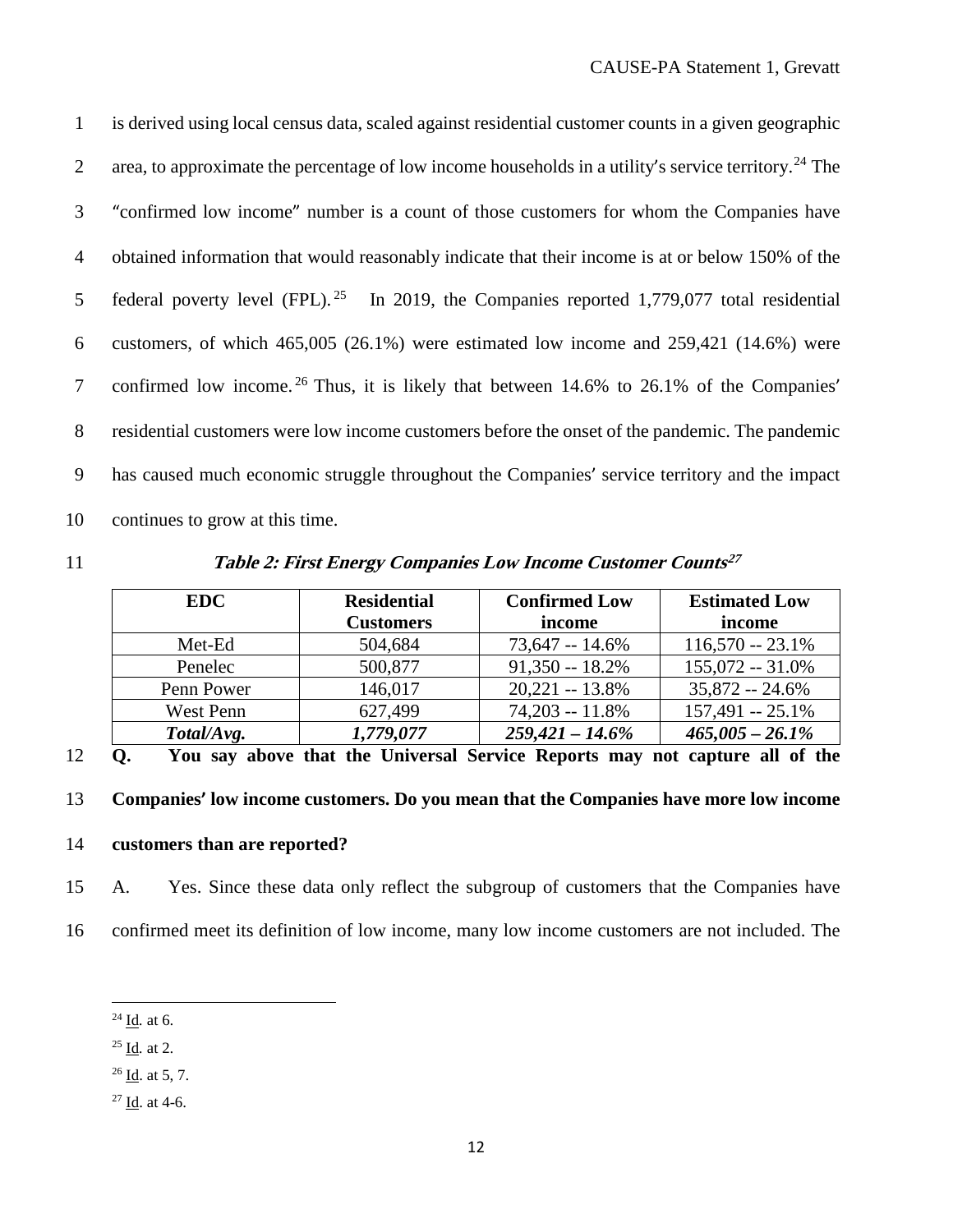1 actual number of low income customers is estimated to be significantly higher – and due to the 2 pandemic, there is little doubt that the number is growing. As such, the number of households in 3 poverty who are terminated and without gas service each year is likely to grow.

### 4 **Q. How much income must a household receive each month to be considered low**  5 **income?**

 A. With some exceptions, most utility assistance programs require households to have income that is not greater than 150% of the federal poverty level ("FPL") to qualify. The FPL is a measure of poverty based exclusively on the size of the household, but not the composition of the household (i.e., whether the household consists of adults or children) or geography. Under current federal guidelines, a family of four at 150% FPL would have a gross annual income of just \$39,300, while 11 for a family of four at 50% FPL the number would be just \$13,100.<sup>[28](#page-16-0)</sup> For context, a full time (40 hour/week) worker making minimum wage (\$7.25/hour) would have a gross annual income of \$15,080, assuming no time off. This is substantially less than a household needs to meet their 14 basic expenses.<sup>[29](#page-16-1)</sup> For reference, the self-sufficiency standard (the income needed to afford basic needs without assistance) for Pennsylvania for a family of four with two adults, one preschooler, 16 and one school aged child is  $$65,155.<sup>30</sup>$  $$65,155.<sup>30</sup>$  $$65,155.<sup>30</sup>$  Thus, a similarly situated family with income at 150% FPL would need to come up with an additional \$25,855 just to afford necessary expenses. Thus,

<span id="page-16-0"></span><sup>&</sup>lt;sup>28</sup> U.S. Dept. of Health and Human Services, 2020 U.S. Federal Poverty Guidelines, available at [https://aspe.hhs.gov/2020-poverty-guidelines.](https://aspe.hhs.gov/2020-poverty-guidelines)

<span id="page-16-1"></span><sup>&</sup>lt;sup>29</sup> See PathWays PA, Overlooked and Undercounted 2019 Brief: Struggling to Make Ends Meet in Pennsylvania, available at: <http://www.selfsufficiencystandard.org/Pennsylvania>

<span id="page-16-2"></span><sup>&</sup>lt;sup>30</sup> See Pennsylvania Self Sufficiency Standard, <http://www.selfsufficiencystandard.org/Pennsylvania> (The Self Sufficiency Standard is a tool that measures the income that a family must earn to meet their basic needs and consists of the combined cost of 6 basic needs – housing, child care, food, health care, transportation, and taxes – without the help of public subsidies.).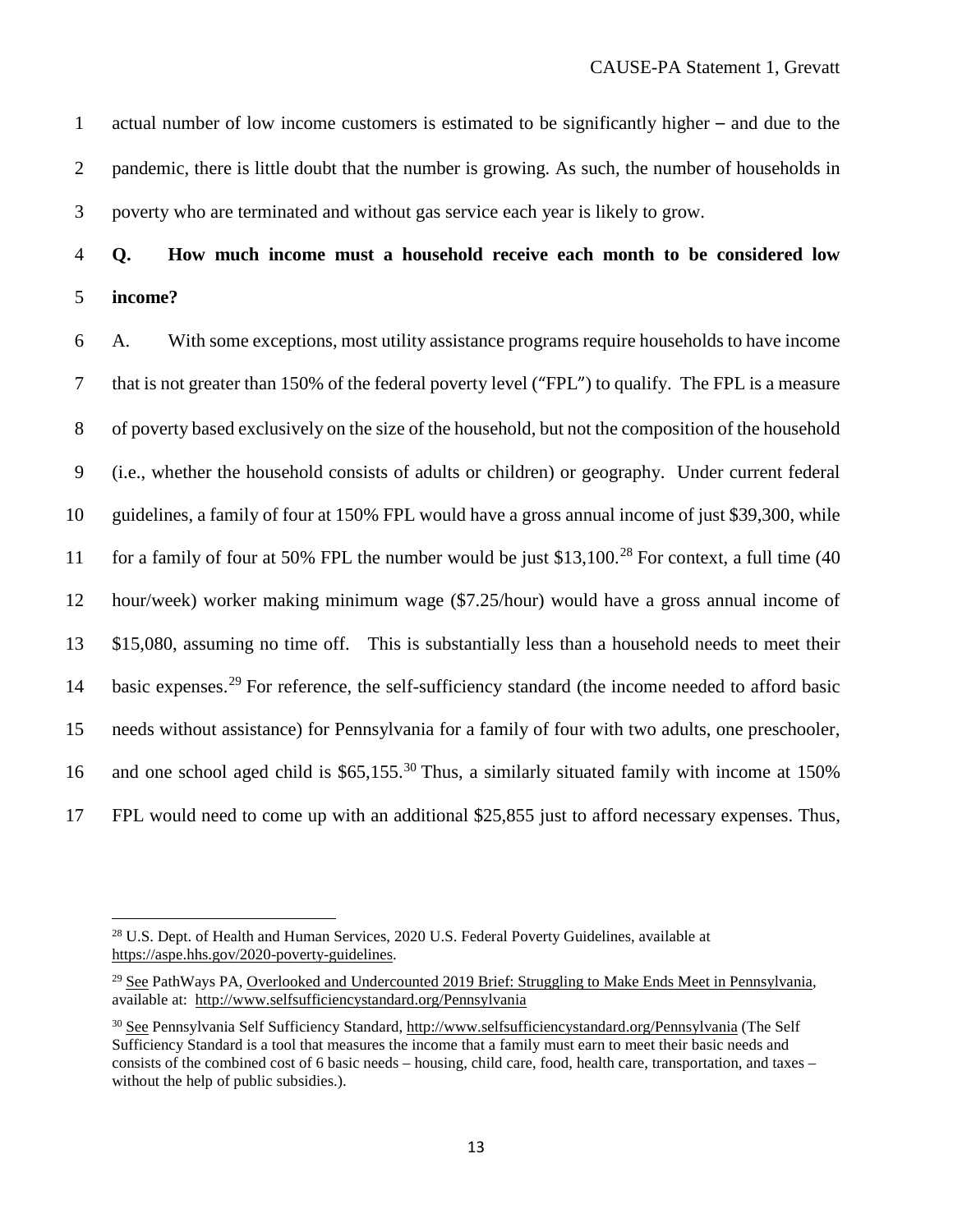- these families are forced, on a monthly basis, to make impossible choices between necessary goods
- and services such as utility service, rent, food, and medicine.
- 

 In its 2019 Universal service Report, the Commission acknowledges that low income 4 consumers in Pennsylvania often have income below  $150\%$  of FPIG.<sup>[31](#page-17-0)</sup> The report states:

 According to the U.S. Bureau of Labor Statistics, the definition of a "working poor" 6 household begins with a wage-earner who works full time  $(35 + \text{hrs/week})$  at a minimum- wage job. In 2019, minimum wage in Pennsylvania was \$7.25 per hour, the same as it has been since 2009. Annual income for an individual wage earner who works at a full time (40hr/week) minimum‐wage job is \$15,080, which equates to 121% of FPIG in 2019 and 10 118% FPIG in 2020.<sup>[32](#page-17-1)</sup>

 For all 2019 participants in universal service programs statewide, average annual 12 household income for electric customers was \$14,594.<sup>[33](#page-17-2)</sup> The average electric CAP household (two persons) had an income of \$14,387, which placed these households' incomes at 14 approximately 85% of FPIG (for two persons) for 2019, and 83% for 2020.<sup>[34](#page-17-3)</sup> Electric customers 15 who received LIURP services in 2019 had average annual household incomes of \$17,947.<sup>[35](#page-17-4)</sup>

**Q. Has the Commission studied energy affordability as it relates to low income** 

- **households?**
- A: Yes. In 2019, the Commission published a statewide home energy affordability analysis,
- wherein it evaluated the relative energy burdens (the percentage of a household income dedicated
- 20 to energy costs) among low income and non-low income households.<sup>[36](#page-17-5)</sup> The Commission found

<span id="page-17-2"></span>Id.

<span id="page-17-4"></span>Id. at 41.

<span id="page-17-0"></span><sup>2019</sup> Universal Service Report at 44.

<span id="page-17-1"></span>Id.

<span id="page-17-3"></span>Id.

<span id="page-17-5"></span> Energy Affordability for Low income Customers, Docket No. M-2017-2587711 (*Energy Affordability* proceeding), (Order entered January 17, 2019) available at: [http://www.puc.pa.gov/pcdocs/1602386.pdf.](http://www.puc.pa.gov/pcdocs/1602386.pdf)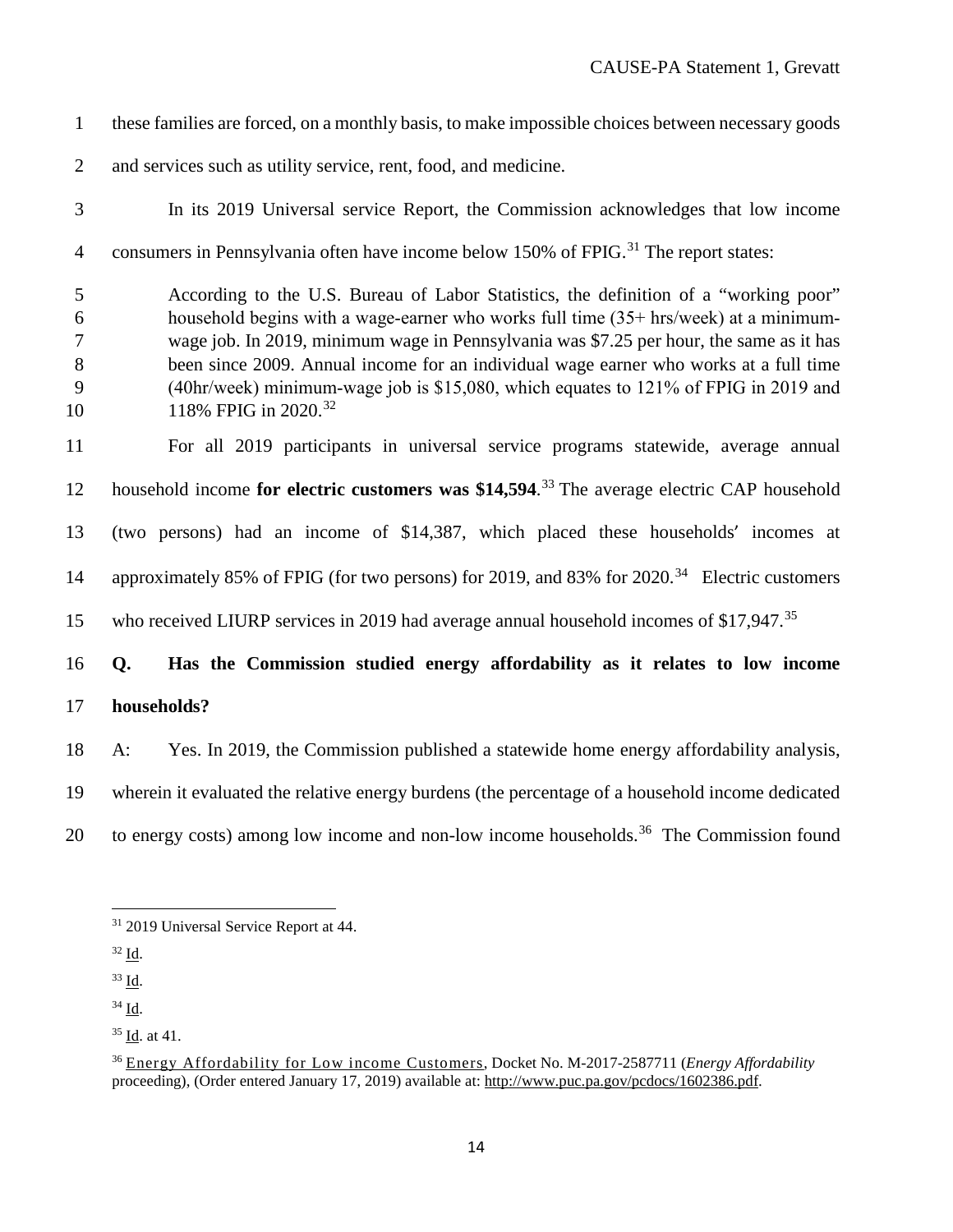that even with discounted CAP payments, many low income customers still had disproportionate 2 energy burdens to those paid by non-low income households.<sup>[37](#page-18-0)</sup> The Commission's findings were consistent with the findings of the annual Home Energy Affordability Gap report, which has consistently indicated that customers in the lowest income tier often have energy burdens in excess 5 of 30%, while energy burdens for non-low income households are consistently around 4%.<sup>[38](#page-18-1)</sup>

#### **Q. What does this mean?**

 A: The overwhelming energy burden on low income households makes it difficult to pay for other basic necessities such as housing, food, and medicine; threatens stable and continued employment and education; has substantial and long-term impacts on mental and physical health; creates serious risks to the household and the larger community; and negatively impacts the greater 11 economy.<sup>[39](#page-18-2)</sup> According to the US Energy Information Administration, roughly 1 in 5 households in 2015 – when the economy was experiencing a relatively prosperous economic period – reported that they reduce or forego other critical necessities like food and medicine to afford their home energy costs, and more than 1 in 10 reported keeping their home at an unsafe or unhealthy 15 temperature.<sup>[40](#page-18-3)</sup> Even with financial assistance, low income households are still unable to afford the cost of energy. According to a survey conducted by the National Energy Assistance Directors' Association, 72% of LIHEAP recipients reported that they forego other necessities to afford

<span id="page-18-2"></span>US EIA, Residential Energy Consumption Survey (2015),

<span id="page-18-0"></span>Id. at 5-6.

<span id="page-18-1"></span> See Id.; See also Fisher, Sheehan & Colton, The Home Energy Affordability Gap: Pennsylvania (April 2019), [http://www.homeenergyaffordabilitygap.com/03a\\_affordabilityData.html](http://www.homeenergyaffordabilitygap.com/03a_affordabilityData.html)

[https://www.eia.gov/consumption/residential/reports/2015/energybills/;](https://www.eia.gov/consumption/residential/reports/2015/energybills/) see also NEADA, 2018 National Energy Assistance Survey, at 17, 20 (Dec. 2018), <http://neada.org/wp-content/uploads/2015/03/liheapsurvey2018.pdf> (hereinafter NEADA Survey).

<span id="page-18-3"></span> US EIA, Residential Energy Consumption Survey (2015), [https://www.eia.gov/consumption/residential/reports/2015/energybills/.](https://www.eia.gov/consumption/residential/reports/2015/energybills/)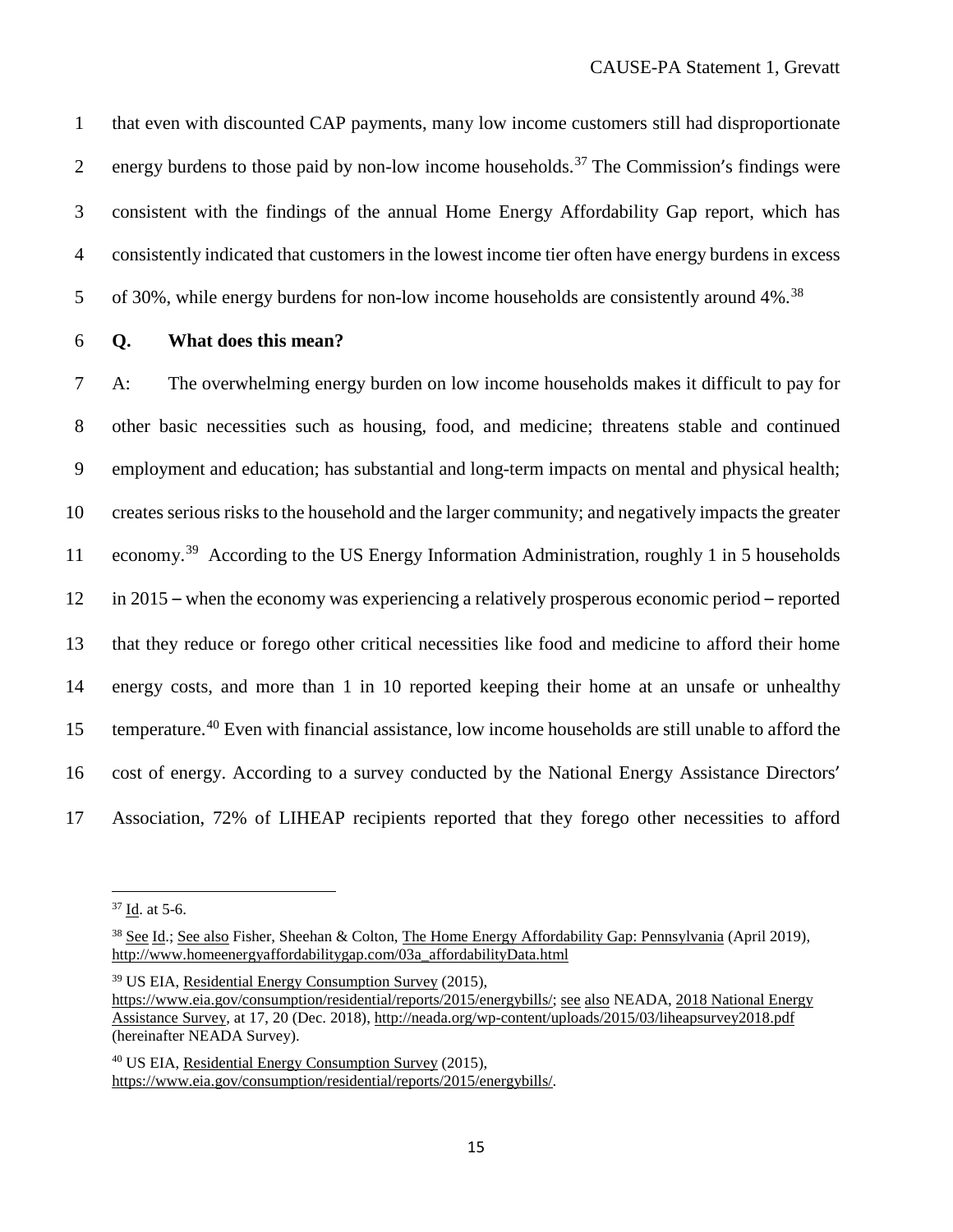1 energy, and 26% reported keeping their home at unsafe or unhealthy temperatures.<sup>[41](#page-19-0)</sup> Indeed, as recent research and data has continually showed, vulnerable low income families simply cannot afford the cost of energy services.

 **Q. Is there other evidence that the Companies' low income customers struggle to afford service?**

 A. Yes. The Commission's Universal Service Reports shows that the Companies' confirmed low income customers are terminated for nonpayment at **more than double the rate** of non-low income customers. In 2019, the termination rates for the Companies' residential customers ranged between 2.9% to 5.2%, but for confirmed low income customers the termination rates were 13.0% 10 to  $15.2\%$ <sup>[42](#page-19-1)</sup>

<span id="page-19-0"></span>NEADA Survey at 17, 20.

<span id="page-19-1"></span>2019 Universal Service Report at 13.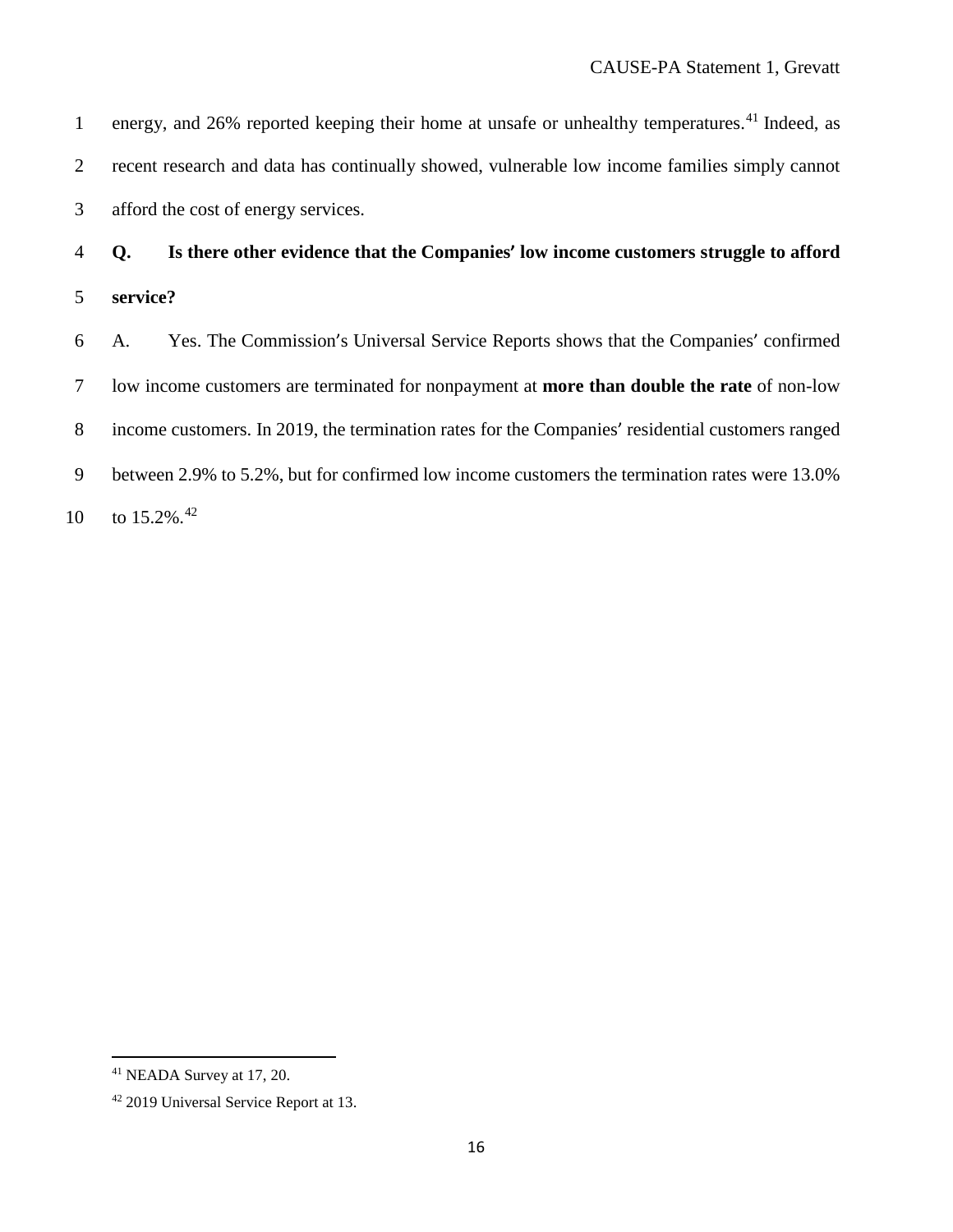| <b>EDC</b> | <b>Residential</b><br><b>Customers</b> | <b>Confirmed Low</b><br>income |
|------------|----------------------------------------|--------------------------------|
| Met-Ed     | 5.2%                                   | 19.2%                          |
| Penelec    | 4.2%                                   | 14.6%                          |
| Penn Power | 2.9%                                   | 13.0%                          |
| West Penn  | 3.1%                                   | 15.2%                          |

**Table 3: First Energy Companies Termination Rates[43](#page-20-0)** 1

2

 Confirmed low income customers are also more likely to be payment troubled. Despite making up only between 11.8% to 18.2% of residential customers, confirmed low income customers make up 61.4% to 69.2% of payment arrangements and 68.2% to 73.2% of payment troubled customers 6 (defined as failing to maintain at least one payment arrangement).  $44$ 

### **Table 4: First Energy Low Income Statistics[45](#page-20-2)** 7

|            | <b>Residential</b><br>Customers | <b>Payment</b><br><b>Arrangements</b> | <b>Payment Troubled</b> |
|------------|---------------------------------|---------------------------------------|-------------------------|
| Met-Ed     | 14.6%                           | 61.4%                                 | 68.2%                   |
| Penelec    | 18.2%                           | 67.9%                                 | 73.2%                   |
| Penn Power | 13.8%                           | 65.1%                                 | 71.0%                   |
| West Penn  | 1.8%                            | 69.2%                                 | 68.7%                   |

### 8 **Q. Has the pandemic worsened these struggles?**

 A. Yes. Customer arrearages have grown significantly since the onset of the COVID-19 10 pandemic.<sup>[46](#page-20-3)</sup> Also, as a result of the deep economic impact of the pandemic, energy usage patterns in the short term have changed and may continue to change. Many Pennsylvanians who used to go to work and school every day now find themselves at home during the day, and are using more electricity at home as a result. While we do not yet know the extent of the impact on electric

<span id="page-20-0"></span> <sup>43</sup> Id. at 4-6.

<span id="page-20-1"></span><sup>44</sup> 2019 Universal Service Report at 8-9.

<span id="page-20-2"></span><sup>45</sup> Id.

<span id="page-20-3"></span><sup>46</sup> See Public Utility Service Termination Moratorium – Modification of March 13, 2020 Emergency Order, Letter of Met-Ed, et. al., Docket No. M-2020-3019244 (filed Dec. 15, 2020).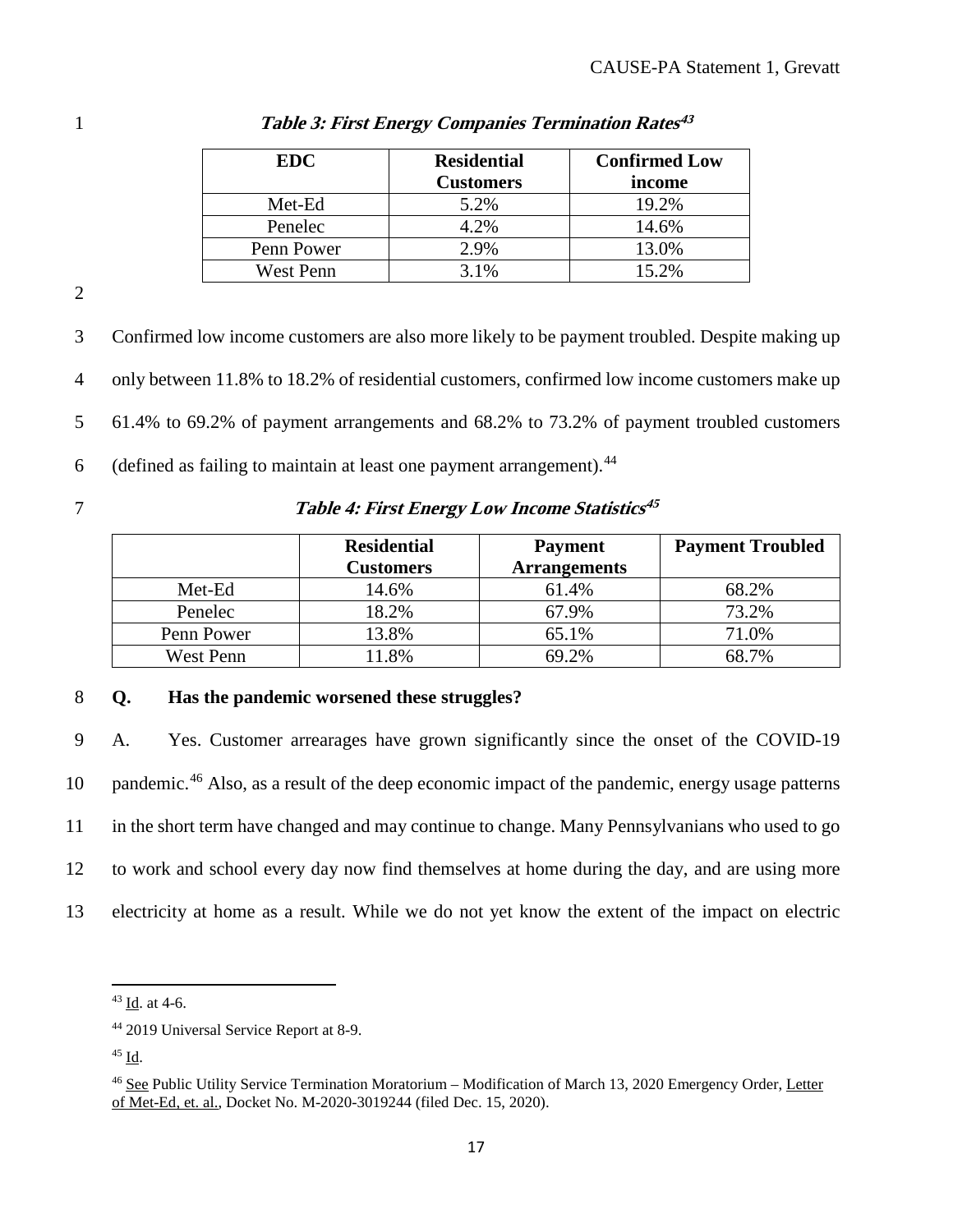1 consumption and the state's economy, energy efficiency programming is even more important for 2 low income families who are most profoundly impacted by the economic repercussions of the 3 pandemic.

4 **Q. Do the Companies' respective customer assistance programs (CAP) alleviate these**  5 **struggles?**

6 A. CAP helps; however, CAP only reaches a small percentage of eligible customers. In 2019, 7 only 50,998 of the Companies' customers were enrolled in CAP – this is just 19.7% of confirmed 8 low income customers and 11% of estimated low income customers.<sup>[47](#page-21-0)</sup>

### **Table 5: First Energy CAP Enrollment[48](#page-21-1)** 9

| <b>EDC</b> | <b>Number of CAP</b><br><b>Customers</b> | Percent of<br><b>Confirmed-Low</b><br><b>Income</b> | Percent of<br><b>Estimated Low</b><br>income |
|------------|------------------------------------------|-----------------------------------------------------|----------------------------------------------|
| Met-Ed     | 13,043                                   | 17.7%                                               | 11.2%                                        |
| Penelec    | 18,287                                   | 20.0%                                               | 11.8%                                        |
| Penn Power | 3,976                                    | 19.7%                                               | 11.1%                                        |
| West Penn  | 15,692                                   | 21.2%                                               | 10.0%                                        |
| Total/Avg. | 50,998                                   | 19.7%                                               | 11.0%                                        |

10

11 Thus, between 80.3% to 89% of low income customers are not enrolled in CAP and are charged

12 the full residential rate.

#### 13 **Q. What is the relationship between energy efficiency and CAP?**

14 A. CAP costs are recovered through a rider assessed to all customers; thus, lowering energy

<span id="page-21-0"></span>15 costs for CAP participants brings down the cost of service for other ratepayers.<sup>[49](#page-21-2)</sup> In its Phase IV

<span id="page-21-1"></span><sup>48</sup> Id.

 <sup>47</sup> <sup>2019</sup> Universal Service Report at 50.

<span id="page-21-2"></span><sup>49</sup> Met-Ed Tariff Electric-Pa. P.U.C. No. 52 (Supp. 56) at 110-111;

Penelec Tariff Electric Pa. P.U.C. No. 81 (Supp. 61) at 117-118;

Penn Power Tariff Electric Pa. P.U.C. No. 36 (Supp. 48) at 106;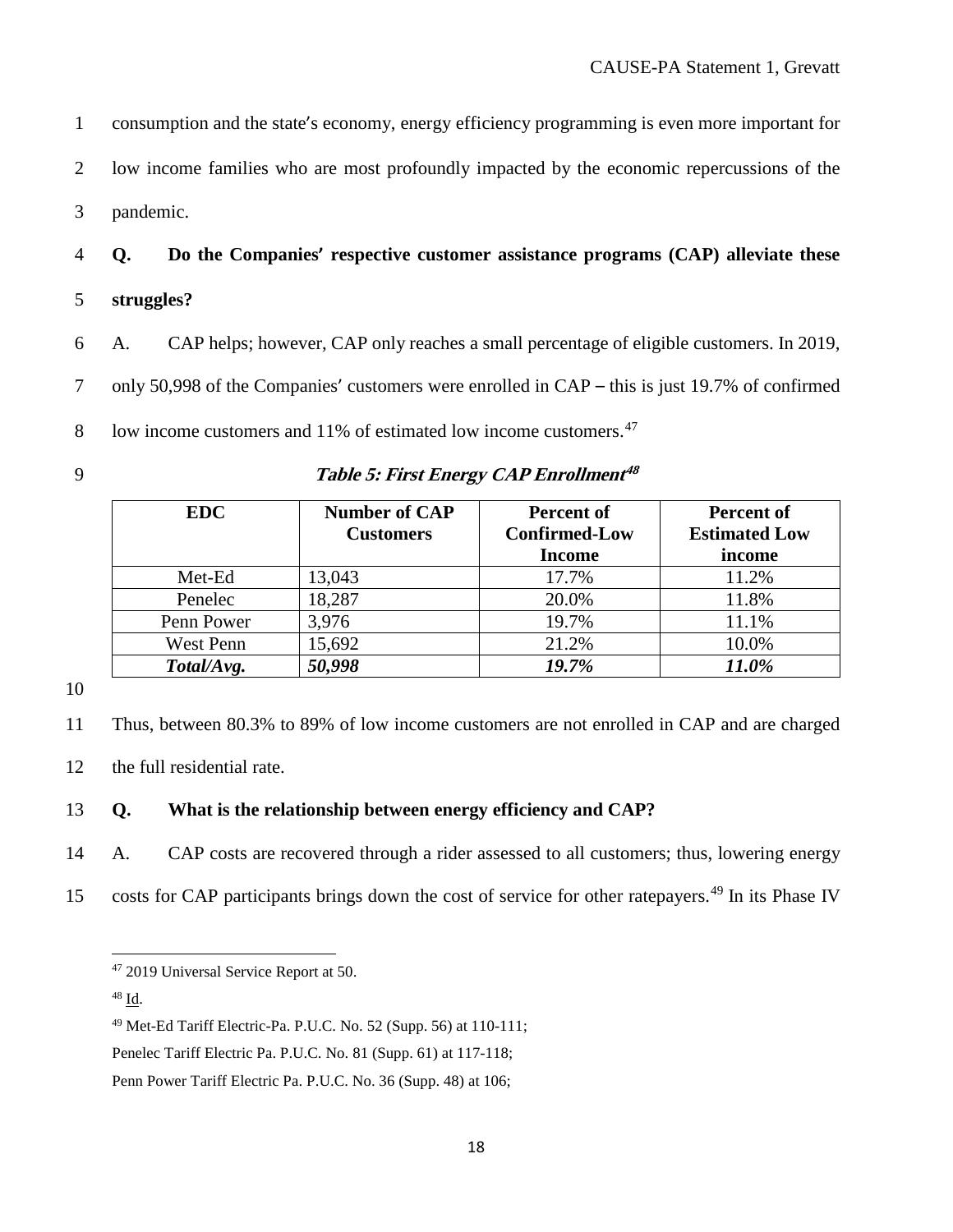Final Implementation Order, the Commission acknowledged this potential stating, "[t]he Commission agrees with CAUSE-PA that low income programming has the potential to reduce universal service and uncollectible expenses, particularly if EDC programs target more 4 comprehensive measures within the low income sector."<sup>[50](#page-22-0)</sup> Additionally, CAP participants can be 5 removed from the program due to year-over-year usage spikes.<sup>[51](#page-22-1)</sup> CAP customers also have a limited amount of CAP credits, which is the dollar amount of the discount given to the customer (i.e. the difference between the full rate and the discount rate). Customers that expend their 8 maximum CAP credits too soon due to high usage must pay the full rate until the credits reset.<sup>[52](#page-22-2)</sup> Thus, providing comprehensive and effective EE&C programing to CAP customers helps them to afford their bills and helps control costs for all ratepayers.

### **Q. Do the Companies' respective Low Income Usage Reduction Programs (LIURP) satisfy the need for low income energy efficiency programming?**

 A. LIURP is a vital program, but it cannot, by itself, satisfy the need for low income energy efficiency programing. While there are substantial similarities between Act 129 and LIURP, each of the two programs provides distinct and important benefits to low income households. Specifically, Act 129 programs allow any low income household to access energy efficiency measures without being subject to the LIURP minimum usage thresholds. This benefit is particularly important for low income residents in multifamily buildings and small single family homes, who may have relatively high usage but may not meet the usage threshold to qualify for

 $\overline{a}$ 

West Penn Power Tariff Electric Pa. P.U.C. No. 40 (Supp. 44) at 156.

<span id="page-22-0"></span>Phase IV Final Implementation Order at 105-106.

<span id="page-22-1"></span><sup>&</sup>lt;sup>51</sup> First Energy, <u>Amended Joint Universal Service & Energy Conservation Plan 2019-2021</u> at 11-12.

<span id="page-22-2"></span>Id. at 12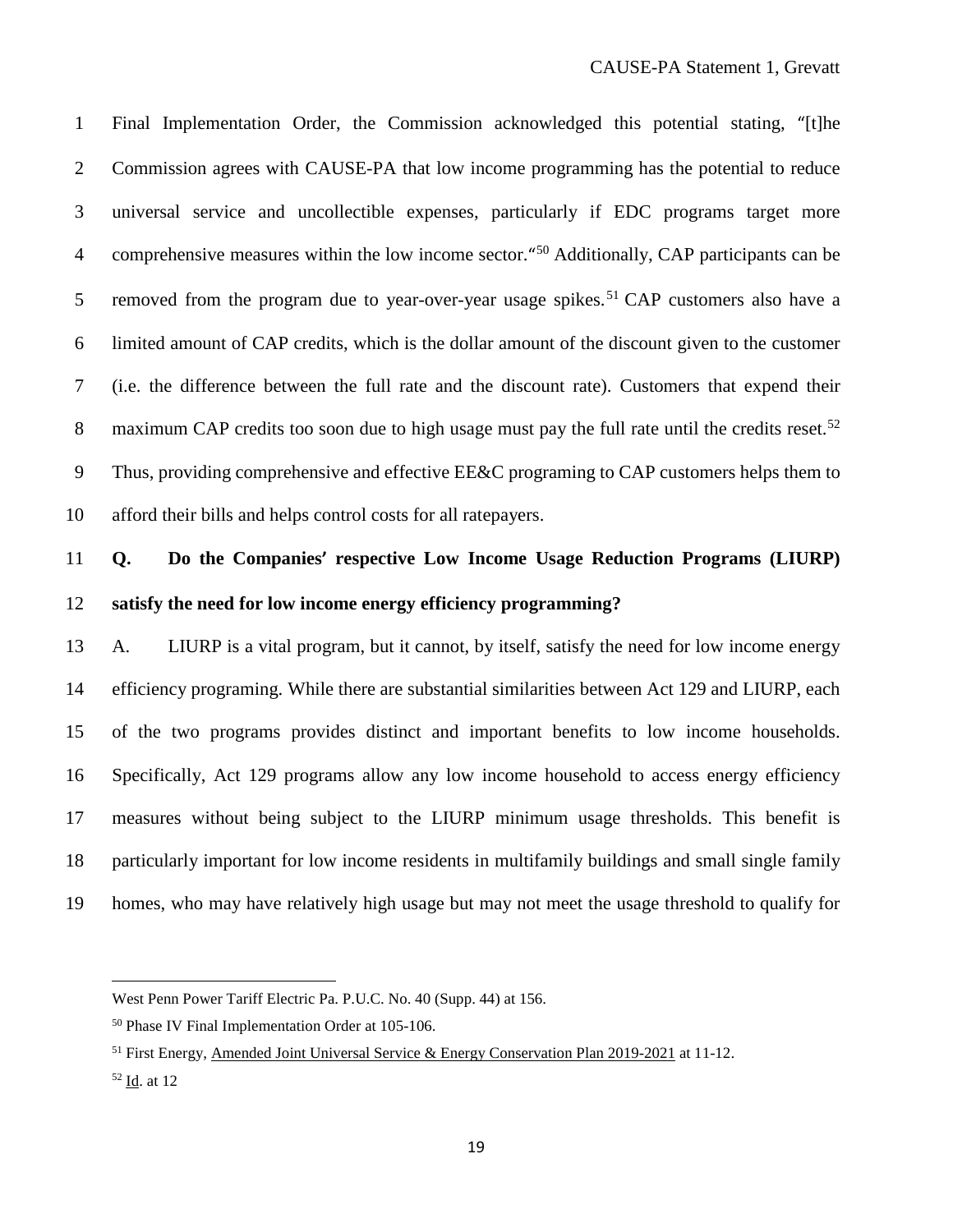- 1 LIURP.<sup>[53](#page-23-0)</sup> LIURP, on the other hand, is specifically designed to target the very highest users to 2help reduce collections and universal service costs.
- 

 Thus, the Companies must be careful that coordination between Act 129 and LIURP programs does not compromise the integrity of the distinct program budgets. I understand from counsel that Act 129 requires that EDC's respective Act 129 low income expenditures to be *in addition to* LIURP expenditures.<sup>[55](#page-23-2)</sup> It is thus critical that the integrity of each program be maintained – even as we move to harmonize the two programs to streamline services and delivery to low income consumers.

### **IV.PHASE IV LOW INCOME PROGRAMS**

#### **Q. Please summarize the Companies' low income offerings in its proposed Phase IV Plan.**

 A. The Companies are proposing a Low income Energy Efficiency Program, which they state 12 offers basic, enhanced, and comprehensive services and education.<sup>[56](#page-23-3)</sup> The Companies propose to provide home energy efficiency kits, school education, and customized home energy reports providing low income customers with basic energy savings measures and/or energy efficiency education, recommendations, and information regarding other services upon which they can act.<sup>[57](#page-23-4)</sup> The Companies also propose low income program offerings designed to help identify new low income customers, achieve additional energy savings opportunities, or promote energy efficiency

<span id="page-23-0"></span>Id. at <sup>19</sup> (First Energy generally requires <sup>a</sup> minimum usage threshold of 6,500 kWh or more annually).

<span id="page-23-1"></span><sup>&</sup>lt;sup>54</sup> See Id.; see also 52 Pa. Code § 58.1.

<span id="page-23-2"></span>66 Pa. C.S. § 2806.1(b)(i)(G).

<span id="page-23-3"></span>First Energy St. 2 at 12-13.

<span id="page-23-4"></span>Id.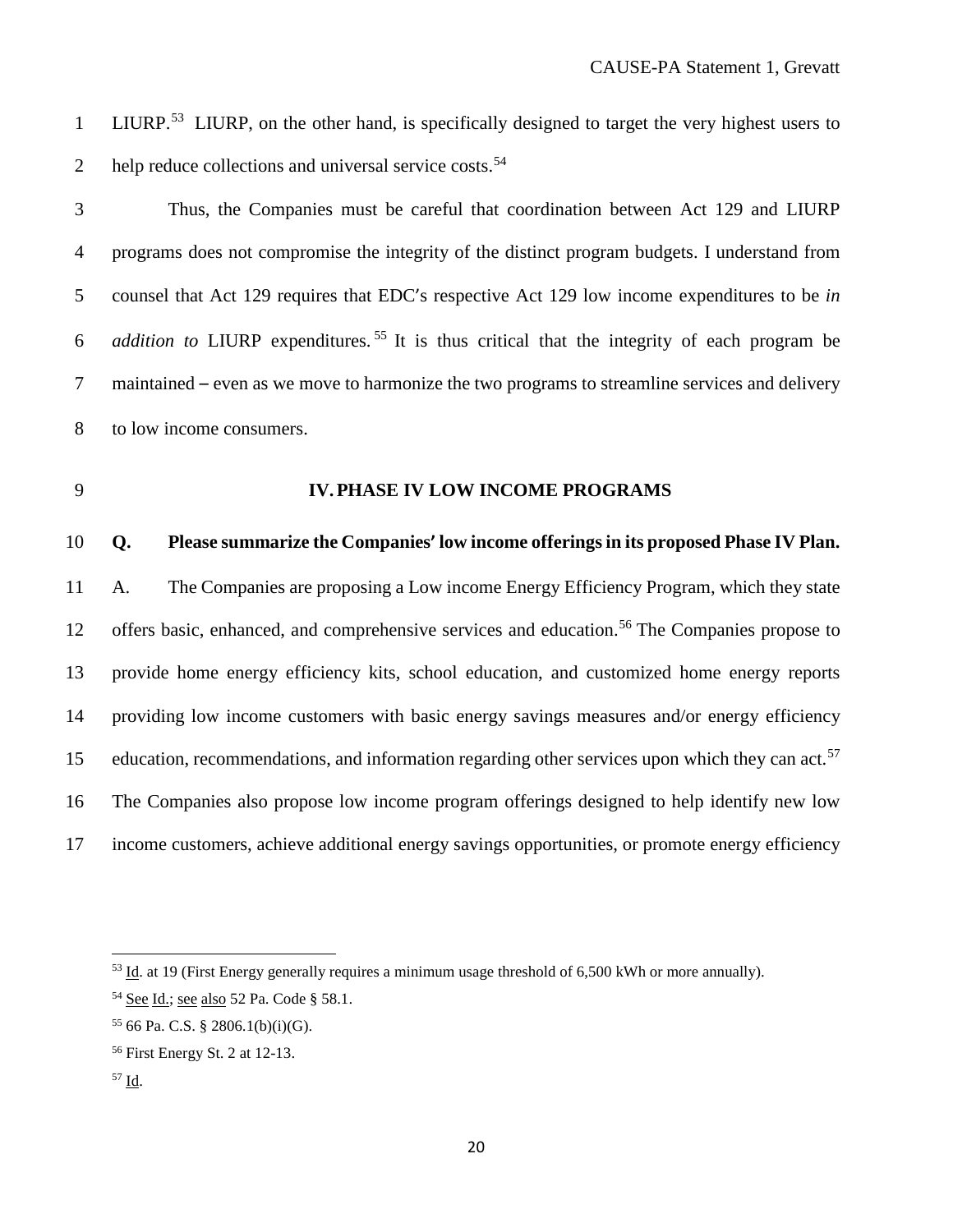in multifamily or other low income homes.<sup>[58](#page-24-0)</sup> The Companies also plan to achieve additional new and incremental electric energy savings through the Weatherization subprogram as part of the delivery of the Companies' existing comprehensive Low income Usage Reduction Program 4 ("LIURP"). <sup>[59](#page-24-1)</sup> The Low income Energy Efficiency Program also includes a New Homes subprogram, where the Companies state they will promote the construction of new energy efficient 6 housing for income-qualified customers.

 **Q. From which program types or measures do the Companies propose to obtain the majority of their low income savings?**

 A. The Companies propose to obtain a disproportionate amount of savings from behavioral savings, school education, energy efficiency kits, and other low-impact measures that comprise the majority of low income savings for the Companies. The Companies place only modest emphasis on comprehensive energy saving initiatives.

### **Q. Is the Companies' Plan consistent with Commission direction to "increase their focus on more comprehensive measures."[61](#page-24-3)**

 A. No. The Companies are over-reliant on "light-touch" measures that reach a large number of customers but fail to achieve the savings for individual customers that the Commission asked for. I provide more information on the makeup of the Companies' low income portfolio in the discussion below.

<span id="page-24-0"></span>Id.

<span id="page-24-1"></span>Id.

<span id="page-24-2"></span>Id.

<span id="page-24-3"></span>Phase IV Final Implementation Order at 7.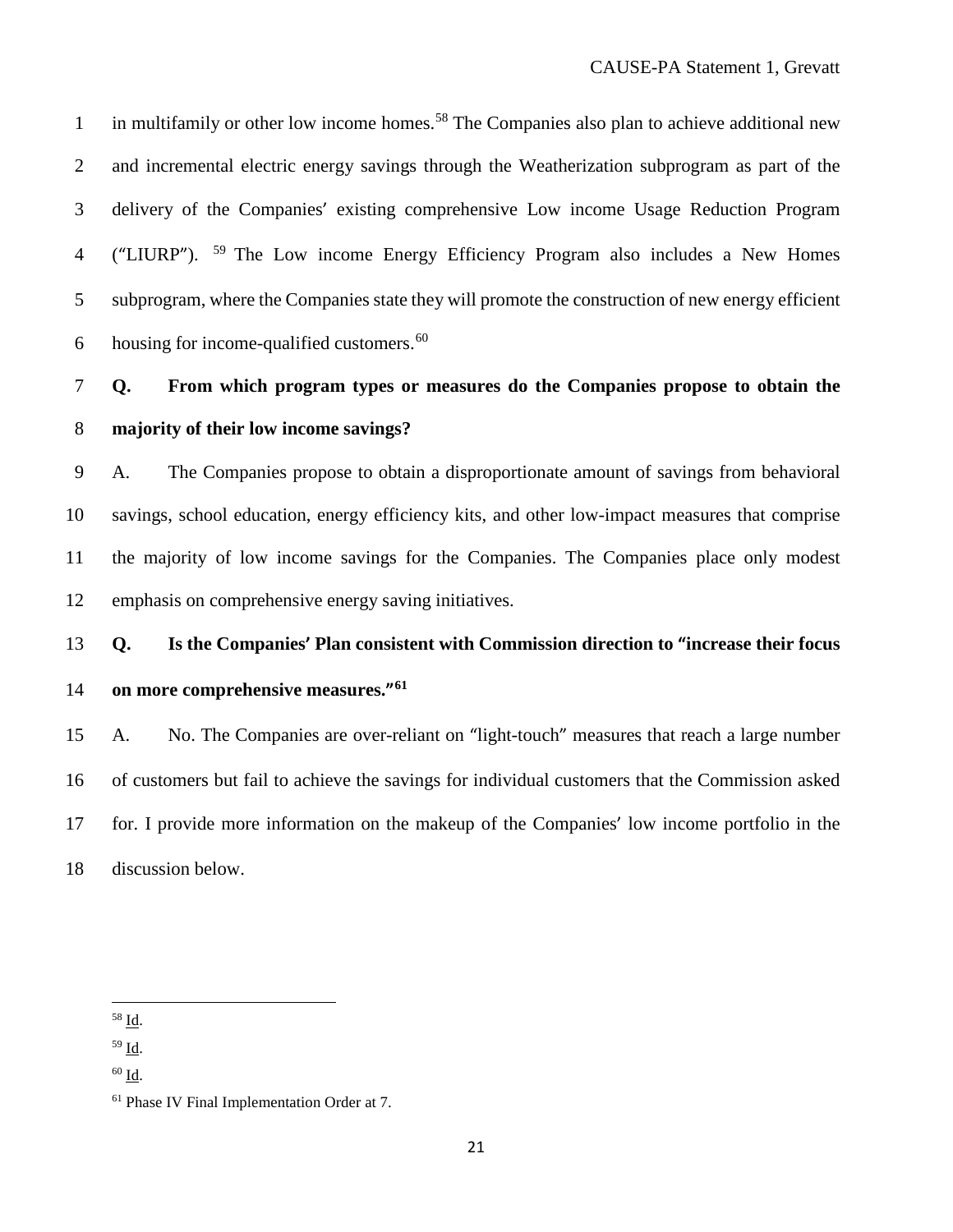#### **WEATHERIZATION AND LIURP COORDINATION**

 **Q. What is your understanding of the Companies approach to Act 129 low income program coordination with its LIURP programs?**

 A. As I understand the explanation of program coordination provided by Mr. Miller at an informal discovery conference on January 8, 2021, the Companies' Weatherization (WARM PLUS) and WARM Extra Measures program subcomponents are delivered in an integrated manner with the LIURP program. The Companies utilize the same program delivery contractors and agencies in a manner that streamlines the process for customers and provides for more measures to be installed than might otherwise be the case if LIURP was the only funding stream used.

### **Q. What is your understanding of how Act 129 funding is utilized in the Weatherization**

### **(WARM PLUS) subprogram?**

 A. As explained by Mr. Miller, Act 129 funding is used for income-eligible customers who do not meet the LIURP high usage criterion to deliver effectively identical services to what is delivered to LIURP-eligible customers. As Mr. Miller explained, the delivery is provided by the same contractors and agencies, and the measure lists are the same. In my view this is an effective approach because it should deliver high-value, comprehensive measures that provide significant bill reductions to participating low income households. In fact, for West Penn, the Companies 18 estimate that participants will on average save 1,441 kWh per year,<sup>[62](#page-25-0)</sup> which is worth about \$160 19 per year.<sup>[63](#page-25-1)</sup> Further, it does so in an administratively efficient manner by using the same program delivery infrastructure that is already in place for LIURP.

<span id="page-25-0"></span> <sup>62</sup>First Energy EE&C Plan, Append. B, T8: Estimated Savings and Participation, West Penn.

<span id="page-25-1"></span> Average price of \$0.1110/kWh EIA Table 6 2019 Utility Bundled Retail Sales-Residential. [https://www.eia.gov/electricity/sales\\_revenue\\_price/](https://www.eia.gov/electricity/sales_revenue_price/)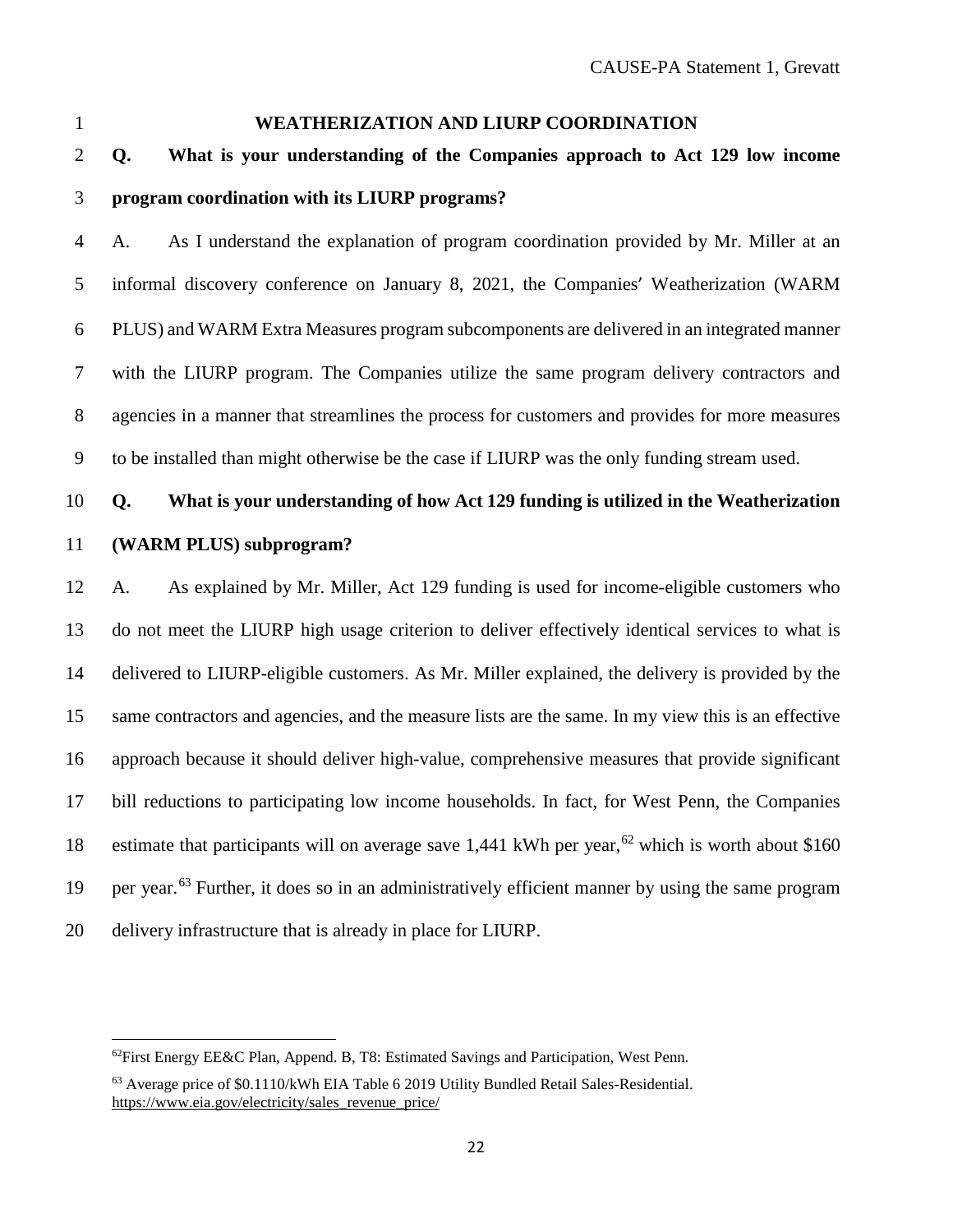A. As explained by Mr. Miller, the WARM Extra Measures program sub-component increases the number of measures received by customers who are eligible and receive LIURP energy efficiency program services. In effect, Act 129 funds are used to provide even more bill savings to these customers than they would receive simply through LIURP – on average 818 kWh per year 7 in additional savings, worth approximately \$91 per year. <sup>[64](#page-26-0)</sup>

### **Q. Do you support the Companies' approach in these program sub-components?**

 A. Yes. I think that coordinated delivery provides a cost-efficient means of delivering significant savings to the Companies' customers – by which I mean savings that are large enough to have a material effect on families' ability to meet their basic needs. This is in contrast to some of the other sub-components the Companies use to meet their Act 129 savings obligation that I believe are over-reliant on measures that are not comprehensive and that do not deliver meaningful savings to participating low income households. For this reason, I recommend the Commission direct the Companies to increase the investments they propose to make in these sub-components by a large margin, equivalent to a doubling of the sub-component budgets compared with what the Companies have proposed.

 **Q. How does the WARM Extra Measures program sub-component differ from the Weatherization (WARM PLUS) Program sub-component that you describe above?**

<span id="page-26-0"></span> Average price of \$0.1110/kWh EIA Table <sup>6</sup> <sup>2019</sup> Utility Bundled Retail Sales-Residential. [https://www.eia.gov/electricity/sales\\_revenue\\_price/](https://www.eia.gov/electricity/sales_revenue_price/).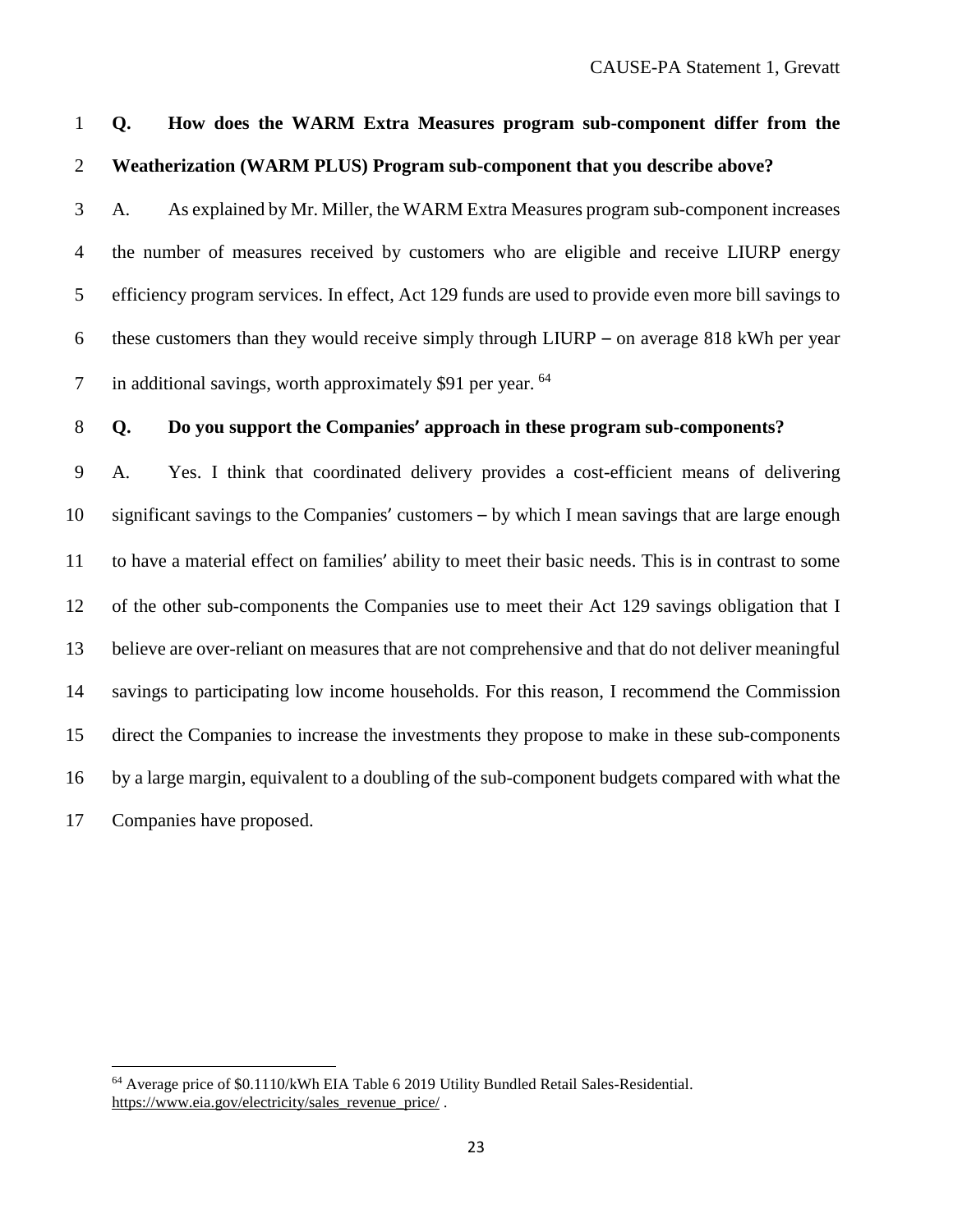### **LOW INCOME PROGRAMS THAT FAIL TO DELIVER MEANINGFUL SAVINGS TO CUSTOMERS**

### **Q. What is an example of a program sub-component that you believe does not deliver meaningful savings to low income households?**

 A. The Companies' Behavior program sub-component is one example of a program that the Companies use to make a significant contribution to meeting the Act 129 low income savings requirement, without providing significant savings to the average participant. West Penn, for example, estimates that on average a participant in the Behavioral – LI sub-component will save 9 between 50 kWh to 113 kWh per year<sup>[65](#page-27-0)</sup> (depending on the program implementation year). This would reduce that participant's bill by between \$5.55 and \$12.54 per year, or on average about 11 seventy-five cents per month. <sup>[66](#page-27-1)</sup> While any bill savings for low income customers are worth pursuing, I believe that savings at this level are unlikely to materially change households' ability to pay their energy bills or increase their access to other necessities such as food and health care.

## **Q. Can you provide another example of a program sub-component that the Companies rely on for significant contributions to their required low income savings goal, yet that does**

### **not provide significant savings to individual households that participate?**

 A. Yes. I believe that the School Education – LI program provides savings opportunities that are too limited. The Companies indicate that the average expected savings for a participant in this program would be 211 kWh per year. Consistent with my statements above in which I suggest the Companies are not adequately providing significant savings opportunities for their LI customers,

<span id="page-27-0"></span>First Energy EE&C Plan, Append. B, T8: Estimated Savings and Participation, West Penn.

<span id="page-27-1"></span> Average price of \$0.1110/kWh EIA Table 6 2019 Utility Bundled Retail Sales-Residential. [https://www.eia.gov/electricity/sales\\_revenue\\_price/](https://www.eia.gov/electricity/sales_revenue_price/)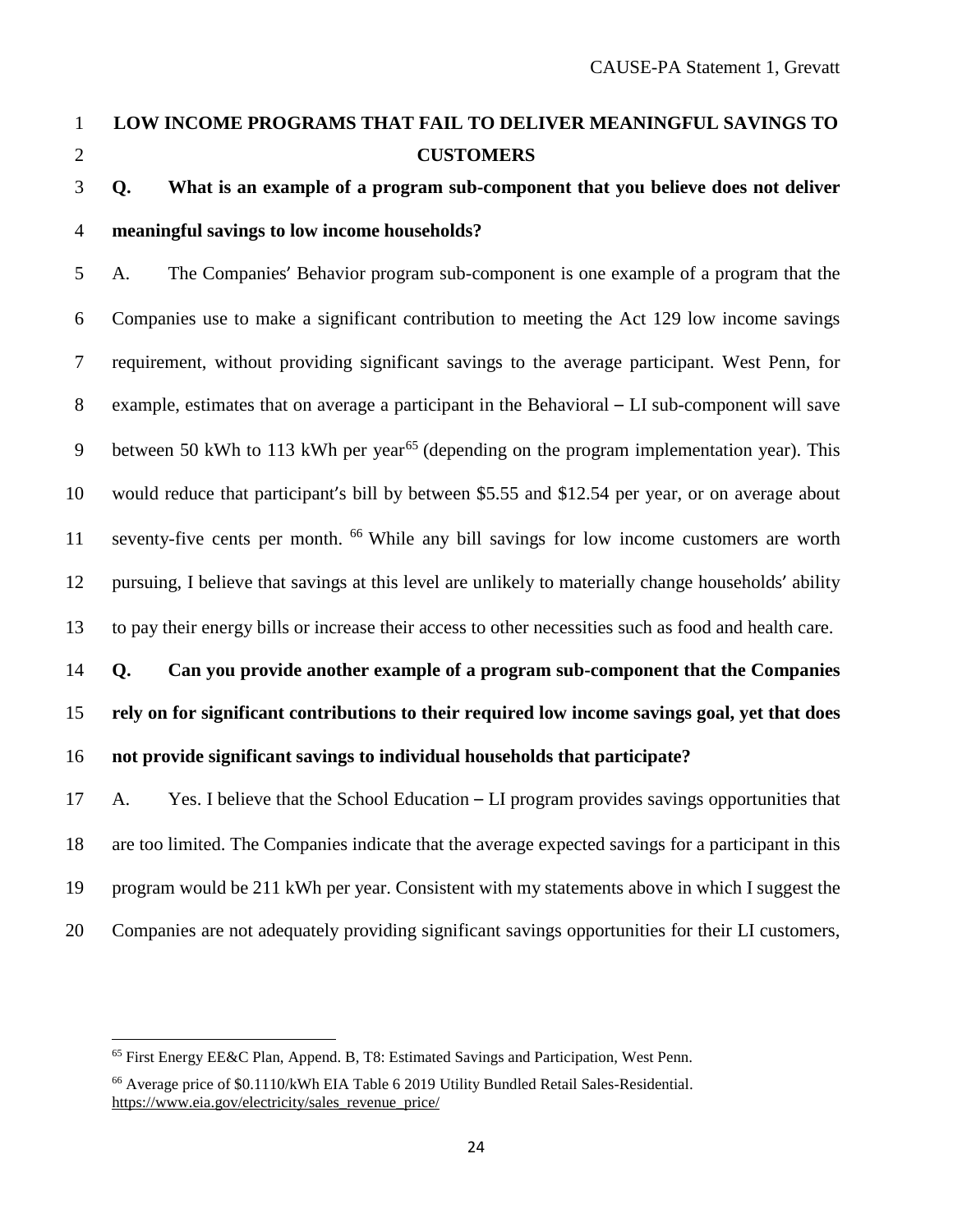I would argue that here, too, while any savings are worth pursuing, the savings in this program are too small to materially improve the condition of low income households that participate.

#### **Q. Do you have other concerns with the School Education – LI program?**

 A. As I indicated in my introductory comments, I disagree with the Companies' position that 5 savings from the School Education – LI program should be counted towards its low income savings requirement. I disagree with the premise that when the School Education program takes place in schools that are believed to serve significant numbers of students from low income households those savings should be considered to be low income savings. I believe to do so would contradict the spirit and the letter of the Commission's Phase III Order in which it rejected the Phase II practice of allocating savings from non-specific LI programs toward meeting its low income requirements based on assumptions of low income participation. I believe this because, as far as can be told from the Companies' filing, the School Education – LI program is no different than the School Education program within the Energy Efficient Homes Program, other than that it is larger. **Q. What would the benefit be for customers if the Commission were to adopt your recommendation that the School Education – LI program not be counted towards the LI**

**savings requirement?**

 A. If the Commission adopted my recommendations to both disqualify the savings from the School Education – LI program and require the Companies to make up the difference by doubling the savings they obtain through the Weatherization (WARM PLUS) and WARM Extra Measures programs, more low income households would receive the kinds of energy savings and bill reduction benefits that could materially reduce their financial insecurity, allowing them to better meet family needs for food and health care, for example. I believe this would more closely reflect legislative intent and the Commission's directions with respect to low income energy savings. And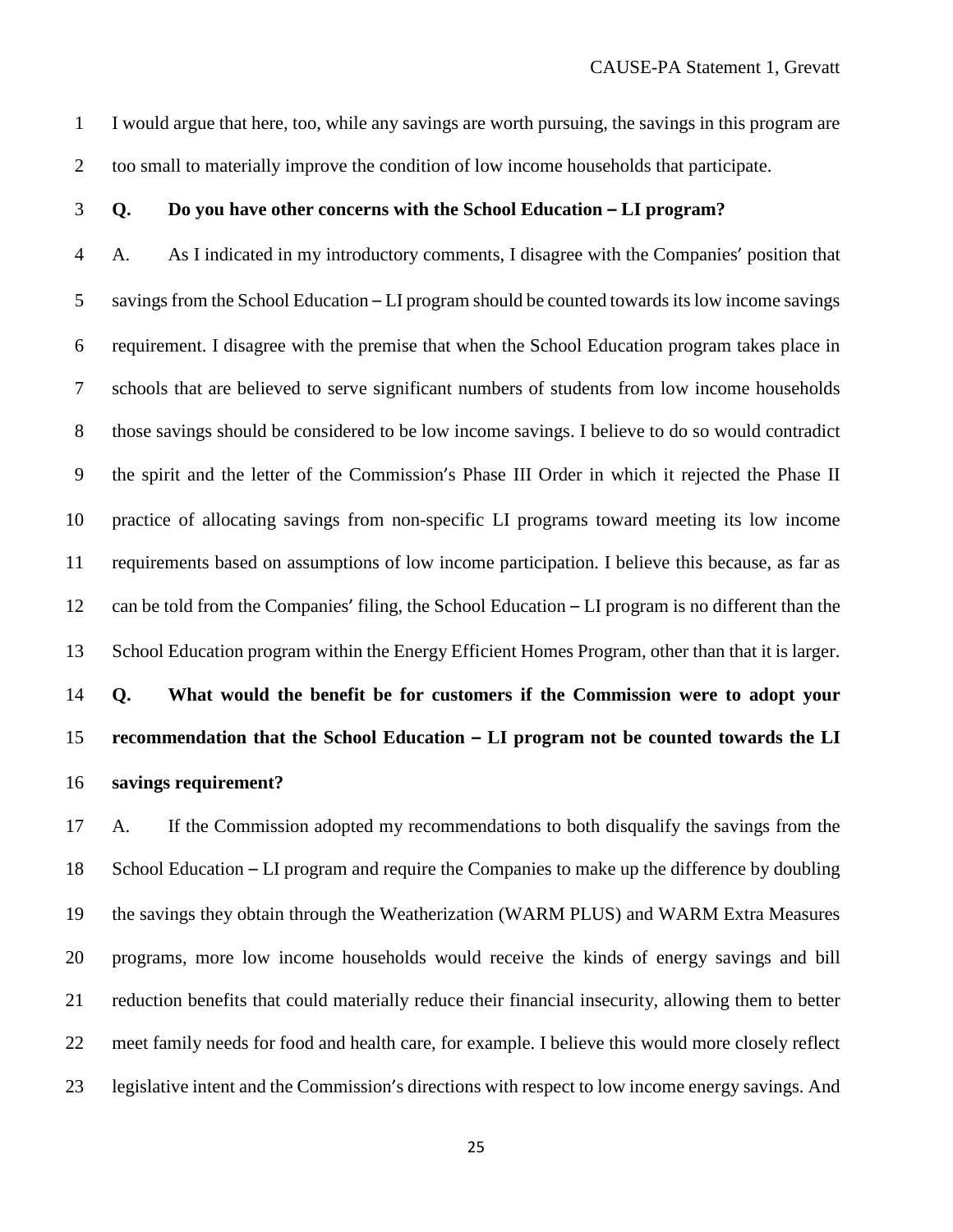of course, there is nothing that should preclude the Companies from continuing to offer the School Education program for schools in lower-income communities – they would just need to report the savings in the school education program that is implemented more broadly.

 **Q. Can you provide other examples of program sub-components where the Companies fail to maximize savings for their low income customers?**

 A. Yes. It appears, for example, that the Companies intend to offer three different levels of efficient clothes washers and refrigerators to its low income customers. Unfortunately, they appear to plan for the vast majority of these to be at the lowest efficiency level rather than at the highest. The Companies estimate that the average participant will save 117 kWh per year for a level 1 clothes washer and 178 kWh per year for a level 3 clothes washer – yet for West Penn they estimate only one level 3 incentive per year, in contrast to 80 level 1 incentives.

### **Q. Surely there must be a reason that the Companies assume that virtually all of their clothes washer incentives for low income customers will occur at level 1?**

 A. I do not know the specific costs of the various efficiency levels for clothes washers used in the Companies' analysis, but assume they justify this planning assumption on the basis of presumed higher costs for more efficient appliances. However, in my considerable experience implementing low income energy efficiency programs, I always held it to be a fundamental goal to maximize per household savings whenever possible. Even if a level 3 appliance costs more than a level 1 appliance, it will not cost more than the difference in purchase prices for the Company to install the highest efficiency model. This is because the "transaction costs" – those costs incurred in the operation of the program – will be identical. Opportunities such as this, where simple choices will lead to more savings for customers, should favor maximizing efficiency and thus the bill savings that customers obtain. I recommend the Commission direct the Companies to prioritize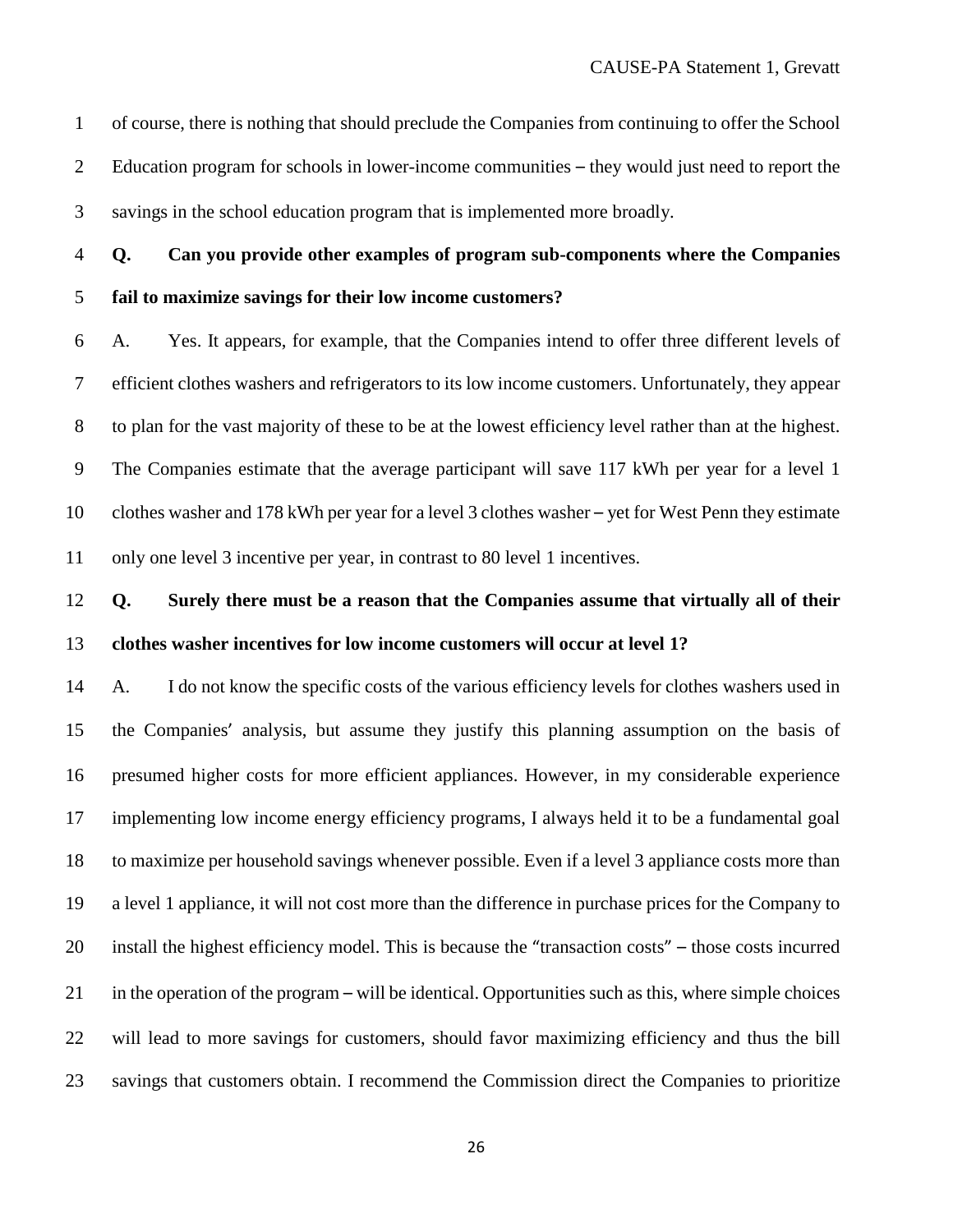| $\mathbf{1}$   | the highest levels of equipment efficiency when varying levels are available, in order to provide       |
|----------------|---------------------------------------------------------------------------------------------------------|
| $\overline{2}$ | low income program participants with the greatest level of savings.                                     |
| 3              | <b>IMPLAUSIBLE LOW INCOME MEASURES</b>                                                                  |
| $\overline{4}$ | Do the Companies propose low income measures that you believe will fail to deliver<br>Q:                |
| 5              | on their promise of "minimizing the percentage of household income that is devoted to energy            |
| 6              | costs"?                                                                                                 |
| $\tau$         | Yes, the Companies propose several measures that they cannot rationally believe are<br>$A$ :            |
| $8\,$          | applicable to low income customers. For example, it is almost impossible to see how a family with       |
| 9              | household income at or below 150% of FPL would be in the market for an "EV Charging Cord -              |
| 10             | Level $2 - RES$ ." While it seems unlikely that income-eligible households will be purchasing new       |
| 11             | vehicles at all, the idea that they will have the discretionary income to choose a new electric vehicle |
| 12             | is baffling. This notion is even more absurd when the Companies estimated incremental cost of           |
| 13             | \$500 is compared with the "modeled rebate" of only \$80. <sup>67</sup>                                 |
| 14             | Why would the Companies include this level 2 EV charging cord in their list of low<br>Q.                |
| 15             | income program measures?                                                                                |
| 16             | I cannot guess as to why the Companies made this decision; however, I will observe that<br>A.           |
| 17             | the effect is to artificially inflate the breadth and range of measures that are nominally available to |
| 18             | low income households, though the benefit of doing so is unclear. In any event, these measures do       |
| 19             | not contribute to the minimization of energy bills for low income households.                           |

<span id="page-30-0"></span>First Energy EE&C Plan, Append. <sup>D</sup> T2.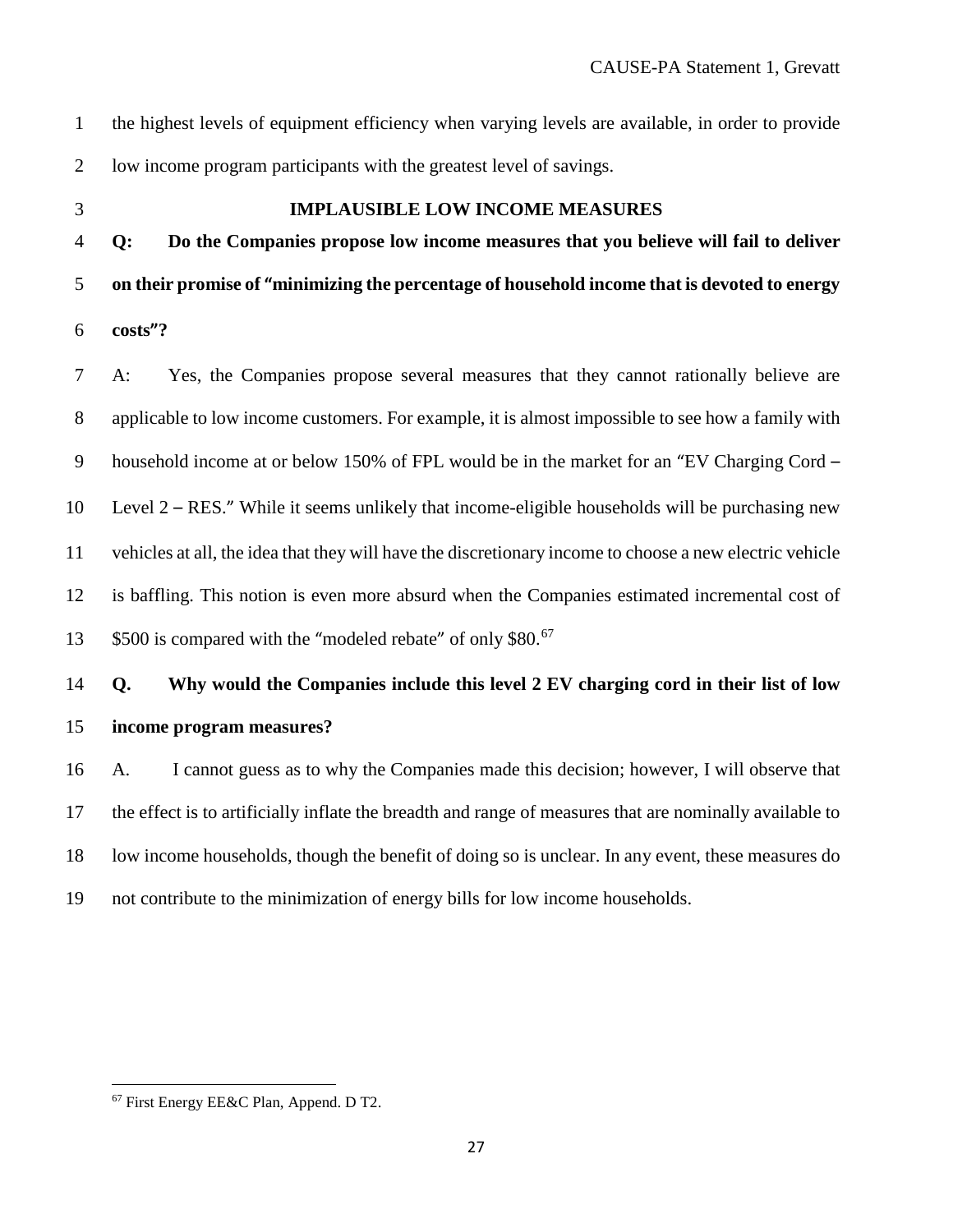**Q. The Companies state that they provide "Enhanced Incentives" for certain measures, implying that there is an expectation that low income customers could contribute to the costs of making energy efficient purchases. Are there additional measures that you have identified where the Companies expect low income customers earning less than 150% of FPL to pay a** 

**portion of the measure costs?**

 A. Yes. For example, Appendix B, Table 7: Eligible Measures indicates an incremental cost 7 of \$187 for an ENERGY STAR clothes washer, and an incentive of \$50.<sup>[68](#page-31-0)</sup> The clothes dryer 8 measure shows an incremental cost of \$358 and an incentive of \$75. $^{69}$  $^{69}$  $^{69}$  It is simply implausible to think that low income customers would make such purchases, and the Companies reflect this to a degree in their very, very low estimated participation for such measures.

### **Q. What other measures do the Companies include for which they expect only limited participation?**

 A. A partial list of measures the Companies purport to be low income measures, with expected participation of only one customer per year, includes Clothes Washer – level 2, Clothe Washer – level 3, Refrigerator – level 2, Refrigerator – level 3, Water Heater, Pool Pump Variable Speed, Dishwasher, Water Cooler, EV Charging Cord – Level 2 – Res. It makes no sense that the Companies includes these as low income measures. In my view, doing so reduces transparency about what the Companies actually plan to implement for their low income customers by artificially inflating the number of measures they propose to offer.

<span id="page-31-0"></span>First Energy EE&C Plan at Append. B, T7

<span id="page-31-1"></span>Id.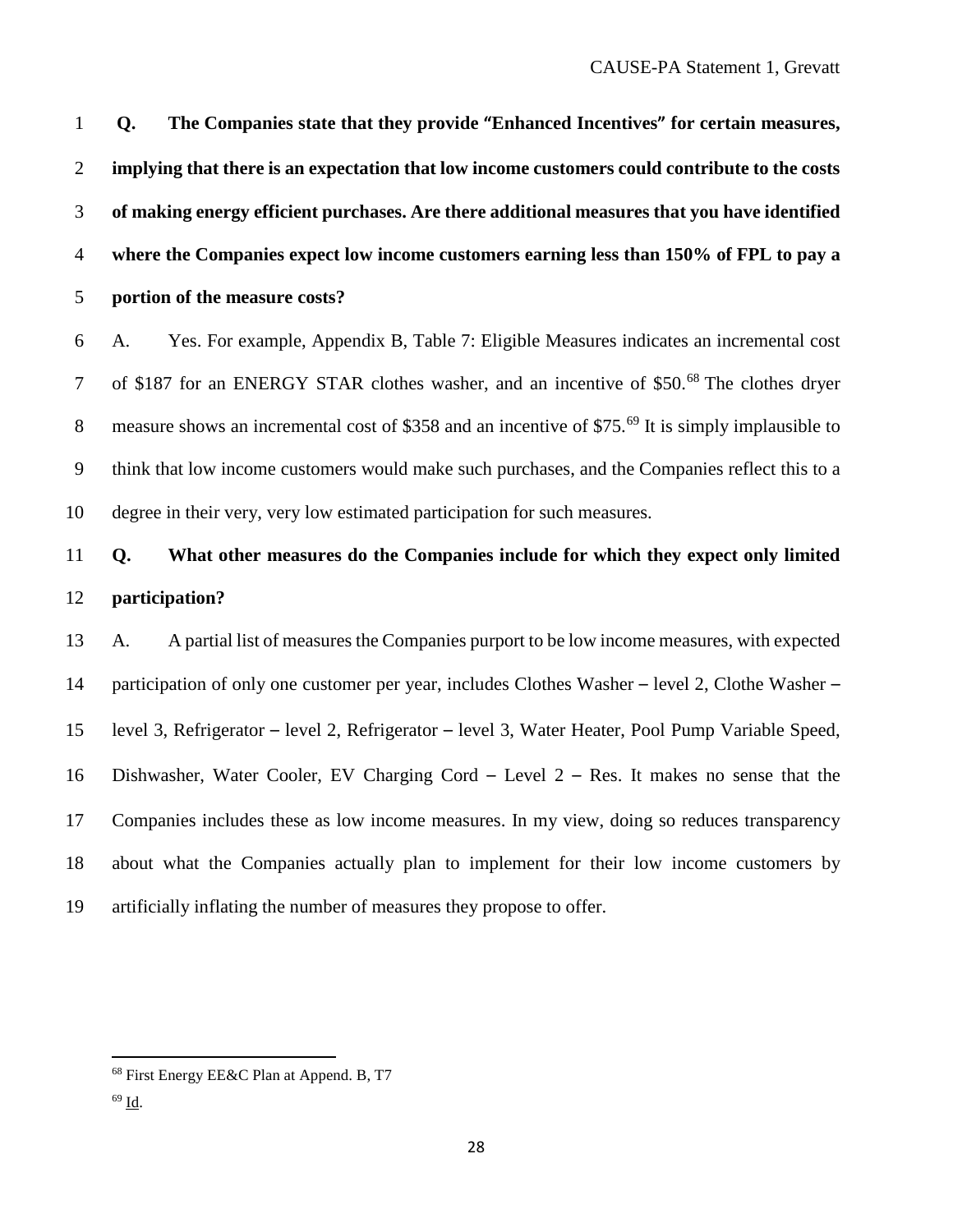### **Q: Do these types of measures further the goals of Act 129 low income programing?**

 A: No. In its Final Implementation Order, the Commission indicated that the low income carve-out is designed to, "ensure that low income customers are able to access and participate in EDCs' efficiency programs."[70](#page-32-0) I do not believe that it is plausible that low income customers will be able to access or participate in any of the measures I describe above. Thus, the Company should not be allowed to count the savings from these measures toward its low income savings goal, unless the programs are adjusted so that a substantial number of low income customers are able to participate.

#### **MULTIFAMILY**

### **Q. Do the Companies place a sufficient focus on providing savings opportunities for affordable multifamily housing?**

 A: I believe that the Companies needs to place a greater focus on ensuring the equitable provision of energy efficiency services to affordable multifamily housing. While the Companies do indicate that a non-trivial fraction of their total low income savings will come from direct install 15 measures such as lighting when tenants are on residential accounts  $(8.0\%$  for Penelec), <sup>[71](#page-32-1)</sup> the fraction of savings coming from commercially metered low income housing units is small – in 17 fact, it is virtually non-existent for tenants (less than  $0.02\%$  for Penelec).<sup>[72](#page-32-2)</sup> Master-metered properties that provide affordable housing are critically important resources for low income families. These types of properties are disproportionately occupied by low income families and are underserved by energy efficiency programs due to landlord permission and cost sharing issues. Especially in light of the COVID-19 pandemic, many landlords of properties that house low

<span id="page-32-2"></span>Id.

<span id="page-32-0"></span>Phase IV Final Implementation Order at 33.

<span id="page-32-1"></span>First Energy EE&C Plan at Append B, T8.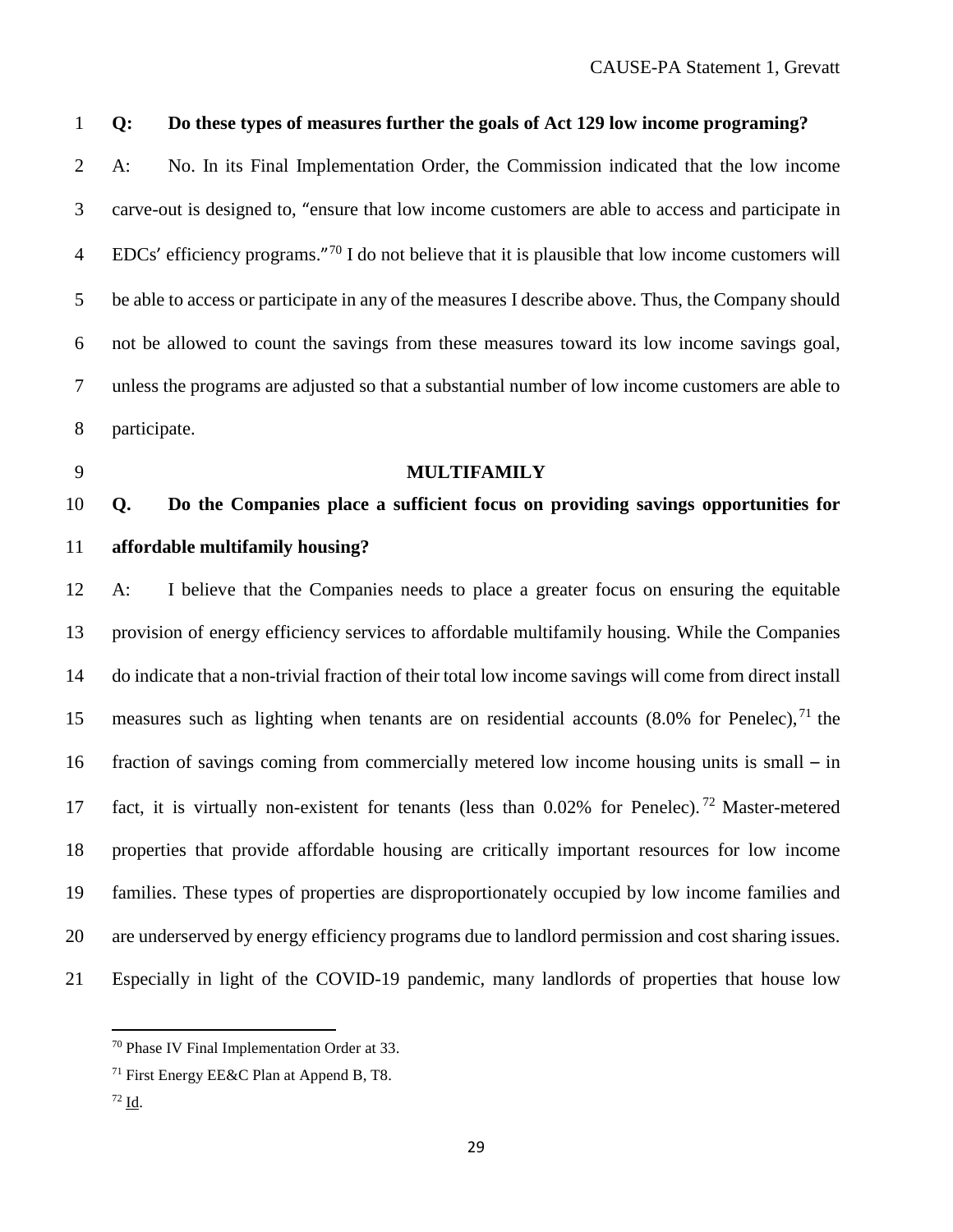income families are struggling themselves and are either unwilling or unable to pay for energy efficiency measures in tenant occupied properties. Thus, simply including master-metered properties in the pool of savings that count toward the low income carve-out is not enough to ensure that these properties are served effectively and comprehensively. Master-metered low income multifamily properties and those that have split metering, in which the living units are on individually metered residential accounts and the common areas are on commercial meters, need unique treatment by programs to ensure that they receive savings opportunities.

 Affordable multifamily buildings are difficult to serve, and their operational budgets – especially in supportive nonprofit housing for seniors, veterans, and individuals with a disability – do not have room for building upgrades and improvements, such as energy efficiency projects. Without enhanced programming and reduced customer contributions, affordable multifamily owners and occupants are most often unable to access energy efficiency programming.

### **LOW INCOME SAVINGS LACK COMPREHENSIVENESS**

 **Q. The issues you lay out paint a picture of the Companies' low income program that is not consistent with the Commission's directive for comprehensiveness – is it your opinion**

### **that the Companies fail in this regard?**

 A. Yes, I believe that the Companies' low income programs are inconsistent with the Commission's directives regarding comprehensiveness, and also inconsistent with the SWE's cost analysis that suggested reduced annual savings as a trade-off for more comprehensive, longer- lived savings. Asillustrated in [Table](#page-34-0) 6 below, using Penelec as an example, the Companies propose that less than a quarter of their low income savings will come from Weatherization measures. While there are encouraging signs regarding the Weatherization program, including estimates of large savings per participant, it is still worth noting that the specific measures that will make up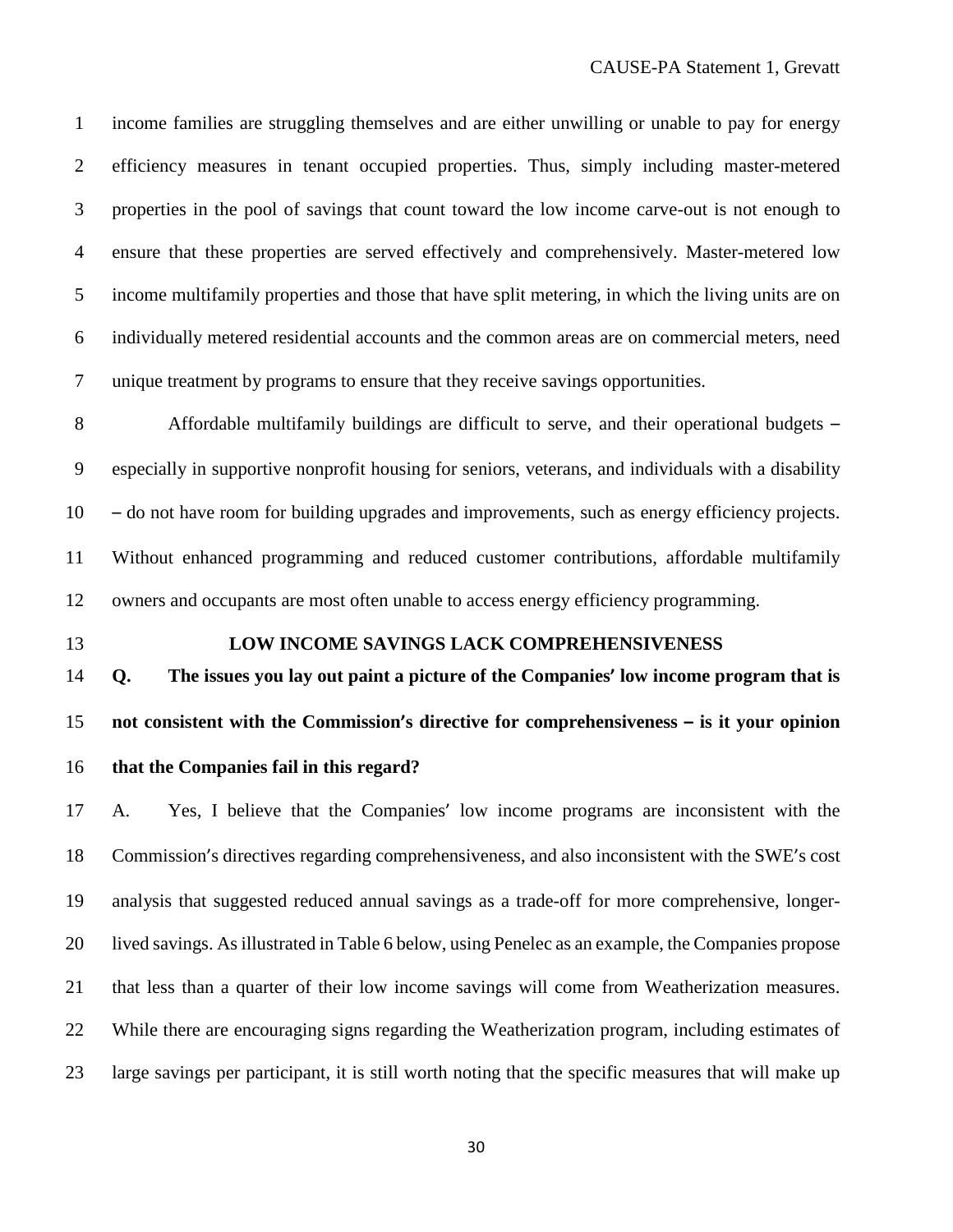- the Weatherization savings are unknown and may include a significant portion of savings from
- lighting.
- <span id="page-34-0"></span>

#### **Table 6: Penelec LI Savings[73](#page-34-1)**

| Program Category                     | % of LI Savings |
|--------------------------------------|-----------------|
| Weatherization                       | 22.6%           |
| <b>Appliance Recycling</b>           | 10.1%           |
| Appliances                           | 1.4%            |
| School Education kits and LI EE kits | 36.3%           |
| LI-Behavioral                        | 15.3%           |
| LI-multifamily-RES                   | 9.5%            |
| LI-multifamily-commercial            | 4.4%            |
| LI-new construction                  | 0.4%            |

#### 

#### **Q. Which sources of low income savings in particular concern you?**

 A. It is my opinion that, other than the Weatherization programs, virtually all of the Companies' low income programs fail to include comprehensive savings that will provide material benefits to participants. 10% of the Plan low income savings come from appliance recycling in which functioning, but inefficient appliances are removed from low income households without a provision for replacing those appliances with more efficient ones. Indeed, barely more than 1% of the Plan low income savings come from appliance upgrades, and over 50% of the Plan low income savings come from the combination of the Behavioral program – primarily home energy reports – and energy efficiency kits. While not specified, it is also highly likely that the majority of the low income multifamily savings are from lighting, given that they are nearly all attributed to tenant direct install measures.

### **Q. If the Companies reach their low income savings requirement, why does it matter whether the savings meet the Commission's directive for comprehensiveness?**

<span id="page-34-1"></span>First Energy EE&C Plan, Append B, T8.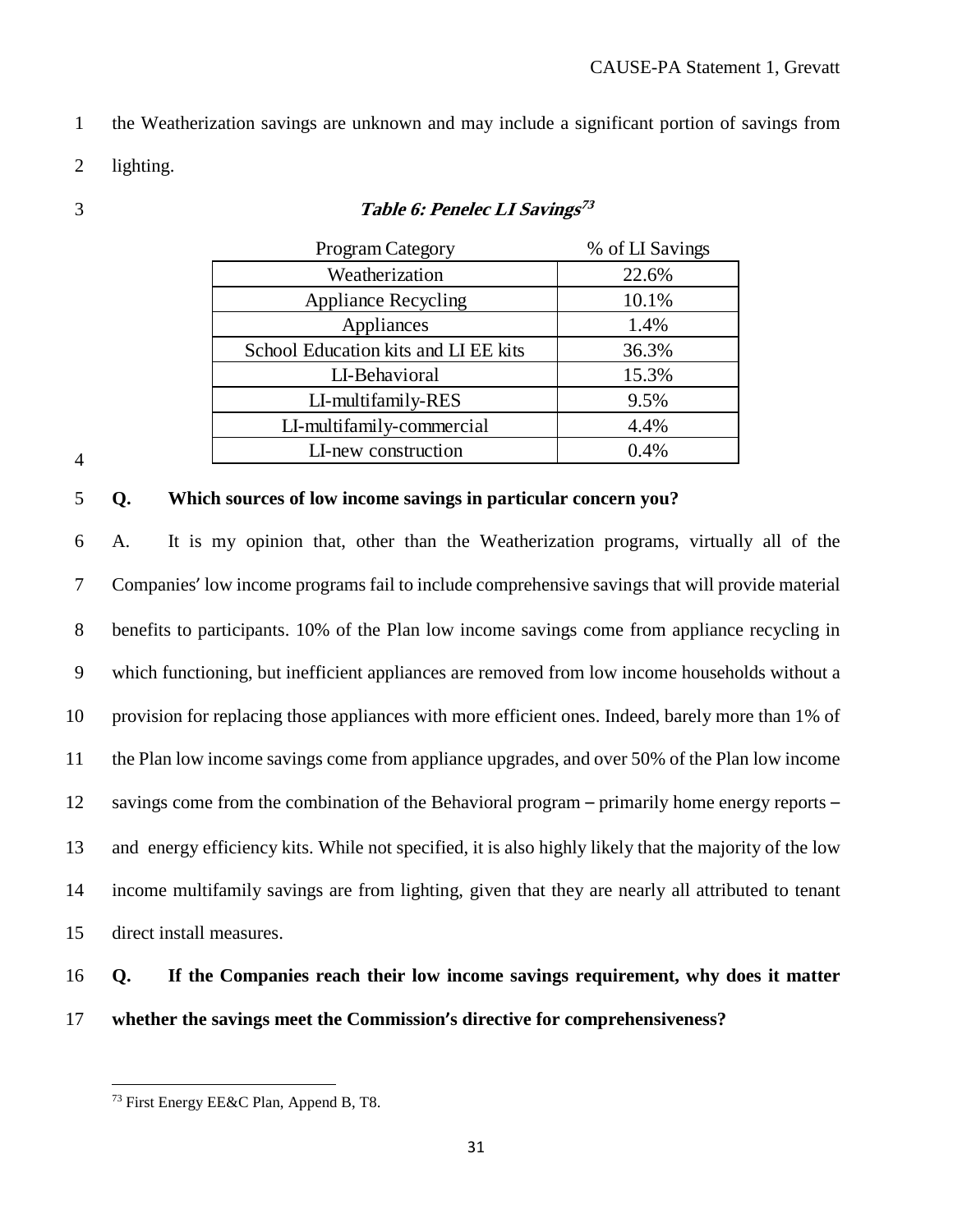| $\mathbf{1}$               | The Companies' reliance on home energy reports, efficiency kits, and appliance recycling<br>$A$ :                                                                                                                                                                                                                                                                                                        |
|----------------------------|----------------------------------------------------------------------------------------------------------------------------------------------------------------------------------------------------------------------------------------------------------------------------------------------------------------------------------------------------------------------------------------------------------|
| $\overline{2}$             | is indicative of their strong preference for short-term measures that provide limited savings to low                                                                                                                                                                                                                                                                                                     |
| 3                          | income households. The Commission has made it clear that for Phase IV of Act 129 it wants the                                                                                                                                                                                                                                                                                                            |
| $\overline{4}$             | Companies to provide more focus on providing comprehensive measures that provide longer-                                                                                                                                                                                                                                                                                                                 |
| 5                          | lasting savings, including for low income households. <sup>74</sup> The Commission stated in its Phase IV                                                                                                                                                                                                                                                                                                |
| 6                          | Tentative Implementation Order:                                                                                                                                                                                                                                                                                                                                                                          |
| 7<br>8<br>9                | We note that the EE&C Programs have matured enough so that EDCs can increase their<br>focus on more comprehensive measures which tend to require greater implementation<br>timeframes. $75$                                                                                                                                                                                                              |
| 10                         | The Commission also stated that it:                                                                                                                                                                                                                                                                                                                                                                      |
| 11<br>12<br>13<br>14<br>15 | proposes to require each EDC to obtain a minimum of 5.8% of its total consumption<br>reduction target from the low income sectorfrom programs solely directed at low<br>income customers or low income-verified participants in multifamily housing programs.<br>Savings from non-low income programs, such as general residential programs, would not<br>be counted toward these targets. <sup>76</sup> |
| 16                         | The Commission echoes its preference for longer-lived measures in its discussion of                                                                                                                                                                                                                                                                                                                      |
| 17                         | demand savings targets when it says "because EE measures typically have multiple years of useful                                                                                                                                                                                                                                                                                                         |
| 18                         | life, their associated incremental annual peak demand reductions will continue to provide value                                                                                                                                                                                                                                                                                                          |
| 19                         | beyond the year in which they are claimed as incremental annual peak demand reductions in EE&C                                                                                                                                                                                                                                                                                                           |
| 20                         | programs. The Commission prefers the lasting peak demand reductions achieved by EE                                                                                                                                                                                                                                                                                                                       |
| 21                         | measures." <sup>77</sup> In short, the Companies' programs as proposed do not meet the needs of their low                                                                                                                                                                                                                                                                                                |
| 22                         | income customers and do not comply with the directives of the Commission.                                                                                                                                                                                                                                                                                                                                |

<span id="page-35-0"></span>Phase IV Tentative Order at 8,17.

<span id="page-35-1"></span> $75 \underline{\text{Id}}$ . at 8.

<span id="page-35-2"></span> $^{76}$  <u>Id</u>. at 17.

<span id="page-35-3"></span> $77 \underline{Id}$ . at 34.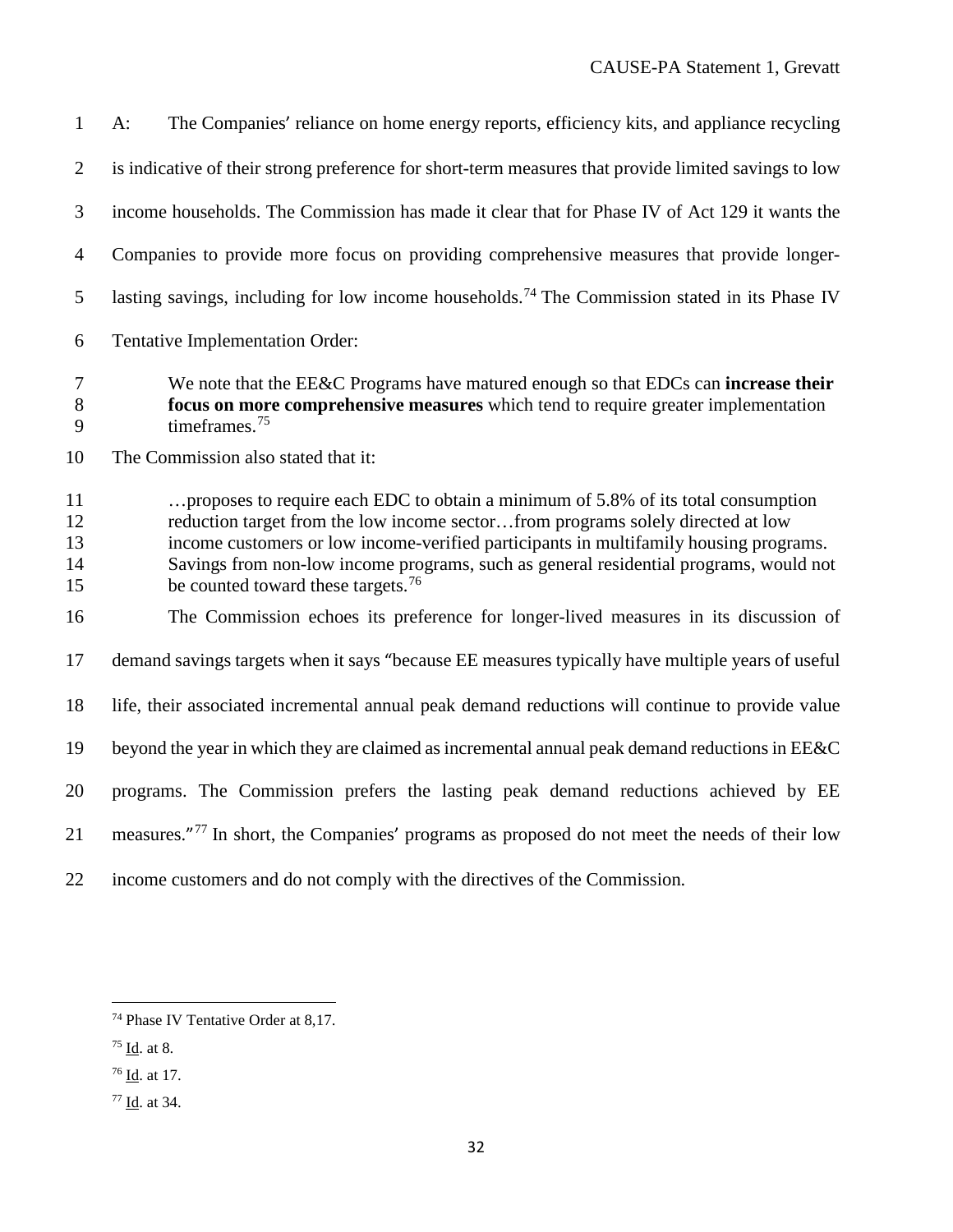| 1              |    | <b>RECOMMENDATIONS</b>                                                                          |
|----------------|----|-------------------------------------------------------------------------------------------------|
| $\overline{2}$ | Q. | What are your recommendations to the Commission regarding approval of the                       |
| 3              |    | <b>Companies' Act 129 Phase IV Filing?</b>                                                      |
| $\overline{4}$ | A. | My overarching recommendation is that the Commission reject the Companies' Plan as              |
| 5              |    | filed and require them to amend the Plan to provide for a much greater focus on comprehensive,  |
| 6              |    | long-lived energy efficiency measures that will provide meaningful savings to participating low |
| $\overline{7}$ |    | income households. To accomplish this I specifically recommend the following:                   |
| $8\phantom{1}$ |    | 1. Disallow the Companies from counting savings from their "School Education – LI"              |
| $\mathbf{9}$   |    | program towards their LI savings requirement, and replace those savings by directing the        |
| 10             |    | Companies to double the planned participation levels in the "Weatherization (Warm Plus)"        |
| 11             |    | and "Warm Extra Measures" programs;                                                             |
| 12             |    | 2. Direct the Companies to prioritize the highest levels of equipment efficiency when varying   |
| 13             |    | levels are available (such as with clothes washers and refrigerators) in order to provide low   |
| 14             |    | income program participants with the greatest level of savings;                                 |
| 15             |    | 3. Direct the Companies to eliminate all requirements for contributions to measure costs from   |
| 16             |    | low income households and to re-calculate their planned LI savings to include only              |
| 17             |    | measures that can plausibly be expected to be installed by low income households;               |
| 18             |    | 4. Direct the Companies to target replacement of electric resistance heating and water heating  |
| 19             |    | with heat pumps and heat pump water heaters in qualifying households, such that LI-             |
| 20             |    | appliance savings, including these measures, is equivalent to 10% of the Companies' low         |
| 21             |    | income savings; and                                                                             |
| 22             |    | 5. Direct the Companies to increase savings from multifamily low income housing, including      |
| 23             |    | both master-metered and split-metered properties.                                               |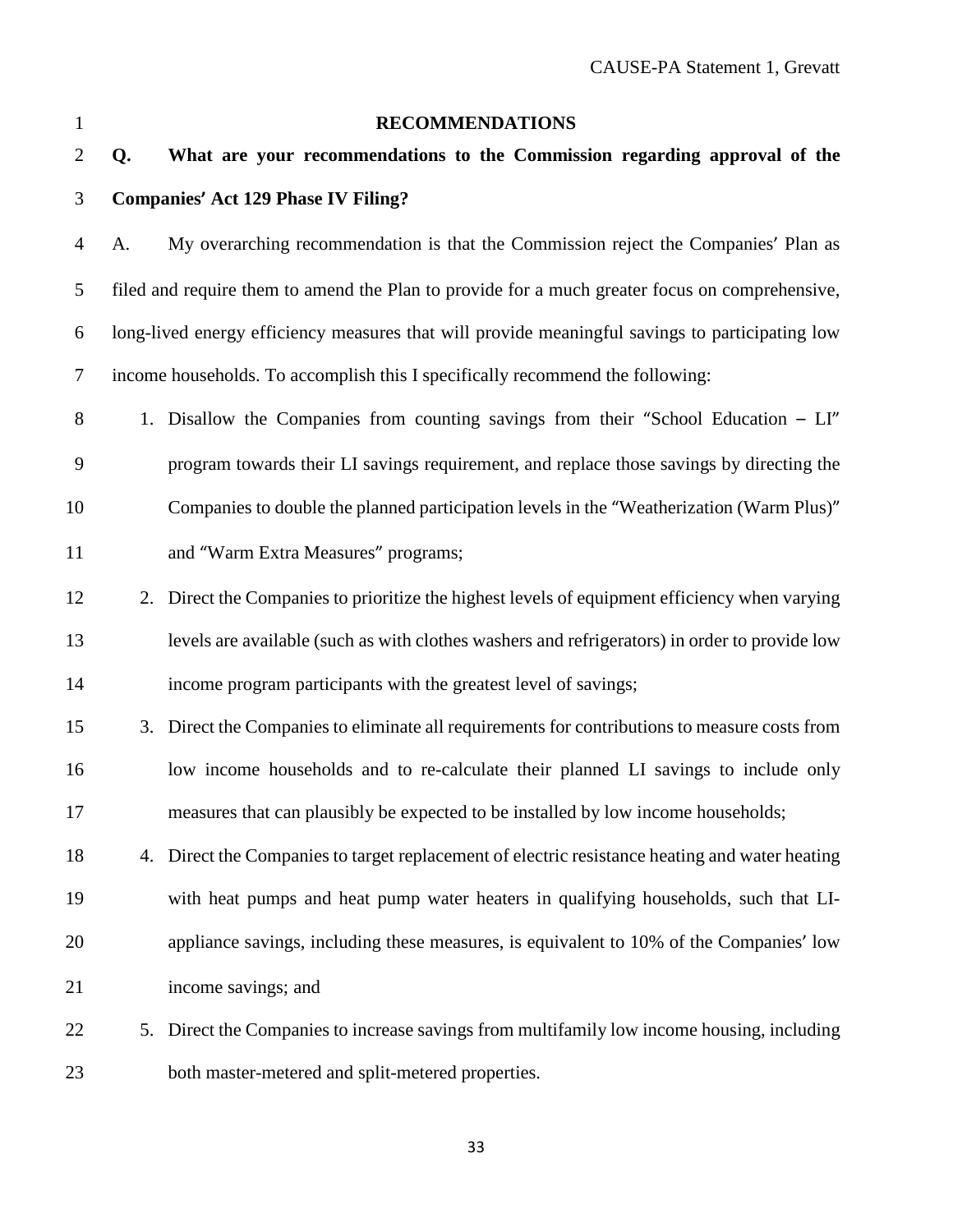### 1 **Q. Does this conclude your Direct Testimony?**

2 A. Yes.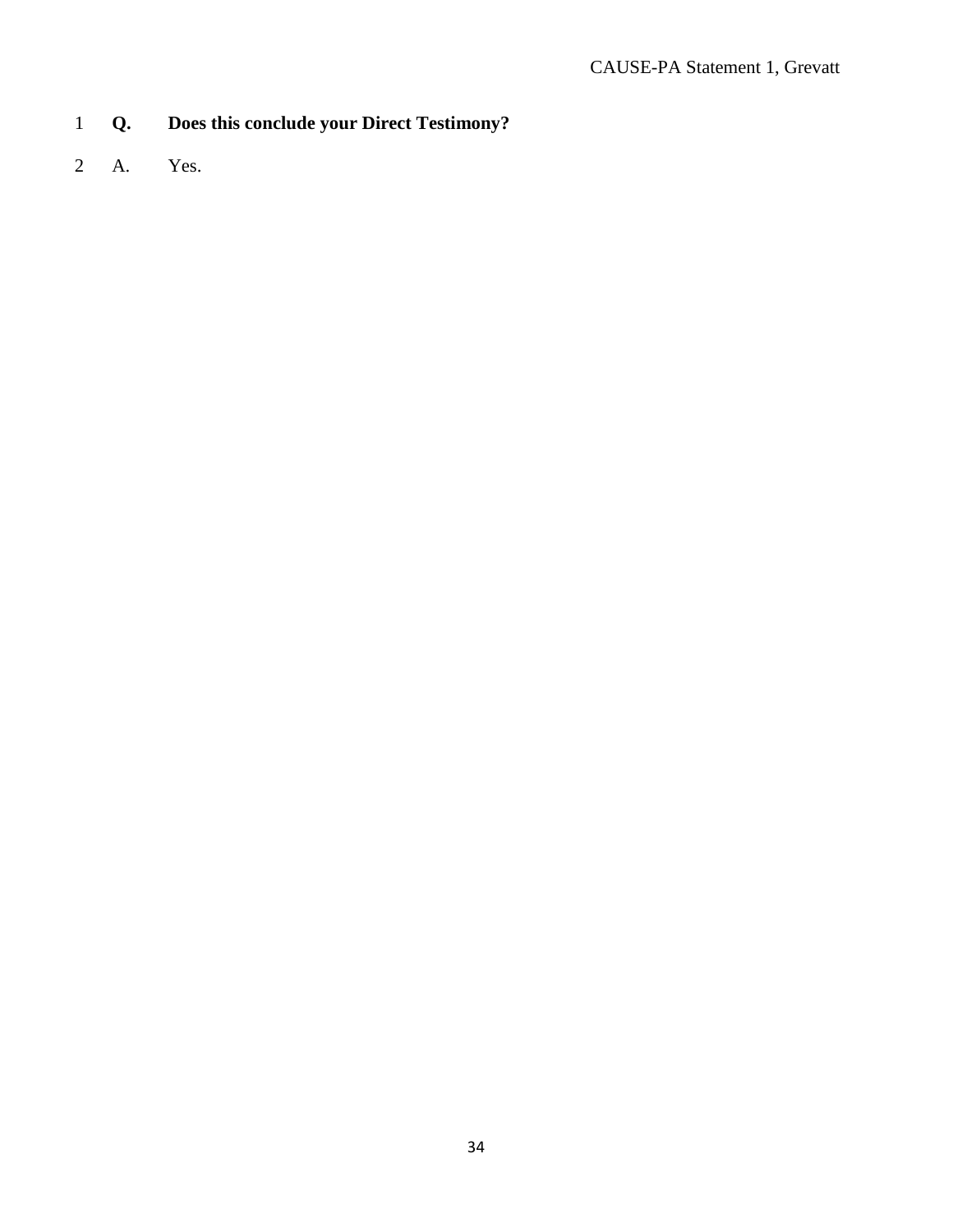# CAUSE-PA ST. 1, ATTACHMENT A RESUME OF JIM GREVATT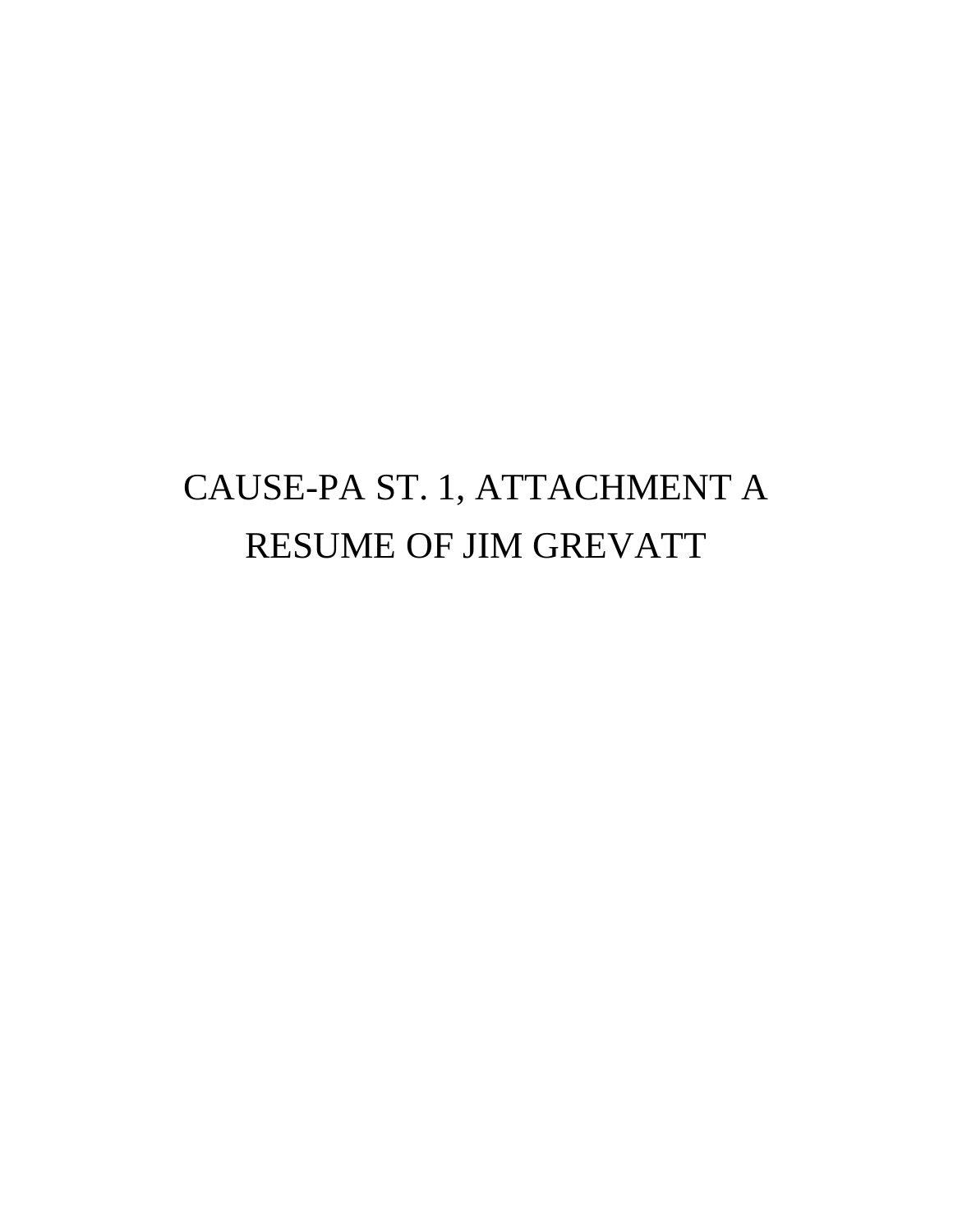### **Jim Grevatt Managing Consultant Resume of Jim Grevatt**



### **Professional Summary**

Jim Grevatt has 30 years of experience in energy efficiency program planning and operations. At Energy Futures Group Jim has advised regulators, program implementers, and advocates in Florida, Louisiana, West Virginia, Colorado, Nevada, British Columbia, Manitoba, Maryland, Pennsylvania, Delaware, Virginia, New Jersey, Illinois, Iowa, Indiana, Mississippi, North Carolina, South Carolina, California, Vermont, Maine, Kentucky, and New Hampshire, and has provided expert witness testimony in twelve of those jurisdictions. Jim has hands-on experience with industry-leading approaches to designing and managing energy efficiency programs, including multi-family, low income, residential retrofit, new construction, HVAC, and efficient products programs. His in-depth knowledge of program operations and clear understanding of strategic thinking and planning ensure that programs achieve their desired market impacts. Throughout his career, Jim has focused on building strong relationships with staff, peers, trade allies, regulators, and clients as the best way to understand the needs and challenges that each sector faces. In past leadership roles at Efficiency Vermont, the DCSEU, and Vermont Gas, Jim had overall responsibility both for program design and operations. He was responsible for finding successful consensus approaches among diverse groups of partners and stakeholders, and for policy interactions with regulators, assuring that program processes were efficient and effective.

**CAUSE-PA ST. 1, ATTACH A**

### **Experience**

2013-present: Managing Consultant, Energy Futures Group, Hinesburg, VT

2012-2013: Director, Targeted Implementation, Vermont Energy Investment Corp., Burlington, VT

2011-2012: Director, Residential Energy Services, District of Columbia Sustainable Energy Utility

for Vermont Energy Investment Corp., Washington, D.C. and Burlington, VT

2010-2012: Managing Consultant, Vermont Energy Investment Corporation, Burlington, VT

2005-2010: Director, Residential Services, Vermont Energy Investment Corp., Burlington, VT

2001-2005: Manager, Energy Services, Vermont Gas Systems, S. Burlington, VT

1998-2001: Manager, Residential Energy Services, Vermont Gas Systems, S. Burlington, VT

1996-1998: Manager, HomeBase Retrofit Program, Vermont Gas Systems, S. Burlington, VT

1994-1996: Technical Specialist, Vermont Gas Systems, S. Burlington, VT

1991-1994: Associate Director and Technical Specialist, Champlain Valley Weatherization Program, Burlington, VT

### **Education**

B.F.A., University Honors, University of Illinois, 1982

#### **Energy Futures Group, Inc**

PO Box 587, Hinesburg, VT 05461 – USA  $\sqrt{8}$  802-482-4086  $\sqrt{Q}$  jgrevatt@energyfuturesgroup.com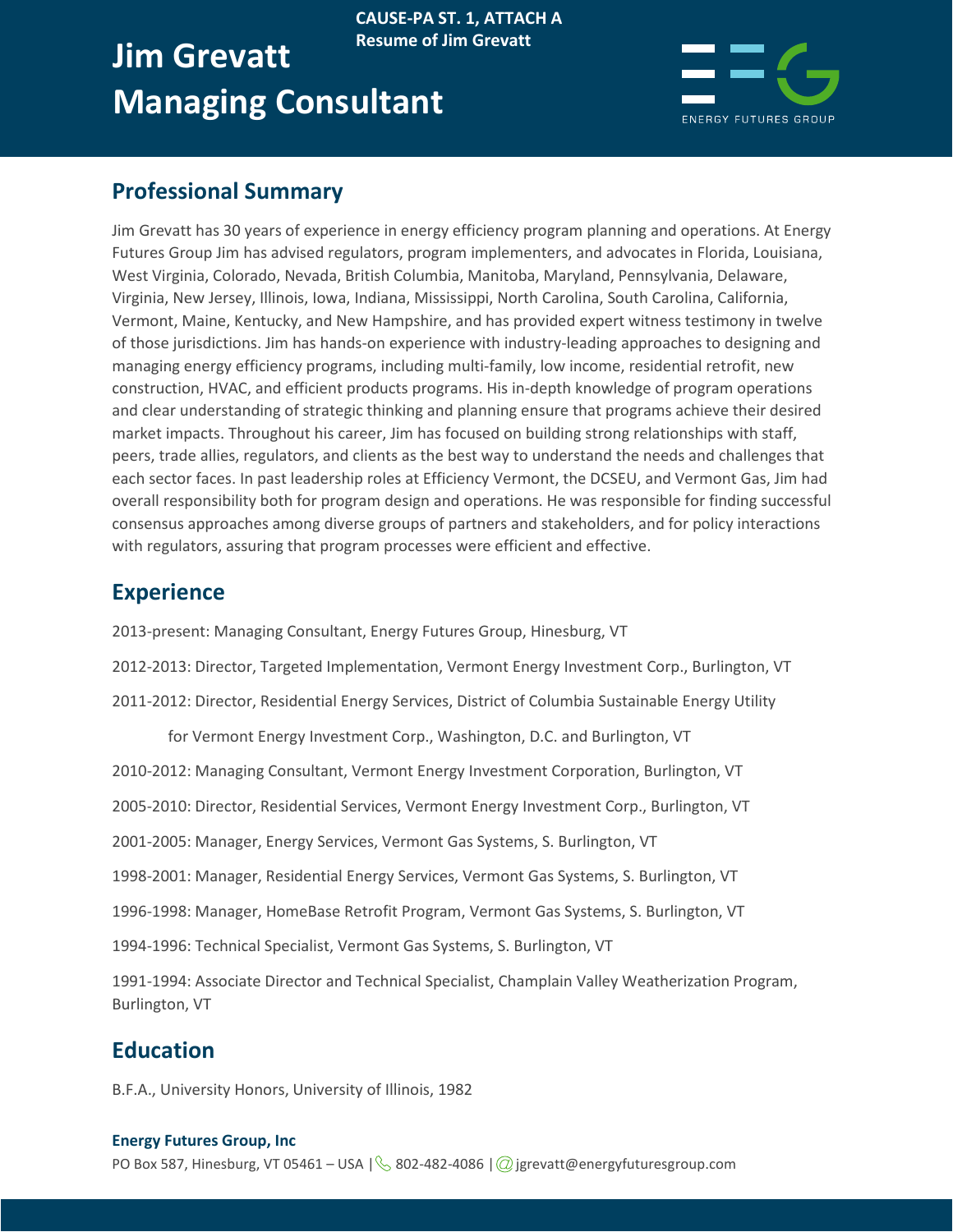

### **Selected Projects**

- The Coalition for Affordable Utility Services and Energy Efficiency in Pennsylvania ("CAUSE-PA"). Provided expert witness testimony in Philadelphia Gas Works Petition for Approval of Demand-Side Management Plan for FY 2016-2020. (2020)
- Appalachian Voices and Natural Resources Defense Council. Provided expert witness testimony in Virginia Electric and Power Co. Phase VIII DSM Program Application. (2020)
- Citizens Action Coalition of Indiana. Provided expert witness testimony in Duke Energy Indiana 2020-2023 DSM Plan. (2020)
- The Consumers' Association of Canada (Manitoba) and Winnipeg Harvest. Provided expert witness testimony in the Efficiency Manitoba 2020/23 Efficiency Plan proceeding. (2019-2020)
- British Columbia Sustainable Energy Association. Provided expert review, discovery, and evidence in DSM-related aspects of multiple proceedings with Fortis BC, BC Hydro, and FEI. (2017- 2020)
- Southern Environmental Law Center. Provided technical support to environmental and social justice advocates in the Carolinas, and ongoing participation in the Duke Energy EE Collaborative (2019-2020) and Dominion South Carolina EE Advisory Group (2020).
- Coalition of Maryland Energy Efficiency Advocates. Prepared written comments and multiple appearances before the Commission to present evidence regarding Maryland utilities' 2015-2017, 2018-2020, and 2021-2023 EmPOWER Maryland energy efficiency plans, and in additional proceedings related to utility goal setting, cost-effectiveness testing, best-practices in low-income programs, and energy efficiency financing. (2014-2020)
- Southern Alliance for Clean Energy and Earthjustice. Provided expert witness testimony in the Florida Energy Efficiency and Conservation Act goal setting proceeding. (2019)
- Energy Efficient West Virginia, West Virginia Citizen Action Group, and Earthjustice. Provided expert witness testimony in Appalachian Power Company and Wheeling Power Company's Petition regarding EE/DR program approvals. (2019)
- Alliance for Affordable Energy and Natural Resources Defense Council. Provided expert technical support for Louisiana Public Service Commission EE Rulemaking and Entergy New Orleans DSM Plan. (2019-2020)
- New Jersey Clean Energy Program. Planning support for NJCEP implementation team. Facilitated focus groups, worked with Board of Public Utilities Staff, program administrators, utility companies, and other stakeholders to identify opportunities to improve NJCEP strategic direction and increase benefits for ratepayers. Lead author drafting strategic plan. (2015-2020)
- Natural Resources Defense Council and Sierra Club. Provided expert witness testimony in Public Service Company of Colorado's Strategic Issues, 2019-2020 DSM Plan, and 2021-2022 DSM Plan proceedings. (2017-2020)
- Natural Resources Defense Council and Sierra Club. Provided expert witness testimony in Nevada Energy Company's 2019-2038 Triennial Integrated Resource Plan and 2019-2021 Energy

#### **Energy Futures Group, Inc** PO Box 587, Hinesburg, VT 05461 – USA  $\sqrt{8}$  802-482-4086  $\sqrt{2}$  jgrevatt@energyfuturesgroup.com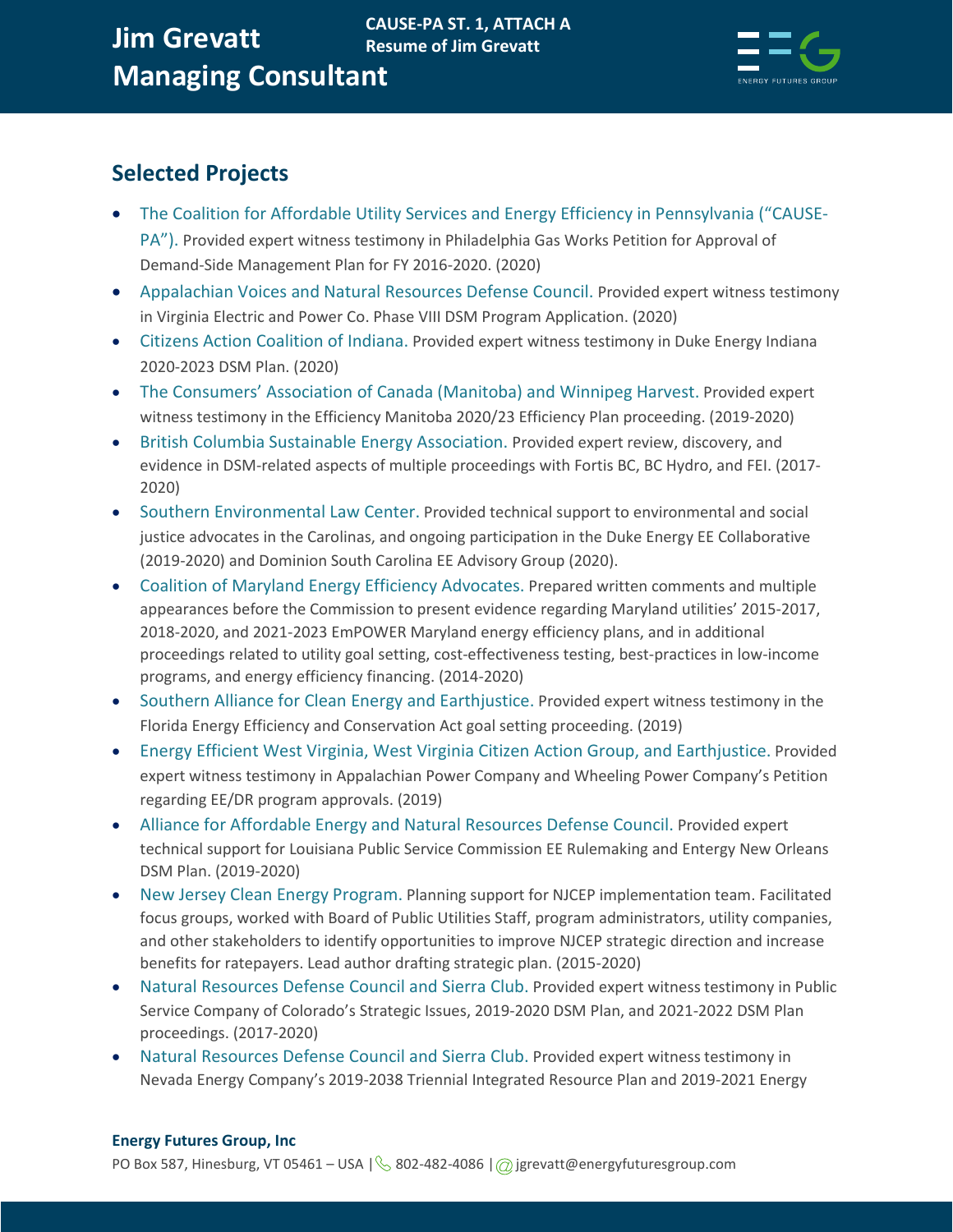### **Jim Grevatt Managing Consultant CAUSE-PA ST. 1, ATTACH A Resume of Jim Grevatt**



Supply Plan, and 2019 and 2020 DSM Update proceedings and participated in stakeholder collaboratives. (2018-2020)

- Environmental Law & Policy Center and Iowa Environmental Council. Provided expert witness testimony in DSM proceedings regarding MidAmerican Energy Company's and Interstate Power and Light's 2019-2023 Energy Efficiency Plans. (2018)
- Pueblo County Colorado. Provided expert witness testimony in DSM proceedings regarding Black Hills Energy Company's 2019-2021 DSM Plan. (2018)
- Sierra Club. Provided expert witness testimony in proceedings regarding Kentucky Power Company's DSM programs and cost-effectiveness. (2017-2018)
- California Alternative Energy and Advance Transportation Financing Authority. Provide technical assistance on development of commercial energy efficiency financing pilot. (2017-2019)
- Energy Efficiency for All. Expert technical support for affordable multifamily energy efficiency advocacy in Pennsylvania and Virginia. Worked with a coalition of energy efficiency and affordable housing advocates to shape advocacy efforts with utilities and regulators. (2015-2020)
- Southern Environmental Law Center. Provided expert witness testimony in DSM proceedings with Duke Energy Progress and Dominion Virginia, as well as technical support for SELC staff regarding pre-pay programs and other policy issues. (2015-2019)
- Regulatory Assistance Project. Researched and co-authored with Chris Neme: The Next Quantum Leap in Efficiency: 30 Percent Electric Savings in Ten Years, addressing program and policy questions related to doubling the best efficiency program results. (2016)
- Natural Resources Defense Council. Provided expert witness testimony in support of NRDC's intervention in Ameren Illinois' 2014-2016 energy efficiency plan. Testimony demonstrated that Ameren would be capable of capturing significantly greater efficiency savings than it had proposed. (2013)
- Regulatory Assistance Project. Expert technical support for DSM in China. Worked with various government agencies and grid companies, as well as advocacy organizations to provide technical support related to advancing DSM and energy efficiency in China. (2015)
- Vermont Public Service Department. Evaluation of Clean Energy Development Fund. Conducted interviews of staff and key stakeholders under contract to NMR and prepared memo outlining process findings and recommendations. (2014-2015)
- Evaluation of Efficiency Maine Low-Income Multi-Family Weatherization Program. Responsible for program staff and building owner interviews and process evaluation under contract to NMR and Efficiency Maine. (2014-2015)
- Northeast Energy Efficiency Partnerships. Researched and co-authored meta-study of the use of energy efficiency to defer T&D investments. (2014)
- Northeast Energy Efficiency Partnerships- Researched and co-authored meta-study of ductless heat pump performance and market acceptance. (2014)
- New Hampshire Electric Co-op. Conducted assessment of the co-op's environmental and social responsibility programs' promotion of whole building efficiency retrofits, cold climate heat pumps and renewable energy systems. Presented recommendations to the co-op Board. (2014)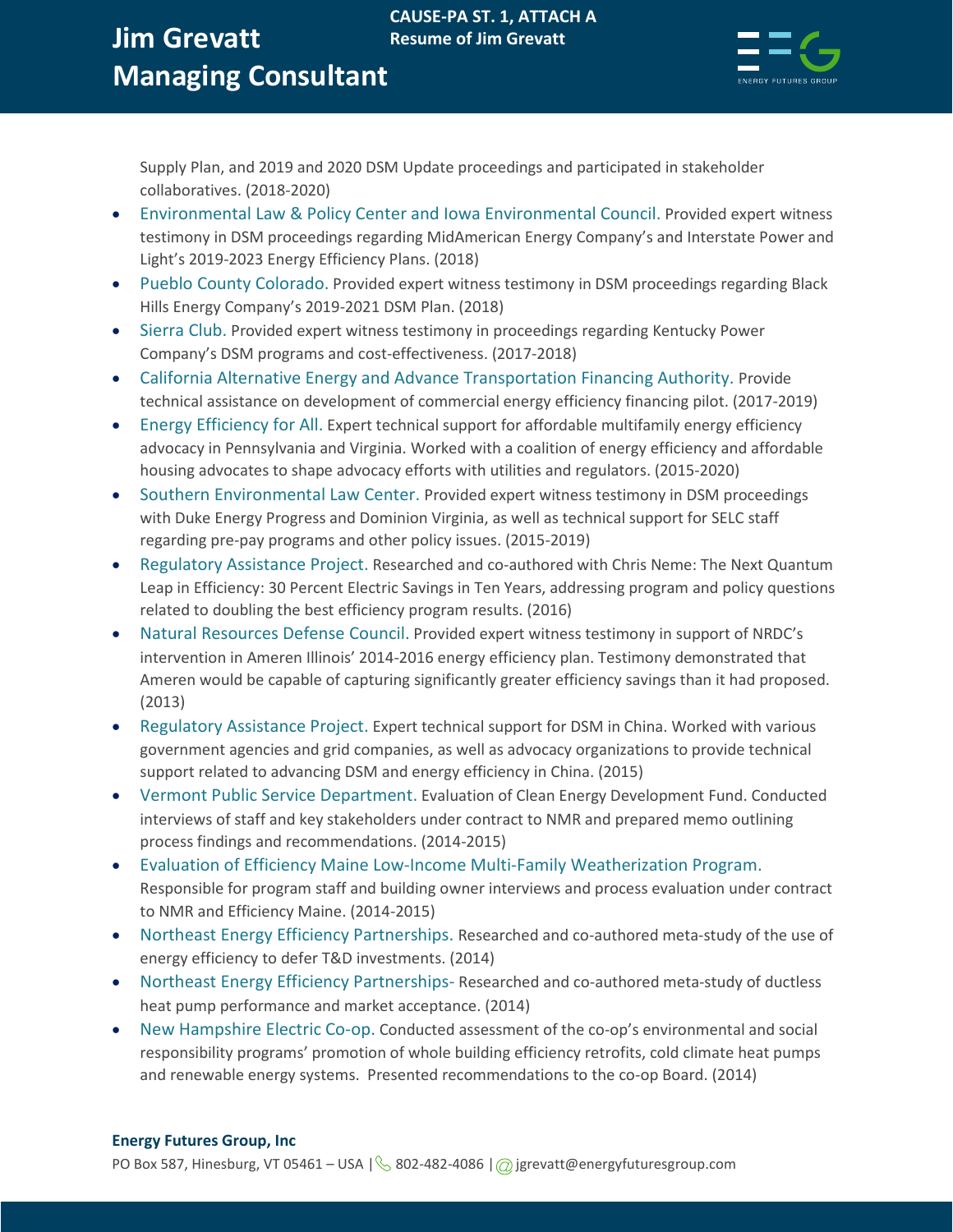## **Jim Grevatt Managing Consultant**



- High Meadows Fund. Co-authored a study assessing the market viability of "High Performance Homes" in Vermont. (2014)
- Energy Savings Potential Study, Delaware Department of Natural Resources. Led narrative development for the residential programs for a study of the energy efficiency savings potential in Delaware. (2013-2014)
- Regulatory Assistance Project. Provide technical support to energy efficiency advocates in proceedings in Maryland, Mississippi, and Missouri. (2013-2017)
- Better Buildings Solutions Center, U.S. Department of Energy. Energy Futures Group's lead author in drafting and reviewing web content for ten how-to "handbooks" detailing proven approaches to designing and implementing residential retrofit efficiency programs. (2013-2014)
- Utility Program Benchmarking. Led research on behalf of a large IOU to compare the cost of saved energy across ~10 leading utility portfolios. The research sought to determine if there are discernable differences in the cost of saved energy related to utility spending in specific nonincentive categories, including administration, marketing, and EM&V. (2013)
- Research on trends in multi-family, HVAC, and new construction programs. Developed an analysis of emerging program trends on behalf of a leading energy efficiency industry firm. (2013- 2014)
- Efficiency Power Plant, Regulatory Assistance Project. Partnered with RAP to develop a demonstration tool to show how energy efficiency measures can be used to mitigate air quality impacts related to power production. (2013)
- Natural Gas Energy Efficiency Analysis, the Green Energy Coalition. Provided analytical support to demonstrate in testimony that Enbridge Gas could reduce the scale of its proposed pipeline expansion by implementing aggressive energy efficiency programs. (2013)
- Targeted Implementation, VEIC. Responsible for market analysis and strategic planning for a new division expanding VEIC's energy efficiency program implementation projects. (2012-2013)
- DC Sustainable Energy Utility. Led the planning and startup implementation of Residential programs for the DC SEU, including single and multi-family and retail market programs. Led the development of the initial portfolio-level Annual Plan. Led client and partner interactions around planning and policy development. Member of DC SEU Senior Management Team. (2011-2012)
- EmPOWER Maryland Critical Program Review. Expert consultant to the Maryland Office of Peoples' Counsel in EmPOWER Maryland hearings regarding utility energy efficiency planning and reporting. Represented the OPC in stakeholder meetings that informed the current 2012-2014 EmPOWER plans. Multiple appearances before the Maryland Public Service Commission. (2010- 2012)
- Efficiency Vermont 20 year Forecast of Efficiency Potential. Senior Advisor in developing the forecast scenarios that led to significantly increased efficiency investment in Vermont. (2010-2011)
- Efficiency Vermont Residential Programs. Directed 100% growth in program budgets to nearly \$10M annually. Responsible for strategic direction, leadership, and results for Efficiency Vermont's award-winning residential retrofit, new construction, retail, and low-income programs. Supported excellence in a staff of 30. (2005-2010)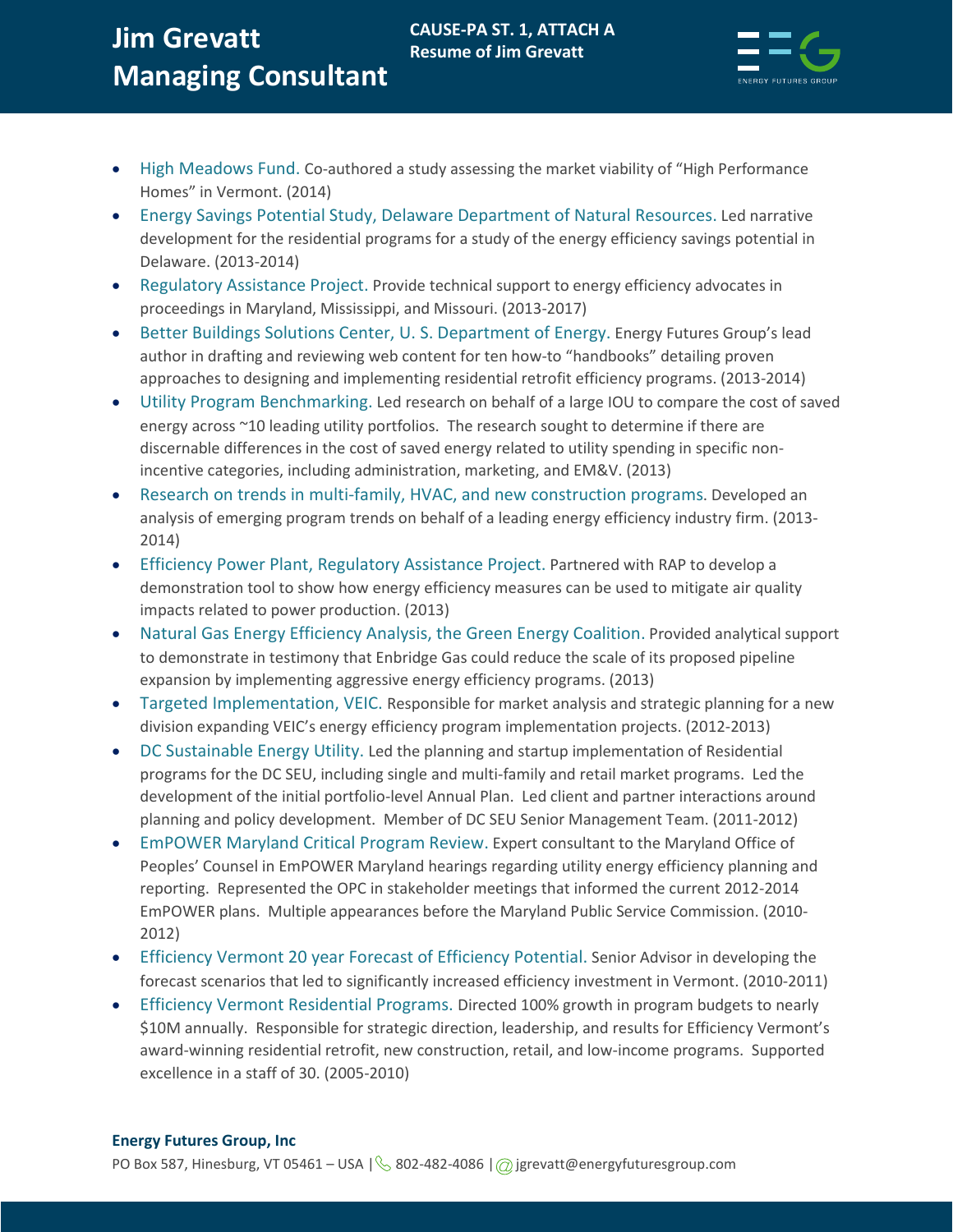#### **Jim Grevatt Managing Consultant CAUSE-PA ST. 1, ATTACH A Resume of Jim Grevatt**



- Vermont Gas Systems Efficiency Program Leader. Directed strategic planning and program operations that led to six programs and portfolio as a whole being recognized as exemplary in Responding to the Natural Gas Crisis: America's Best Natural Gas Energy Efficiency Programs (ACEEE, 2003). Built contractor infrastructure and internal support to consistently meet program objectives. Led development of Annual Reports, planning and budgeting. Collaborated with Efficiency Vermont staff to develop a fuel-blind, state-wide, jointly offered residential new construction program. (2001- 2005)
- Residential Retrofit Program Development. Enhanced design and performance of VGS' residential retrofit offerings by streamlining delivery and building strong relationships with contractors, homeowners, and property managers. (1994-2005)
- Demonstrated Technical Excellence in Approaches to Residential Retrofits. Conducted hundreds of residential energy audits and quality assurance inspections for natural gas and alternative-fueled homes. Trained and coached installers to obtain desired quality. Worked to satisfy homeowners through explanation, education, sound listening to concerns, and ultimately assuring that concerns were addressed. Trained new staff in auditing techniques. (1991-1998)

### **Selected Presentations**

*Keys to the House: Unlocking Residential Savings with Program Models for Home Energy Upgrades-*ACEEE 2016 Summer Study on Energy Efficiency in Buildings, August, 2016

*Home Upgrade Program Design & Implementation Models for Acquiring Savings in Multiple Climate Zones-* 2016 National Home Performance Conference, April, 2016

*EERS Advancements in Maryland: EmPOWER After 2015-* Presentation at ACEEE Energy Efficiency as a Resource Conference, September, 2015

*Leveling the Playing Field for Distributed Energy Resources-* Panelist discussing the use of energy efficiency to defer T&D investments, Acadia Center forum on Envisioning Our Energy Future, February, 2015

*Residential Retrofit Programs: What's Working? Perspectives from National Program Leaders-* Panelist at AESP National Conference 2012

*Elements of Retrofit Program Incentive Design-* DOE Technical Assistance Program Publication, April, 2011

*Designing Effective Incentives to Drive Residential Retrofit Participation-* DOE Technical Assistance Program Webinar, October, 2010

*Quality Assurance for Residential Retrofit Programs-* DOE Technical Assistance Program Webinar, October, 2010

*Home Performance with ENERGY STAR, Quality Assurance in Vermont-Panelist at the ACI Home Energy* Retrofit Summit, April 2010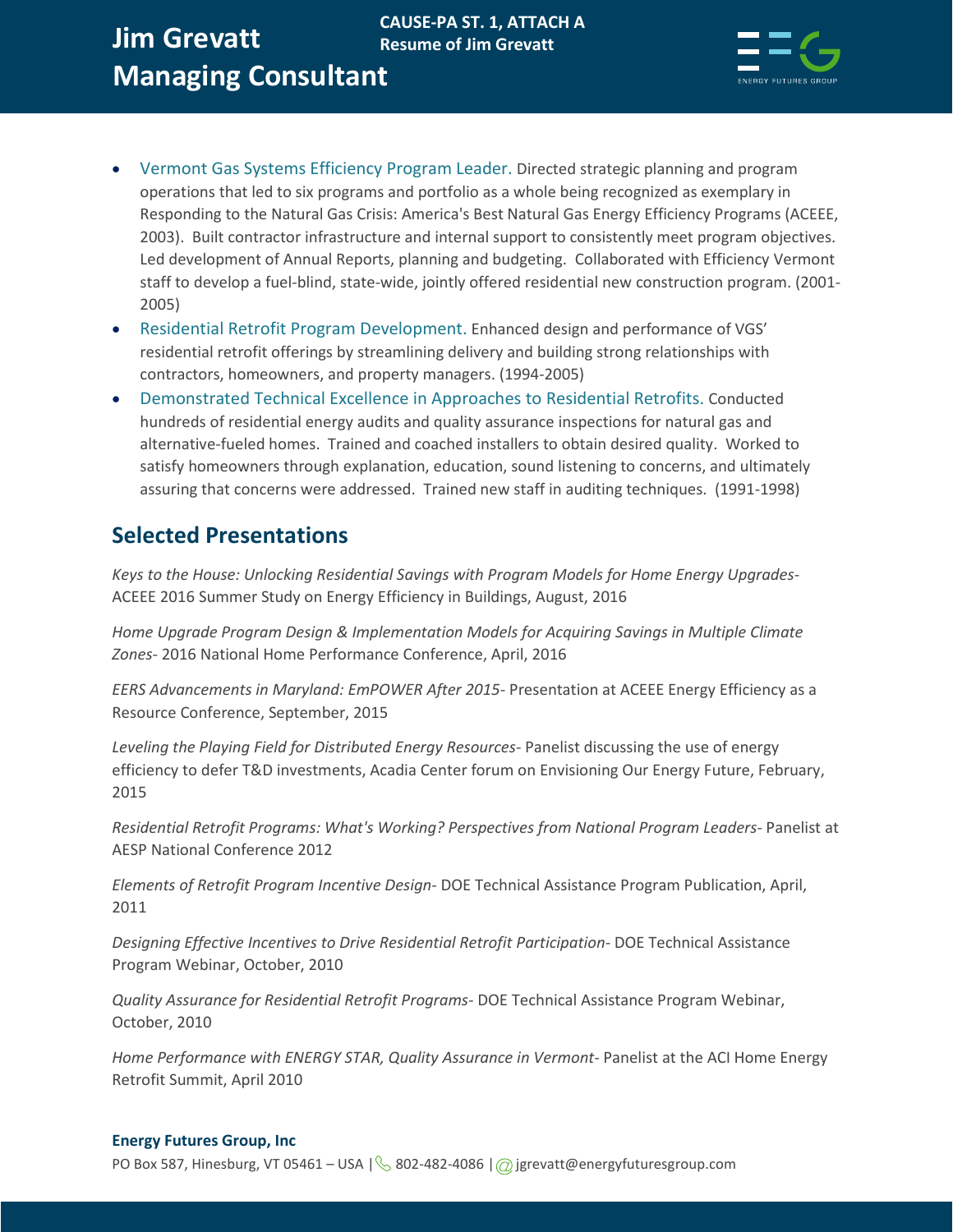

*Delivering on the Promise-Engaging Communities and the Public-* Panelist at 2010 NEEP Summit, March, 2010

**Resume of Jim Grevatt**

*Home Performance with Energy Star in Vermont* - Presentation at CEE Member meeting, June 2009

Leading by Example: Exemplary Low Income Energy Efficiency Programs -Presented on Efficiency Vermont's Residential low income services at California's Low Income Energy Efficiency Symposium, June 2006

*"Natural Gas Efficiency Policies, Responding to the Natural Gas Crisis One Therm at a Time"* - Copresented with Dan York and Anna Monis Shipley of American Council for an Energy-Efficient Economy (ACEEE) -ACEEE/CEE Market Transformation Symposium, 2004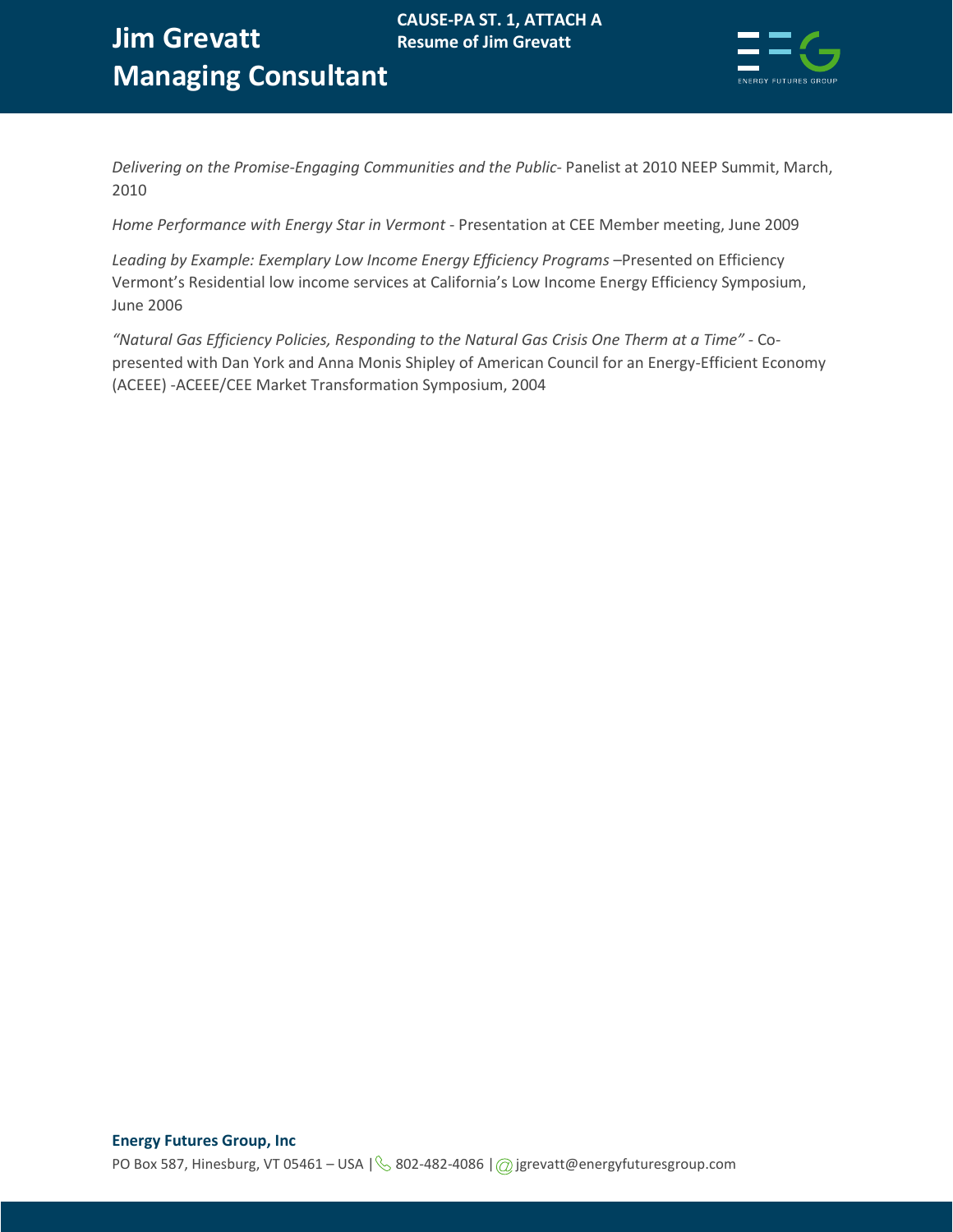#### **BEFORE THE**

### **PENNSYLVANIA PUBLIC UTILITY COMMISSION**

| Joint Petition for Consolidation of      |   | Docket Nos. M-2020-3020820 |
|------------------------------------------|---|----------------------------|
| Proceedings and Approval of the Phase IV | ٠ | M-2020-3020821             |
| Energy Efficiency and Conservation Plan  |   | M-2020-3020822             |
| of Metropolitan Edison Company,          |   | M-2020-3020823             |
| Pennsylvania Electric Company,           |   |                            |
| Pennsylvania Power Company, and West     |   |                            |
| Penn Power Company                       |   |                            |

### **THE COALITION FOR AFFORDABLE UTILITY SERVICE AND ENERGY EFFICIENCY IN PENNSYLVANIA (CAUSE-PA) TESTIMONY VERIFICATION OF JIM GREVATT**

\_\_\_\_\_\_\_\_\_\_\_\_\_\_\_\_\_\_\_\_\_\_\_\_\_\_\_\_\_\_\_\_\_\_\_\_\_\_\_\_\_\_\_\_\_\_\_\_\_\_\_\_\_\_\_\_\_\_\_\_\_\_\_\_\_\_\_\_\_\_\_\_\_\_\_\_\_\_

### **VERIFICATION**

\_\_\_\_\_\_\_\_\_\_\_\_\_\_\_\_\_\_\_\_\_\_\_\_\_\_\_\_\_\_\_\_\_\_\_\_\_\_\_\_\_\_\_\_\_\_\_\_\_\_\_\_\_\_\_\_\_\_\_\_\_\_\_\_\_\_\_\_\_\_\_\_\_\_\_\_\_\_

I, Jim Grevatt hereby state that the facts set forth in CAUSE-PA St. 1, Direct Testimony of Jim Grevatt, are true and correct to the best of my knowledge, information, and belief, and that I expect to be able to prove the same at a hearing held in this matter. I understand that the statements made herein are subject to the penalties of 18 Pa. C.S. § 4904 (relating to unsworn falsifications to authorities.)

*Witness for CAUSE-PA*

February 4, 2021 Date Jim Grevatt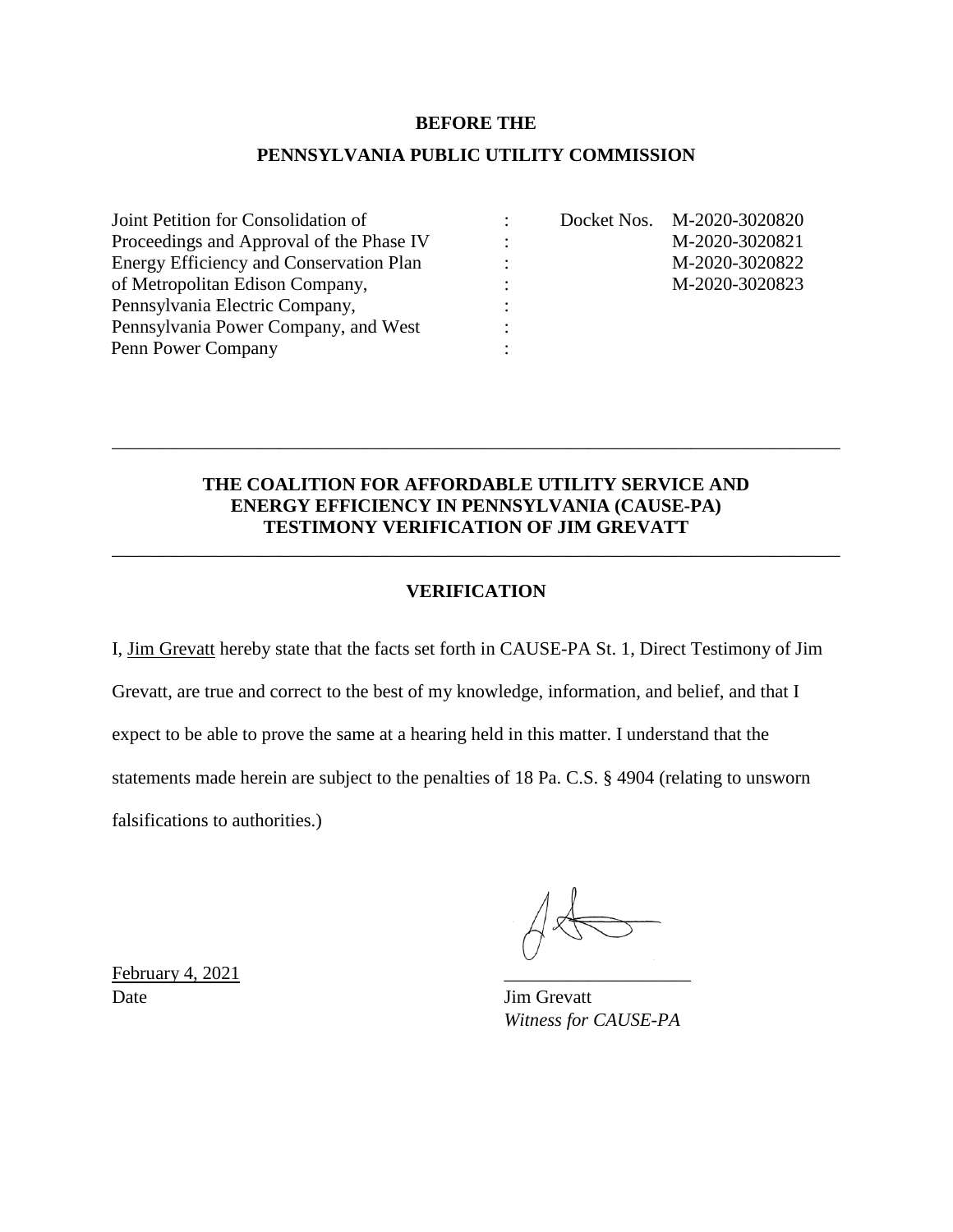Via electronic service only due to Emergency Order at Docket No. M-2020-3019262

### **BEFORE THE PENNSYLVANIA PUBLIC UTILITY COMMISSION**

| Petitions of Metropolitan Edison Company,          |                      | M-2020-3020820 |
|----------------------------------------------------|----------------------|----------------|
| Pennsylvania Electric Company, Pennsylvania        |                      | M-2020-3020821 |
| Power Company, and West Penn Power                 |                      | M-2020-3020822 |
| Company for Approval of their Act 129              |                      | M-2020-3020823 |
| <b>Phase IV Energy Efficiency and Conservation</b> | $\ddot{\phantom{a}}$ |                |
| Plans                                              |                      |                |

### **INTERIM ORDER CONFIRMING ADMITTED EVIDENCE**

An evidentiary hearing in this matter was held on February 5, 2021.

During the hearing, the following evidence was admitted into the record:

| <b>PARTY</b>        | <b>NUMBER</b>     | <b>DESCRIPTION</b>        | <b>ASSOCIATED</b><br><b>EXHIBITS</b> |
|---------------------|-------------------|---------------------------|--------------------------------------|
| <b>FIRST ENERGY</b> | STMT <sub>1</sub> | Direct Testimony of       |                                      |
| <b>COMPANIES</b>    |                   | Kurt E. Turosky           |                                      |
|                     | STMT <sub>2</sub> | Direct Testimony of       |                                      |
|                     |                   | Edward C. Miller          |                                      |
|                     | STMT <sub>3</sub> | Direct Testimony of       | AJW-1 through AJW-                   |
|                     |                   | Anthony J. Woytko         | 5                                    |
|                     | <b>STMT 2-R</b>   | <b>Rebuttal Testimony</b> | ECM-1R                               |
|                     |                   | of Edward C. Miller       |                                      |
|                     | <b>STMT 3-R</b>   | <b>Rebuttal Testimony</b> | AJW-1R through                       |
|                     |                   | of Anthony J.             | $AIW-5R$                             |
|                     |                   | Woytko                    |                                      |
|                     | STMT 2-R (Supp)   | Supplemental              |                                      |
|                     |                   | <b>Rebuttal Testimony</b> |                                      |
|                     |                   | of Edward C. Miller       |                                      |
|                     | STMT 3-R (Supp)   | Supplemental              |                                      |
|                     |                   | <b>Rebuttal Testimony</b> |                                      |
|                     |                   | of Anthony J.             |                                      |
|                     |                   | Woytko                    |                                      |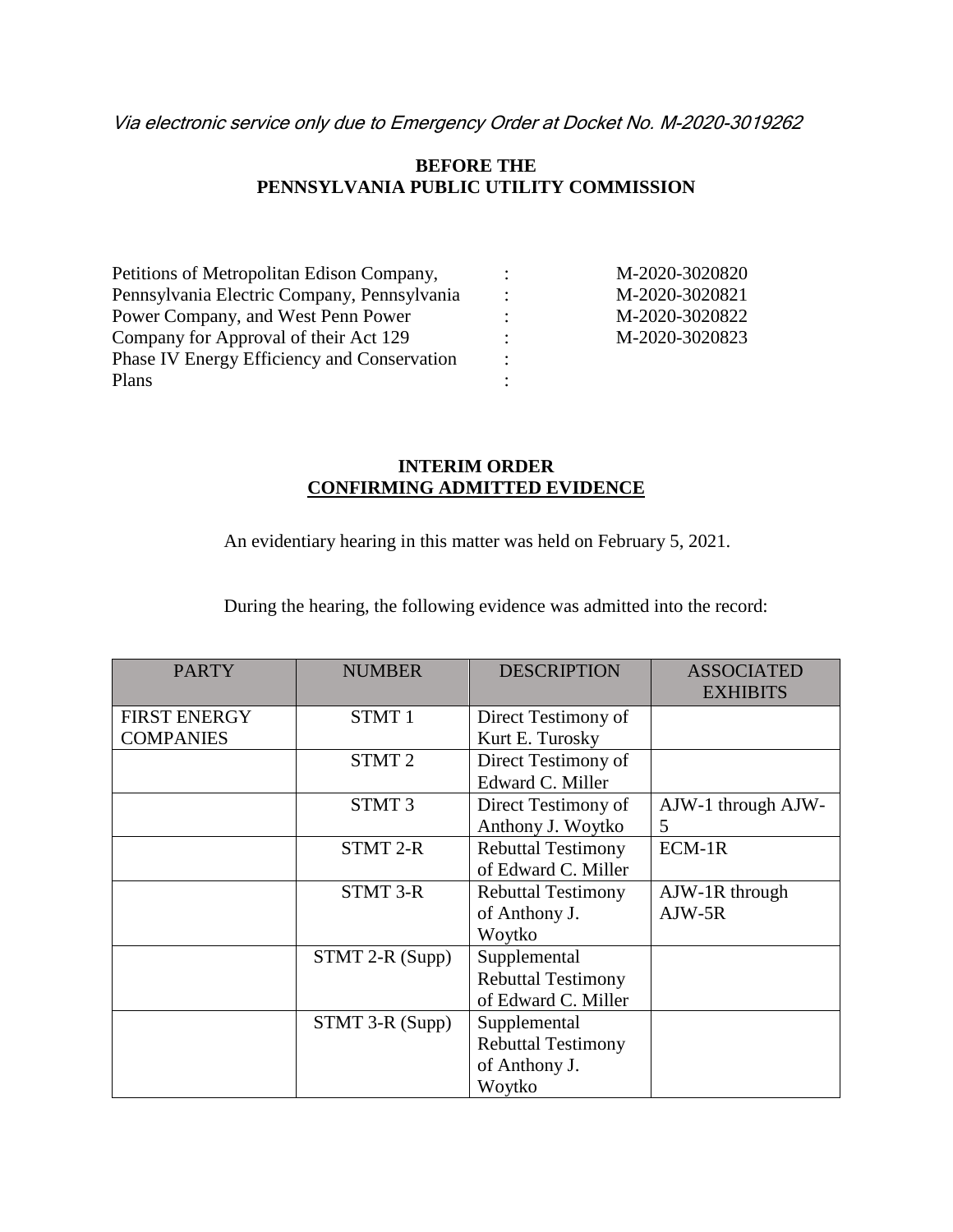| <b>OCA</b>                               | STMT <sub>1</sub>            | Direct Testimony of<br>Geoffrey C. Crandall                                                            | Schedules GCC-1<br>through GCC-4 and<br>his Verification        |
|------------------------------------------|------------------------------|--------------------------------------------------------------------------------------------------------|-----------------------------------------------------------------|
|                                          | <b>STMT 1-SUPP</b>           | <b>Supplemental Direct</b><br>Testimony of<br>Geoffrey C. Crandall                                     | Schedules GCC-Supp-<br>1 and GCC-Supp-2<br>and his Verification |
|                                          | Hearing Exhibit #1           | OCA's answer to FE<br>to OCA Set I, No. 3.                                                             |                                                                 |
|                                          |                              |                                                                                                        |                                                                 |
| <b>CAUSE-PA</b>                          | STMT <sub>1</sub>            | Direct Testimony of<br><b>Jim Grevatt</b>                                                              | Attachment A and his<br>Verification                            |
|                                          |                              |                                                                                                        |                                                                 |
| CAAP                                     | <b>STMT 1-R</b>              | <b>Rebuttal Testimony</b><br>of Susan A. Moore                                                         | Her Verification                                                |
|                                          |                              |                                                                                                        |                                                                 |
| <b>INDUSTRIAL</b><br><b>USERS GROUPS</b> | <b>HEARING</b><br>EXHIBIT #1 | FirstEnergy<br>Companies' answers<br>to<br>MEIUG/PICA/WPPII<br>to FE Set I, Nos. 5,<br>10, 15, and 16. |                                                                 |
|                                          |                              |                                                                                                        |                                                                 |
| PENN STATE                               | STMT <sub>1</sub>            | Direct Testimony of<br>James L. Crist                                                                  | <b>His Verification</b>                                         |
|                                          | <b>STMT 1-R</b>              | <b>Rebuttal Testimony</b><br>of James L. Crist                                                         |                                                                 |

The Company's statements were admitted subject to the Company filing verifications by Monday, February 8, 2021. The Company timely filed the verifications. Therefore, the PPL statements are considered admitted.

### THEREFORE,

### IT IS ORDERED:

1. That, by **4:00 p.m. on February 12, 2021**, the parties shall file the admitted evidence, with appropriate verifications, with the Commission's Secretary's Bureau pursuant to 52 Pa.Code § 5.412a.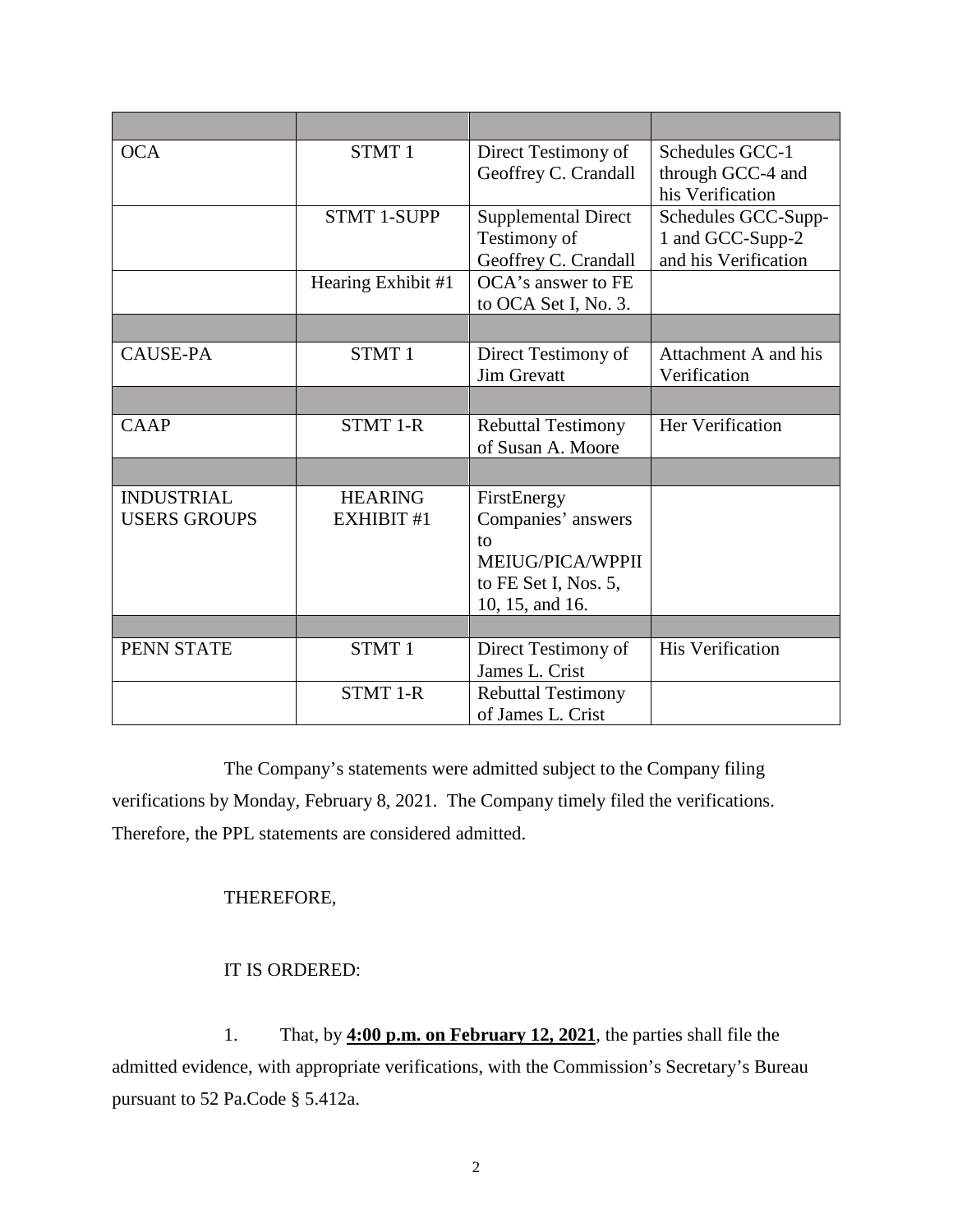2. That the parties shall, when filing their evidence pursuant to Ordering Paragraph 1, include in each filing: (a) a copy of this Order, and (b) a cover letter referencing the caption and Docket Number of this proceeding, the specific evidence included in the filing, and the fact that the evidence included in the filing is "admitted evidence."

Date: February 9, 2020

Emily I. DeVoe Mark A. Hoyer Administrative Law Judges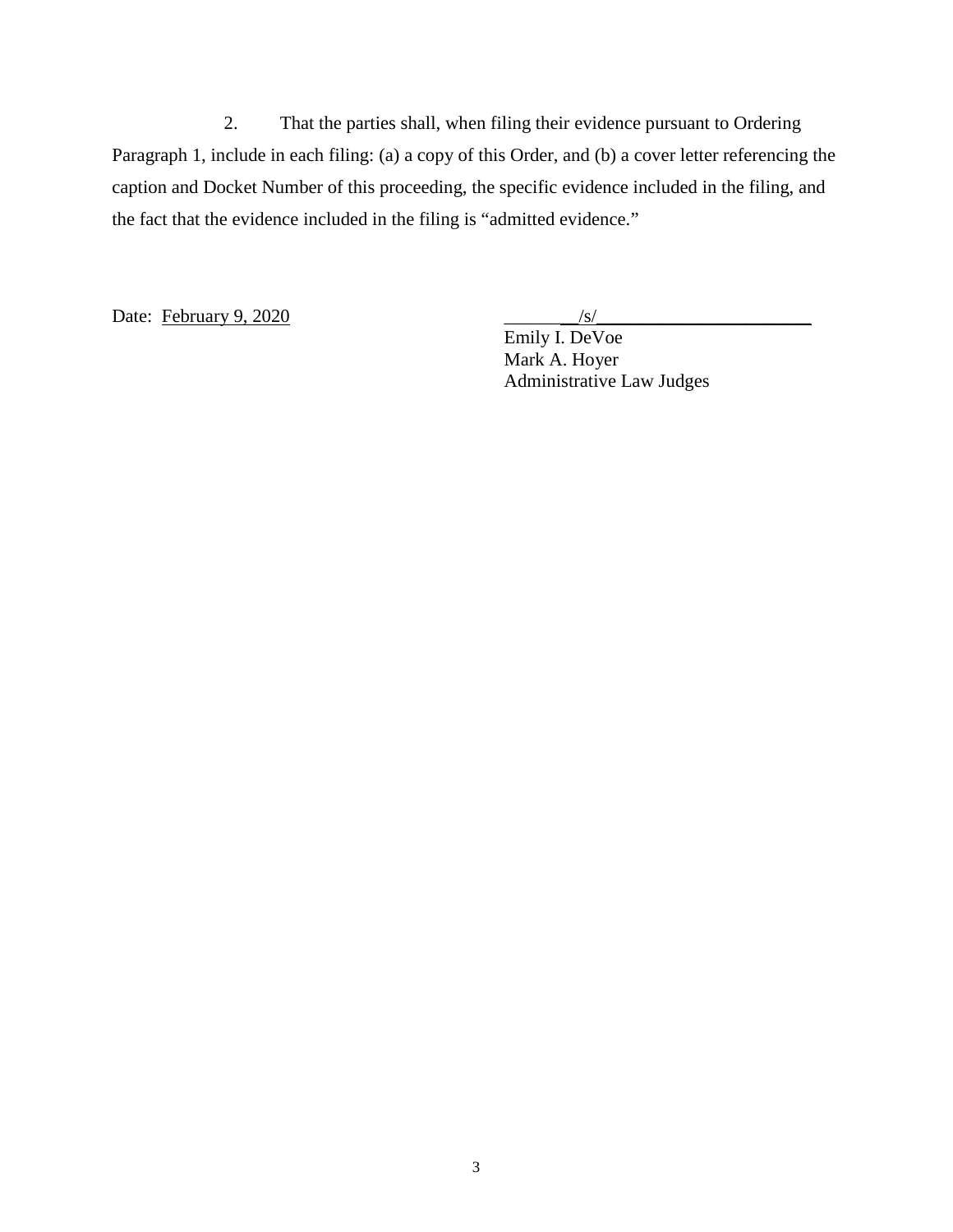### M-2020-3020820, M-2020-3020821, M-2020-3020822, M-2020-3020823 JOINT PETITION FOR CONSOLIDATION AND APPROVAL OF THE ACT 129 PHASE IV ENERGY EFFICIENCY AND CONSERVATION PLAN OF METROPOLITAN EDISON COMPANY, PENNSYLVANIA ELECTRIC COMPANY, PENNSYLVANIA POWER COMPANY, AND WEST PENN POWER COMPANY

Revised 1/19/21

TORI L GIESLER **ESQUIRE FIRSTENERGY** 2800 POTTSVILLE PIKE P.O. BOX 16001 READING PA 19612 (610) 921-6658 tgiesler@firstenergycorp.com ACCEPTS ESERVICE

DEVIN T RYAN ESQUIRE POST & SCHELL PC 17 NORTH SECOND STREET 12 FLOOR HARRISBURG PA 17101

### 717-612-6052

dryan@postschell.com Representing FirstEnergy Accepts EService

DAVID B MACGREGOR ESQUIRE POST & SCHELL PC FOUR PENN CENTER 1600 JOHN F KENNEDY BOULEVARD PHILADELPHIA PA 19103-2808 215-587-1197 dmacgregor@postschell.com Representing FirstEnergy

ERIN FURE ESQUIRE OFFICE OF SMALL BUSINESS ADVOCATE 555 WALNUT STREET 1ST FLOOR HARRISBURG PA 17101 717-783-2525 efure@pa.gov

JOHN SWEET ESQUIRE ELIZABETH R MARX ESQUIRE RIA PEREIRA ESQUIRE PA UTILITY LAW PROJECT 118 LOCUST STREET HARRISBURG PA 17101 717-701-3837 717-236-9486 717-710-3839

jsweetpup@palegalaid.net emarxpul@palegalaid.net rpereirapulp@palegalaid.net Accepts EService Representing CAUSE-PA

JOSEPH L VULLO ESQUIRE BURKE VULLO REILLY ROBERTS 1460 WYOMING AVENUE FORTY FORT PA 18704 570-288-6441 jlvullo@aol.com Accepts EService Representing CAAP

CHRISTY APPLEBY ESQUIRE ARON J BEATTY ESQUIRE OFFICE OF CONSUMER ADVOCATE 555 WALNUT STREET 5TH FLOOR HARRISBURG PA 17101 717-783-5048 cappleby@paoca.org abeatty@paoca.org Accepts EService